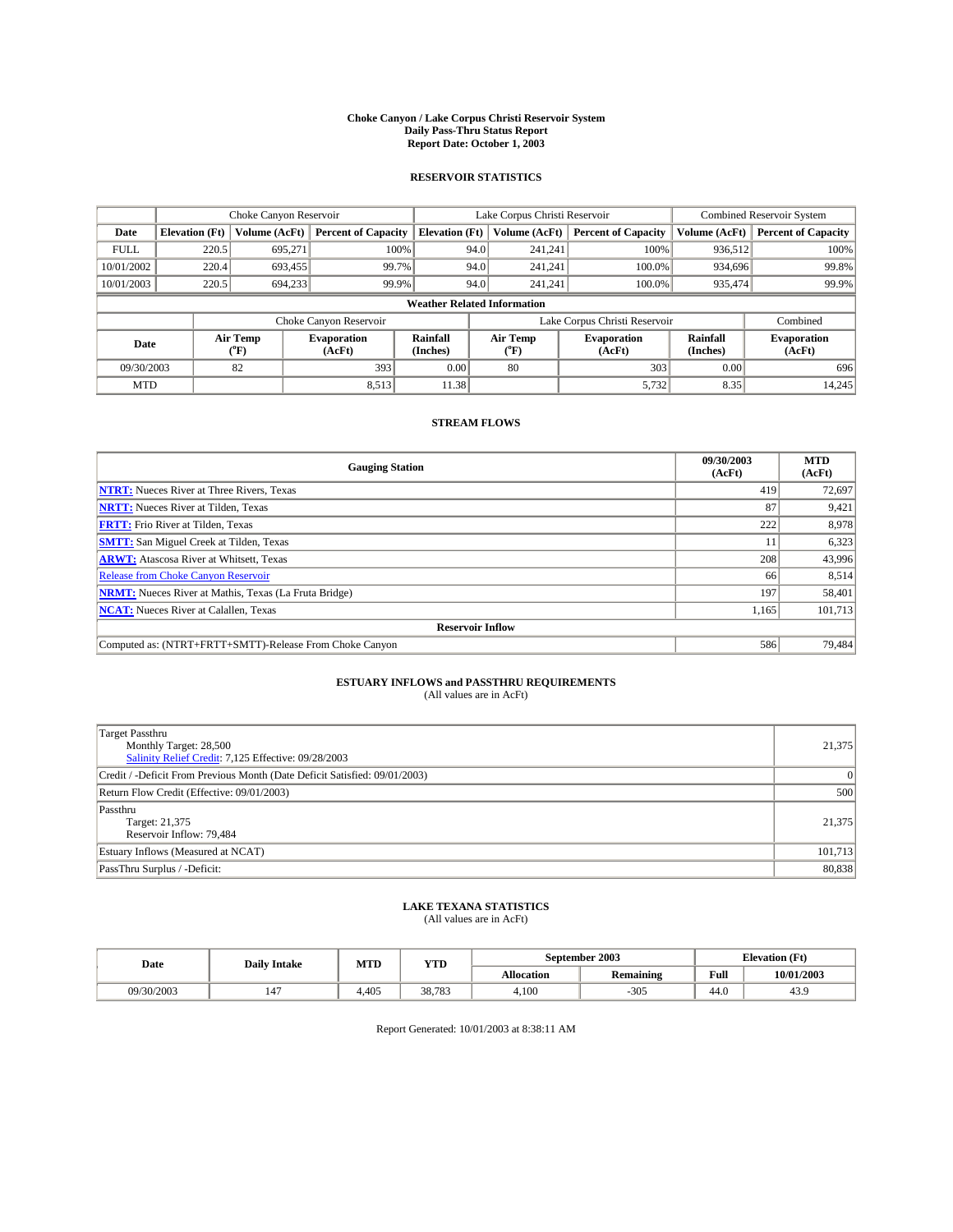#### **Choke Canyon / Lake Corpus Christi Reservoir System Daily Pass-Thru Status Report Report Date: October 2, 2003**

### **RESERVOIR STATISTICS**

|             | Choke Canyon Reservoir             |                             |                              |                             | Lake Corpus Christi Reservoir |                  |                               |                      | <b>Combined Reservoir System</b> |  |  |
|-------------|------------------------------------|-----------------------------|------------------------------|-----------------------------|-------------------------------|------------------|-------------------------------|----------------------|----------------------------------|--|--|
| Date        | <b>Elevation</b> (Ft)              | Volume (AcFt)               | <b>Percent of Capacity</b>   | <b>Elevation</b> (Ft)       |                               | Volume (AcFt)    | <b>Percent of Capacity</b>    | Volume (AcFt)        | <b>Percent of Capacity</b>       |  |  |
| <b>FULL</b> | 220.5                              | 695,271                     | 100%                         |                             | 94.0                          | 241,241          | 100%                          | 936.512              | 100%                             |  |  |
| 10/02/2002  | 220.4                              | 693.196                     | 99.7%                        |                             | 94.0                          | 241.241          | $100.0\%$                     | 934.437              | 99.8%                            |  |  |
| 10/02/2003  | 220.4                              | 693,715                     | 99.8%                        |                             | 94.0                          | 241.241          | $100.0\%$                     | 934,956              | 99.8%                            |  |  |
|             | <b>Weather Related Information</b> |                             |                              |                             |                               |                  |                               |                      |                                  |  |  |
|             |                                    |                             | Choke Canyon Reservoir       |                             |                               |                  | Lake Corpus Christi Reservoir |                      | Combined                         |  |  |
| Date        |                                    | Air Temp<br>${}^{\circ}$ F) | <b>Evaporation</b><br>(AcFt) | <b>Rainfall</b><br>(Inches) |                               | Air Temp<br>("F) | <b>Evaporation</b><br>(AcFt)  | Rainfall<br>(Inches) | <b>Evaporation</b><br>(AcFt)     |  |  |
| 10/01/2003  |                                    | 83                          | 363                          | 0.00                        |                               | 80               | 314                           | 0.00                 | 677                              |  |  |
| <b>MTD</b>  |                                    |                             | 363                          | 0.00                        |                               |                  | 314                           | 0.00                 | 677                              |  |  |

### **STREAM FLOWS**

| <b>Gauging Station</b>                                       | 10/01/2003<br>(AcFt) | <b>MTD</b><br>(AcFt) |
|--------------------------------------------------------------|----------------------|----------------------|
| <b>NTRT:</b> Nueces River at Three Rivers, Texas             | 367                  | 367                  |
| <b>NRTT:</b> Nueces River at Tilden, Texas                   | 145                  | 145                  |
| <b>FRTT:</b> Frio River at Tilden, Texas                     | 214                  | 214                  |
| <b>SMTT:</b> San Miguel Creek at Tilden, Texas               | 10                   | 10                   |
| <b>ARWT:</b> Atascosa River at Whitsett, Texas               | 191                  | 191                  |
| <b>Release from Choke Canyon Reservoir</b>                   | 66                   | 66                   |
| <b>NRMT:</b> Nueces River at Mathis, Texas (La Fruta Bridge) | 193                  | 193                  |
| <b>NCAT:</b> Nueces River at Calallen, Texas                 | 322                  | 322                  |
| <b>Reservoir Inflow</b>                                      |                      |                      |
| Computed as: (NTRT+FRTT+SMTT)-Release From Choke Canyon      | 526                  | 526                  |

# **ESTUARY INFLOWS and PASSTHRU REQUIREMENTS**<br>(All values are in AcFt)

| <b>Target Passthru</b><br>Monthly Target: 20,000<br>Salinity Relief Credit: 0 Effective: | 20,000 |
|------------------------------------------------------------------------------------------|--------|
| Credit / -Deficit From Previous Month (Date Deficit Satisfied: )                         | 10,000 |
| Return Flow Credit (Effective: 10/01/2003)                                               | 500    |
| Passthru<br>Target: 20,000<br>Reservoir Inflow: 526                                      | 526    |
| Estuary Inflows (Measured at NCAT)                                                       | 322    |
| PassThru Surplus / -Deficit:                                                             | 0      |

# **LAKE TEXANA STATISTICS** (All values are in AcFt)

| Date       | <b>Daily Intake</b> | MTD                      | <b>YTD</b> |                   | October 2003     | <b>Elevation</b> (Ft) |            |
|------------|---------------------|--------------------------|------------|-------------------|------------------|-----------------------|------------|
|            |                     |                          |            | <b>Allocation</b> | <b>Remaining</b> | Full                  | 10/02/2003 |
| 10/01/2003 | 147                 | $\overline{\phantom{a}}$ | 38,931     | 3,050             | 2,903            | 44.v                  | 42.8       |

Report Generated: 10/02/2003 at 8:24:48 AM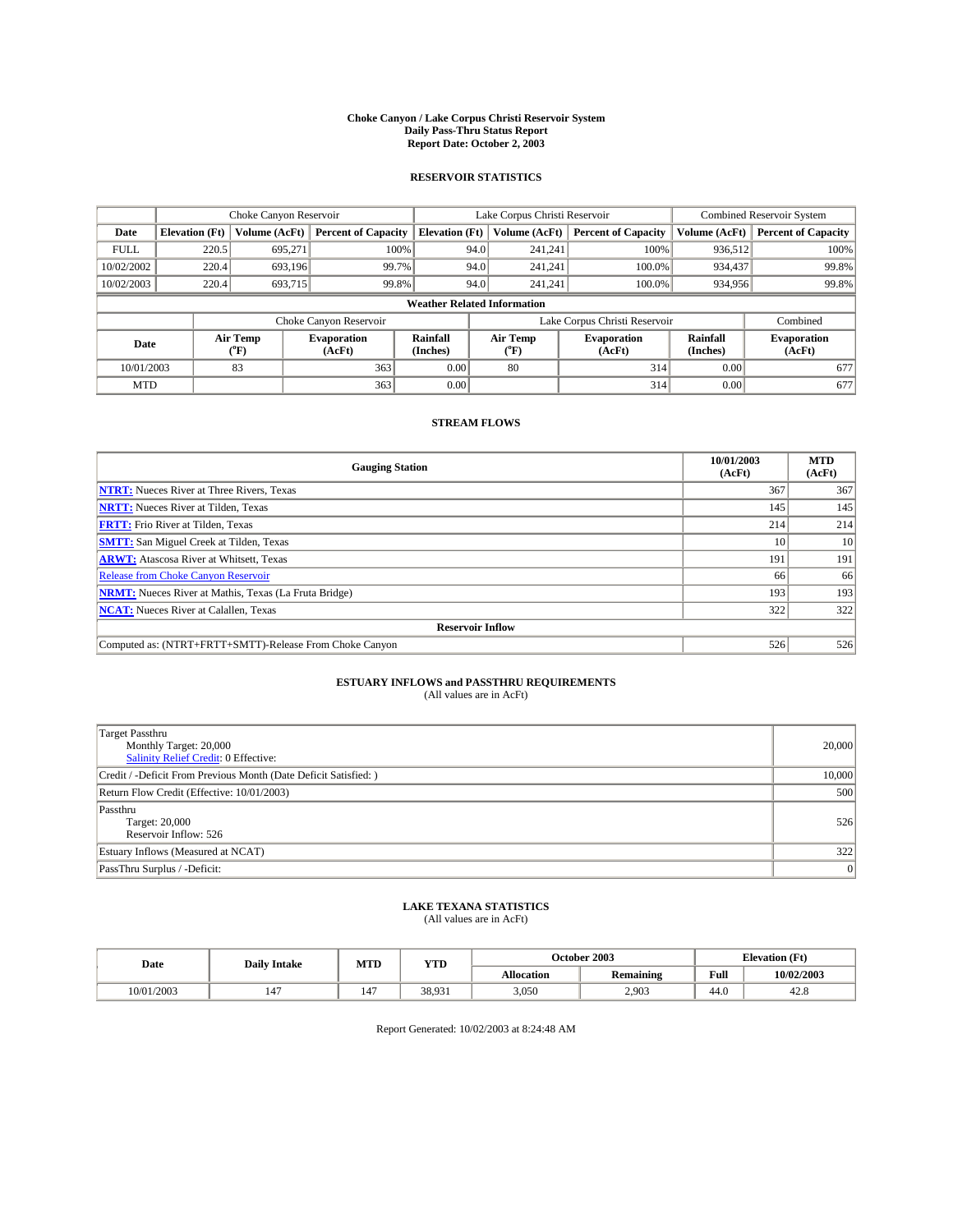#### **Choke Canyon / Lake Corpus Christi Reservoir System Daily Pass-Thru Status Report Report Date: October 3, 2003**

### **RESERVOIR STATISTICS**

|                                    | Choke Canyon Reservoir                                              |                          |                              |                       | Lake Corpus Christi Reservoir |                  |                              |                      | <b>Combined Reservoir System</b> |  |  |
|------------------------------------|---------------------------------------------------------------------|--------------------------|------------------------------|-----------------------|-------------------------------|------------------|------------------------------|----------------------|----------------------------------|--|--|
| Date                               | <b>Elevation</b> (Ft)                                               | Volume (AcFt)            | <b>Percent of Capacity</b>   | <b>Elevation (Ft)</b> |                               | Volume (AcFt)    | <b>Percent of Capacity</b>   | Volume (AcFt)        | <b>Percent of Capacity</b>       |  |  |
| <b>FULL</b>                        | 220.5                                                               | 695,271                  | 100%                         |                       | 94.0                          | 241,241          | 100%                         | 936.512              | 100%                             |  |  |
| 10/03/2002                         | 220.4                                                               | 692.936                  | 99.7%                        |                       | 94.0                          | 241.241          | $100.0\%$                    | 934.177              | 99.8%                            |  |  |
| 10/03/2003                         | 220.4                                                               | 692,936                  | 99.7%                        |                       | 94.0                          | 241.241          | $100.0\%$                    | 934,177              | 99.8%                            |  |  |
| <b>Weather Related Information</b> |                                                                     |                          |                              |                       |                               |                  |                              |                      |                                  |  |  |
|                                    | Lake Corpus Christi Reservoir<br>Choke Canyon Reservoir<br>Combined |                          |                              |                       |                               |                  |                              |                      |                                  |  |  |
| Date                               |                                                                     | Air Temp<br>$\rm ^{6}F)$ | <b>Evaporation</b><br>(AcFt) | Rainfall<br>(Inches)  |                               | Air Temp<br>("F) | <b>Evaporation</b><br>(AcFt) | Rainfall<br>(Inches) | <b>Evaporation</b><br>(AcFt)     |  |  |
| 10/02/2003                         |                                                                     | 81                       | 332                          | 0.00                  |                               | 79               | 247                          | 0.00                 | 579                              |  |  |
| <b>MTD</b>                         |                                                                     |                          | 695                          | 0.00                  |                               |                  | 561                          | 0.00                 | 1,256                            |  |  |

### **STREAM FLOWS**

| <b>Gauging Station</b>                                       | 10/02/2003<br>(AcFt) | <b>MTD</b><br>(AcFt) |
|--------------------------------------------------------------|----------------------|----------------------|
| <b>NTRT:</b> Nueces River at Three Rivers, Texas             | 409                  | 776                  |
| <b>NRTT:</b> Nueces River at Tilden, Texas                   | 183                  | 328                  |
| <b>FRTT:</b> Frio River at Tilden, Texas                     | 218                  | 433                  |
| <b>SMTT:</b> San Miguel Creek at Tilden, Texas               |                      | 19                   |
| <b>ARWT:</b> Atascosa River at Whitsett, Texas               | 177                  | 367                  |
| <b>Release from Choke Canyon Reservoir</b>                   | 66                   | 131                  |
| <b>NRMT:</b> Nueces River at Mathis, Texas (La Fruta Bridge) | 187                  | 379                  |
| <b>NCAT:</b> Nueces River at Calallen, Texas                 | 119                  | 441                  |
| <b>Reservoir Inflow</b>                                      |                      |                      |
| Computed as: (NTRT+FRTT+SMTT)-Release From Choke Canyon      | 571                  | 1,097                |

# **ESTUARY INFLOWS and PASSTHRU REQUIREMENTS**<br>(All values are in AcFt)

| <b>Target Passthru</b><br>Monthly Target: 20,000<br>Salinity Relief Credit: 0 Effective: | 20,000 |
|------------------------------------------------------------------------------------------|--------|
| Credit / -Deficit From Previous Month (Date Deficit Satisfied: )                         | 10,000 |
| Return Flow Credit (Effective: 10/01/2003)                                               | 500    |
| Passthru<br>Target: 20,000<br>Reservoir Inflow: 1,097                                    | 1,097  |
| Estuary Inflows (Measured at NCAT)                                                       | 441    |
| PassThru Surplus / -Deficit:                                                             | 0      |

# **LAKE TEXANA STATISTICS** (All values are in AcFt)

| Date       | <b>Daily Intake</b>            | MTD | YTD    |                   | October 2003     | <b>Elevation</b> (Ft) |                |
|------------|--------------------------------|-----|--------|-------------------|------------------|-----------------------|----------------|
|            |                                |     |        | <b>Allocation</b> | <b>Remaining</b> | Full                  | 10/03/2003     |
| 10/02/2003 | $\overline{\phantom{a}}$<br>14 | 294 | 39,077 | 3,050             | 2,756            | $\sim$<br>44.V        | $\sim$<br>45.8 |

Report Generated: 10/03/2003 at 8:30:50 AM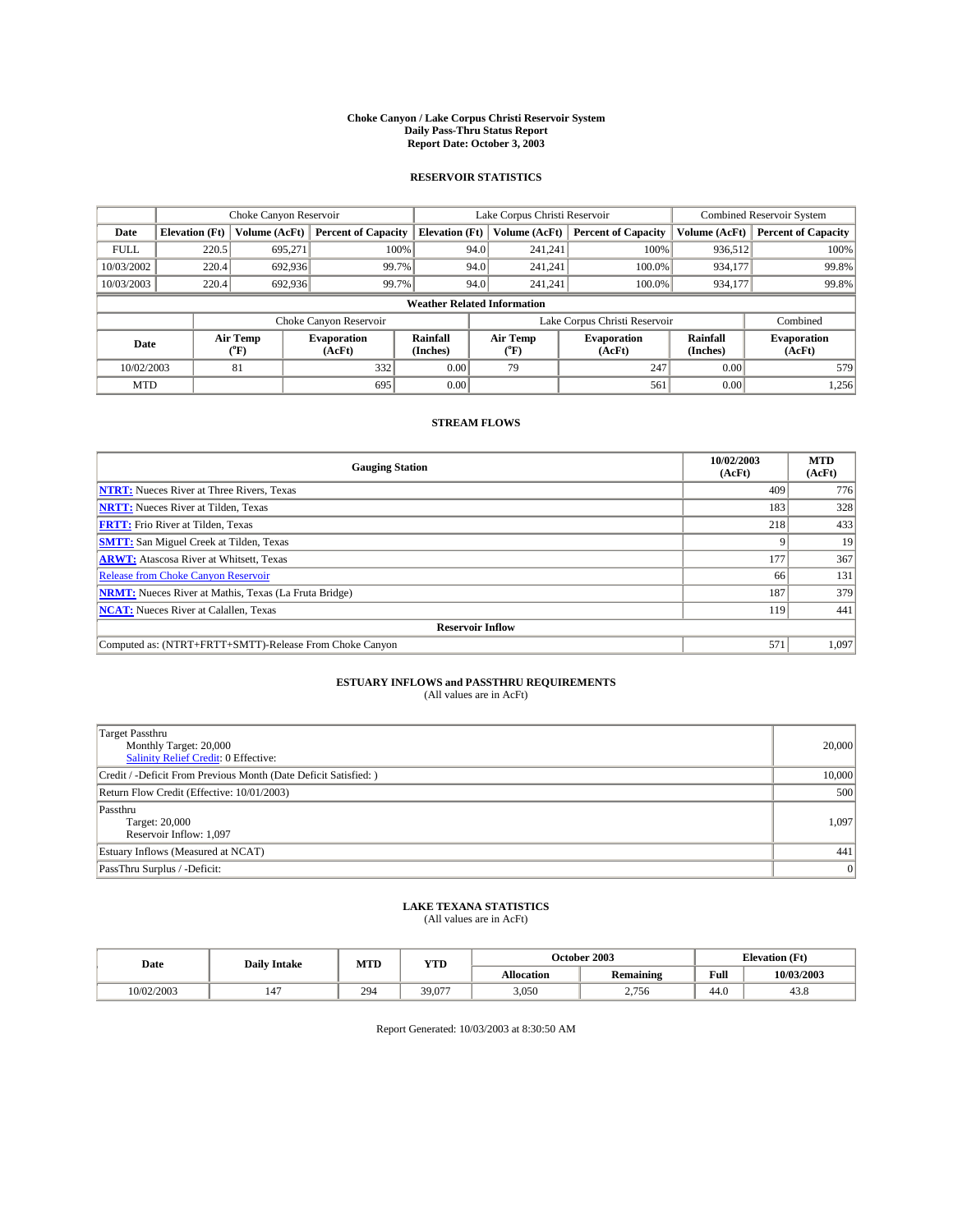#### **Choke Canyon / Lake Corpus Christi Reservoir System Daily Pass-Thru Status Report Report Date: October 4, 2003**

### **RESERVOIR STATISTICS**

|             | Choke Canyon Reservoir             |                             |                              |                             | Lake Corpus Christi Reservoir |                  |                               |                      | <b>Combined Reservoir System</b> |  |  |
|-------------|------------------------------------|-----------------------------|------------------------------|-----------------------------|-------------------------------|------------------|-------------------------------|----------------------|----------------------------------|--|--|
| Date        | <b>Elevation</b> (Ft)              | Volume (AcFt)               | <b>Percent of Capacity</b>   | <b>Elevation</b> (Ft)       |                               | Volume (AcFt)    | <b>Percent of Capacity</b>    | Volume (AcFt)        | <b>Percent of Capacity</b>       |  |  |
| <b>FULL</b> | 220.5                              | 695,271                     | 100%                         |                             | 94.0                          | 241,241          | 100%                          | 936.512              | 100%                             |  |  |
| 10/04/2002  | 220.4                              | 692,677                     | 99.6%                        |                             | 94.0                          | 241.241          | $100.0\%$                     | 933,918              | 99.7%                            |  |  |
| 10/04/2003  | 220.4                              | 692,158                     | 99.6%                        |                             | 94.0                          | 241.241          | $100.0\%$                     | 933,399              | 99.7%                            |  |  |
|             | <b>Weather Related Information</b> |                             |                              |                             |                               |                  |                               |                      |                                  |  |  |
|             |                                    |                             | Choke Canyon Reservoir       |                             |                               |                  | Lake Corpus Christi Reservoir |                      | Combined                         |  |  |
| Date        |                                    | Air Temp<br>${}^{\circ}$ F) | <b>Evaporation</b><br>(AcFt) | <b>Rainfall</b><br>(Inches) |                               | Air Temp<br>("F) | <b>Evaporation</b><br>(AcFt)  | Rainfall<br>(Inches) | <b>Evaporation</b><br>(AcFt)     |  |  |
| 10/03/2003  |                                    | 82                          | 317                          | 0.00                        |                               | 81               | 202                           | 0.00                 | 519                              |  |  |
| <b>MTD</b>  |                                    |                             | 1,012                        | 0.00                        |                               |                  | 763                           | 0.00                 | 1,775                            |  |  |

### **STREAM FLOWS**

| <b>Gauging Station</b>                                       | 10/03/2003<br>(AcFt) | <b>MTD</b><br>(AcFt) |
|--------------------------------------------------------------|----------------------|----------------------|
| <b>NTRT:</b> Nueces River at Three Rivers, Texas             | 510                  | 1,286                |
| <b>NRTT:</b> Nueces River at Tilden, Texas                   | 169                  | 496                  |
| <b>FRTT:</b> Frio River at Tilden, Texas                     | 222                  | 655                  |
| <b>SMTT:</b> San Miguel Creek at Tilden, Texas               |                      | 27                   |
| <b>ARWT:</b> Atascosa River at Whitsett, Texas               | 153                  | 520                  |
| <b>Release from Choke Canyon Reservoir</b>                   | 66                   | 197                  |
| <b>NRMT:</b> Nueces River at Mathis, Texas (La Fruta Bridge) | 183                  | 562                  |
| <b>NCAT:</b> Nueces River at Calallen, Texas                 | 87                   | 528                  |
| <b>Reservoir Inflow</b>                                      |                      |                      |
| Computed as: (NTRT+FRTT+SMTT)-Release From Choke Canyon      | 675                  | 1,772                |

# **ESTUARY INFLOWS and PASSTHRU REQUIREMENTS**<br>(All values are in AcFt)

| <b>Target Passthru</b><br>Monthly Target: 20,000<br>Salinity Relief Credit: 0 Effective: | 20,000 |
|------------------------------------------------------------------------------------------|--------|
| Credit / -Deficit From Previous Month (Date Deficit Satisfied: )                         | 10,000 |
| Return Flow Credit (Effective: 10/01/2003)                                               | 500    |
| Passthru<br>Target: 20,000<br>Reservoir Inflow: 1,772                                    | 1,772  |
| Estuary Inflows (Measured at NCAT)                                                       | 528    |
| PassThru Surplus / -Deficit:                                                             | 0      |

# **LAKE TEXANA STATISTICS** (All values are in AcFt)

| Date       | <b>Daily Intake</b> | MTD | <b>VTT</b><br>1 I D |                   | October 2003     | <b>Elevation</b> (Ft) |            |
|------------|---------------------|-----|---------------------|-------------------|------------------|-----------------------|------------|
|            |                     |     |                     | <b>Allocation</b> | <b>Remaining</b> | Full                  | 10/04/2003 |
| 10/03/2003 | 146                 | 440 | 30223               | 3,050             | 2.610            | 44. <sub>V</sub>      | 45.8       |

Report Generated: 10/04/2003 at 8:17:21 AM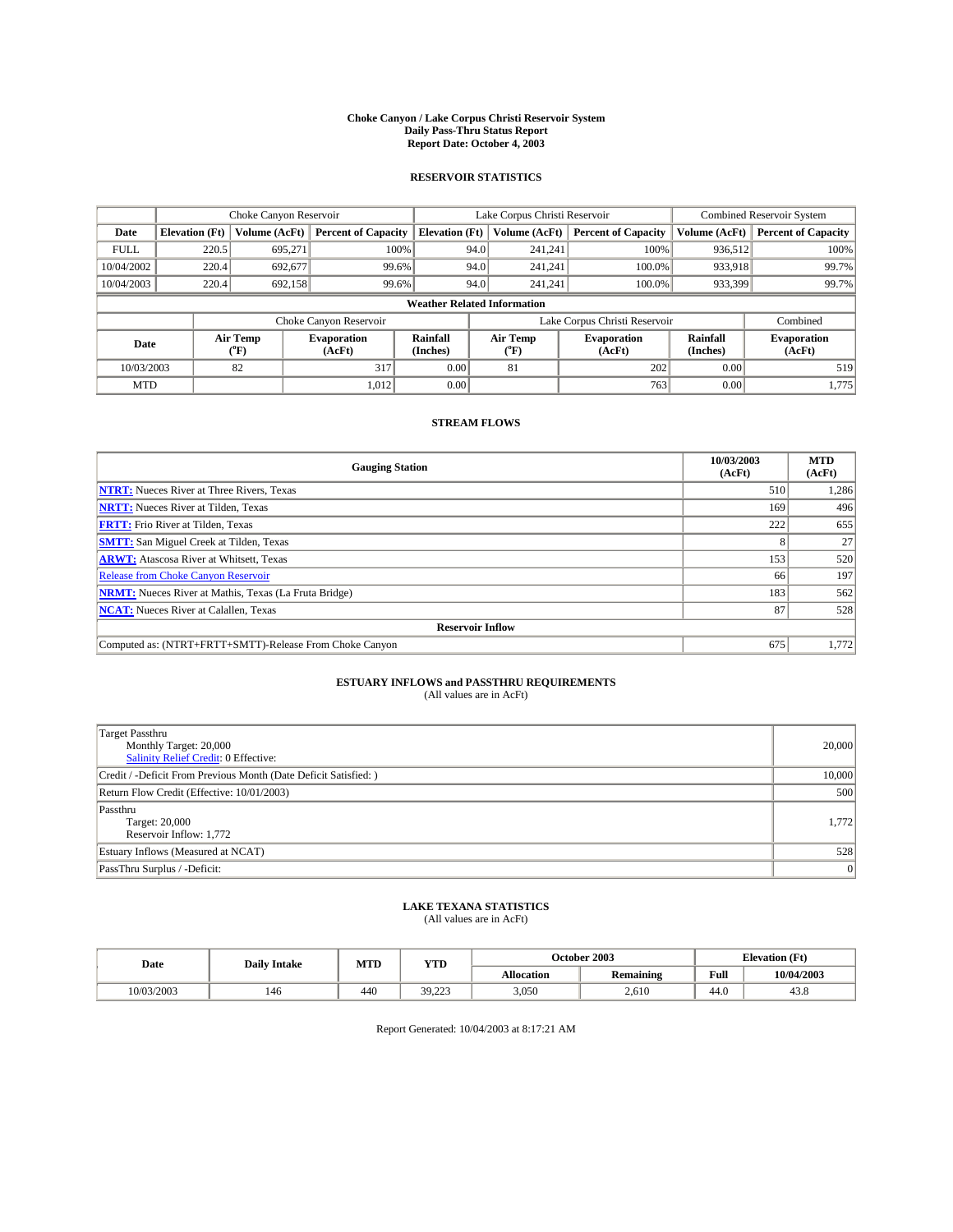#### **Choke Canyon / Lake Corpus Christi Reservoir System Daily Pass-Thru Status Report Report Date: October 5, 2003**

### **RESERVOIR STATISTICS**

|             | Choke Canyon Reservoir                                              |                  |                              |                       | Lake Corpus Christi Reservoir |                  |                              |                      | <b>Combined Reservoir System</b> |  |  |
|-------------|---------------------------------------------------------------------|------------------|------------------------------|-----------------------|-------------------------------|------------------|------------------------------|----------------------|----------------------------------|--|--|
| Date        | <b>Elevation</b> (Ft)                                               | Volume (AcFt)    | <b>Percent of Capacity</b>   | <b>Elevation (Ft)</b> |                               | Volume (AcFt)    | <b>Percent of Capacity</b>   | Volume (AcFt)        | <b>Percent of Capacity</b>       |  |  |
| <b>FULL</b> | 220.5                                                               | 695,271          | 100%                         |                       | 94.0                          | 241,241          | 100%                         | 936.512              | 100%                             |  |  |
| 10/05/2002  | 220.4                                                               | 692,677          | 99.6%                        |                       | 94.0                          | 241.241          | $100.0\%$                    | 933,918              | 99.7%                            |  |  |
| 10/05/2003  | 220.4                                                               | 691,380          | 99.4%                        |                       | 94.0                          | 241.241          | $100.0\%$                    | 932,621              | 99.6%                            |  |  |
|             | <b>Weather Related Information</b>                                  |                  |                              |                       |                               |                  |                              |                      |                                  |  |  |
|             | Lake Corpus Christi Reservoir<br>Choke Canyon Reservoir<br>Combined |                  |                              |                       |                               |                  |                              |                      |                                  |  |  |
| Date        |                                                                     | Air Temp<br>(°F) | <b>Evaporation</b><br>(AcFt) | Rainfall<br>(Inches)  |                               | Air Temp<br>("F) | <b>Evaporation</b><br>(AcFt) | Rainfall<br>(Inches) | <b>Evaporation</b><br>(AcFt)     |  |  |
| 10/04/2003  |                                                                     | 85               | 226                          | 0.00                  |                               | 85               | 280                          | 0.00                 | 506                              |  |  |
| <b>MTD</b>  |                                                                     |                  | 1,238                        | 0.00                  |                               |                  | 1,043                        | 0.00                 | 2,281                            |  |  |

### **STREAM FLOWS**

| <b>Gauging Station</b>                                       | 10/04/2003<br>(AcFt) | <b>MTD</b><br>(AcFt) |
|--------------------------------------------------------------|----------------------|----------------------|
| <b>NTRT:</b> Nueces River at Three Rivers, Texas             | 488                  | 1,775                |
| <b>NRTT:</b> Nueces River at Tilden, Texas                   | 143                  | 639                  |
| <b>FRTT:</b> Frio River at Tilden, Texas                     | 212                  | 867                  |
| <b>SMTT:</b> San Miguel Creek at Tilden, Texas               |                      | 34                   |
| <b>ARWT:</b> Atascosa River at Whitsett, Texas               | 137                  | 657                  |
| Release from Choke Canyon Reservoir                          | 66                   | 262                  |
| <b>NRMT:</b> Nueces River at Mathis, Texas (La Fruta Bridge) | 143                  | 705                  |
| <b>NCAT:</b> Nueces River at Calallen, Texas                 | 117                  | 645                  |
| <b>Reservoir Inflow</b>                                      |                      |                      |
| Computed as: (NTRT+FRTT+SMTT)-Release From Choke Canyon      | 642                  | 2,414                |

## **ESTUARY INFLOWS and PASSTHRU REQUIREMENTS**<br>(All values are in AcFt)

| <b>Target Passthru</b><br>Monthly Target: 20,000<br>Salinity Relief Credit: 0 Effective: | 20,000 |
|------------------------------------------------------------------------------------------|--------|
| Credit / -Deficit From Previous Month (Date Deficit Satisfied: )                         | 10,000 |
| Return Flow Credit (Effective: 10/01/2003)                                               | 500    |
| Passthru<br>Target: 20,000<br>Reservoir Inflow: 2,414                                    | 2,414  |
| Estuary Inflows (Measured at NCAT)                                                       | 645    |
| PassThru Surplus / -Deficit:                                                             | 0      |

# **LAKE TEXANA STATISTICS** (All values are in AcFt)

| Date       | <b>Daily Intake</b> | MTD | <b>YTD</b> |                   | October 2003 | <b>Elevation</b> (Ft) |            |
|------------|---------------------|-----|------------|-------------------|--------------|-----------------------|------------|
|            |                     |     |            | <b>Allocation</b> | Remaining    | Full                  | 10/05/2003 |
| 10/04/2003 | 144                 | 583 | 39,367     | 3,050             | 2,467        | 44.0                  | 45.8       |

Report Generated: 10/05/2003 at 9:29:48 AM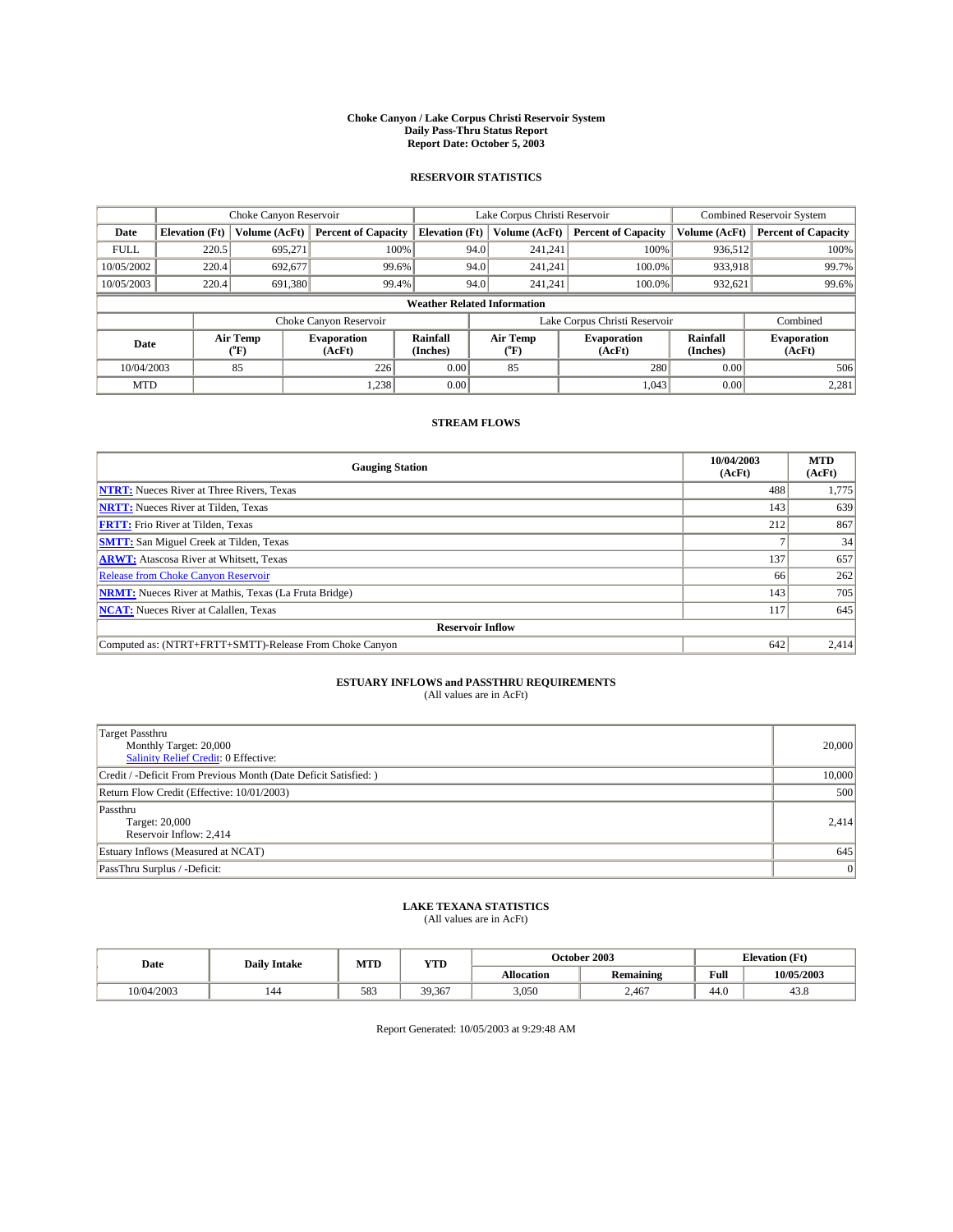#### **Choke Canyon / Lake Corpus Christi Reservoir System Daily Pass-Thru Status Report Report Date: October 6, 2003**

### **RESERVOIR STATISTICS**

|             | Choke Canyon Reservoir                                              |                             |                              |                             | Lake Corpus Christi Reservoir |                  |                              |                      | <b>Combined Reservoir System</b> |  |  |
|-------------|---------------------------------------------------------------------|-----------------------------|------------------------------|-----------------------------|-------------------------------|------------------|------------------------------|----------------------|----------------------------------|--|--|
| Date        | <b>Elevation</b> (Ft)                                               | Volume (AcFt)               | <b>Percent of Capacity</b>   | <b>Elevation</b> (Ft)       |                               | Volume (AcFt)    | <b>Percent of Capacity</b>   | Volume (AcFt)        | <b>Percent of Capacity</b>       |  |  |
| <b>FULL</b> | 220.5                                                               | 695,271                     | 100%                         |                             | 94.0                          | 241,241          | 100%                         | 936.512              | 100%                             |  |  |
| 10/06/2002  | 220.4                                                               | 692.418                     | 99.6%                        |                             | 94.0                          | 241.241          | $100.0\%$                    | 933,659              | 99.7%                            |  |  |
| 10/06/2003  | 220.4                                                               | 692,158                     | 99.6%                        |                             | 94.0                          | 241.241          | $100.0\%$                    | 933,399              | 99.7%                            |  |  |
|             | <b>Weather Related Information</b>                                  |                             |                              |                             |                               |                  |                              |                      |                                  |  |  |
|             | Lake Corpus Christi Reservoir<br>Choke Canyon Reservoir<br>Combined |                             |                              |                             |                               |                  |                              |                      |                                  |  |  |
| Date        |                                                                     | Air Temp<br>${}^{\circ}$ F) | <b>Evaporation</b><br>(AcFt) | <b>Rainfall</b><br>(Inches) |                               | Air Temp<br>("F) | <b>Evaporation</b><br>(AcFt) | Rainfall<br>(Inches) | <b>Evaporation</b><br>(AcFt)     |  |  |
| 10/05/2003  |                                                                     | 88                          | 272                          | 0.00                        |                               | 88               | 202                          | 0.00                 | 474                              |  |  |
| <b>MTD</b>  |                                                                     |                             | 1,510                        | 0.00                        |                               |                  | 1,245                        | 0.00                 | 2,755                            |  |  |

### **STREAM FLOWS**

| <b>Gauging Station</b>                                       | 10/05/2003<br>(AcFt) | <b>MTD</b><br>(AcFt) |
|--------------------------------------------------------------|----------------------|----------------------|
| <b>NTRT:</b> Nueces River at Three Rivers, Texas             | 435                  | 2,209                |
| <b>NRTT:</b> Nueces River at Tilden, Texas                   | 123                  | 762                  |
| <b>FRTT:</b> Frio River at Tilden, Texas                     | 202                  | 1,070                |
| <b>SMTT:</b> San Miguel Creek at Tilden, Texas               |                      | 40                   |
| <b>ARWT:</b> Atascosa River at Whitsett, Texas               | 131                  | 788                  |
| <b>Release from Choke Canyon Reservoir</b>                   | 66                   | 328                  |
| <b>NRMT:</b> Nueces River at Mathis, Texas (La Fruta Bridge) | 127                  | 832                  |
| <b>NCAT:</b> Nueces River at Calallen, Texas                 | 101                  | 746                  |
| <b>Reservoir Inflow</b>                                      |                      |                      |
| Computed as: (NTRT+FRTT+SMTT)-Release From Choke Canyon      | 578                  | 2,992                |

## **ESTUARY INFLOWS and PASSTHRU REQUIREMENTS**<br>(All values are in AcFt)

| <b>Target Passthru</b><br>Monthly Target: 20,000<br>Salinity Relief Credit: 0 Effective: | 20,000 |
|------------------------------------------------------------------------------------------|--------|
| Credit / -Deficit From Previous Month (Date Deficit Satisfied: )                         | 10,000 |
| Return Flow Credit (Effective: 10/01/2003)                                               | 500    |
| Passthru<br>Target: 20,000<br>Reservoir Inflow: 2,992                                    | 2,992  |
| Estuary Inflows (Measured at NCAT)                                                       | 746    |
| PassThru Surplus / -Deficit:                                                             | 0      |

# **LAKE TEXANA STATISTICS** (All values are in AcFt)

| Date       | <b>Daily Intake</b> | MTD | <b>YTD</b> | October 2003      |                        |      | <b>Elevation</b> (Ft) |  |
|------------|---------------------|-----|------------|-------------------|------------------------|------|-----------------------|--|
|            |                     |     |            | <b>Allocation</b> | <b>Remaining</b>       | Full | 10/06/2003            |  |
| 10/05/2003 | 143                 | 726 | 39.510     | 3,050             | $\sim$ $\sim$<br>2,324 | 44.0 | 45.8                  |  |

Report Generated: 10/06/2003 at 8:27:04 AM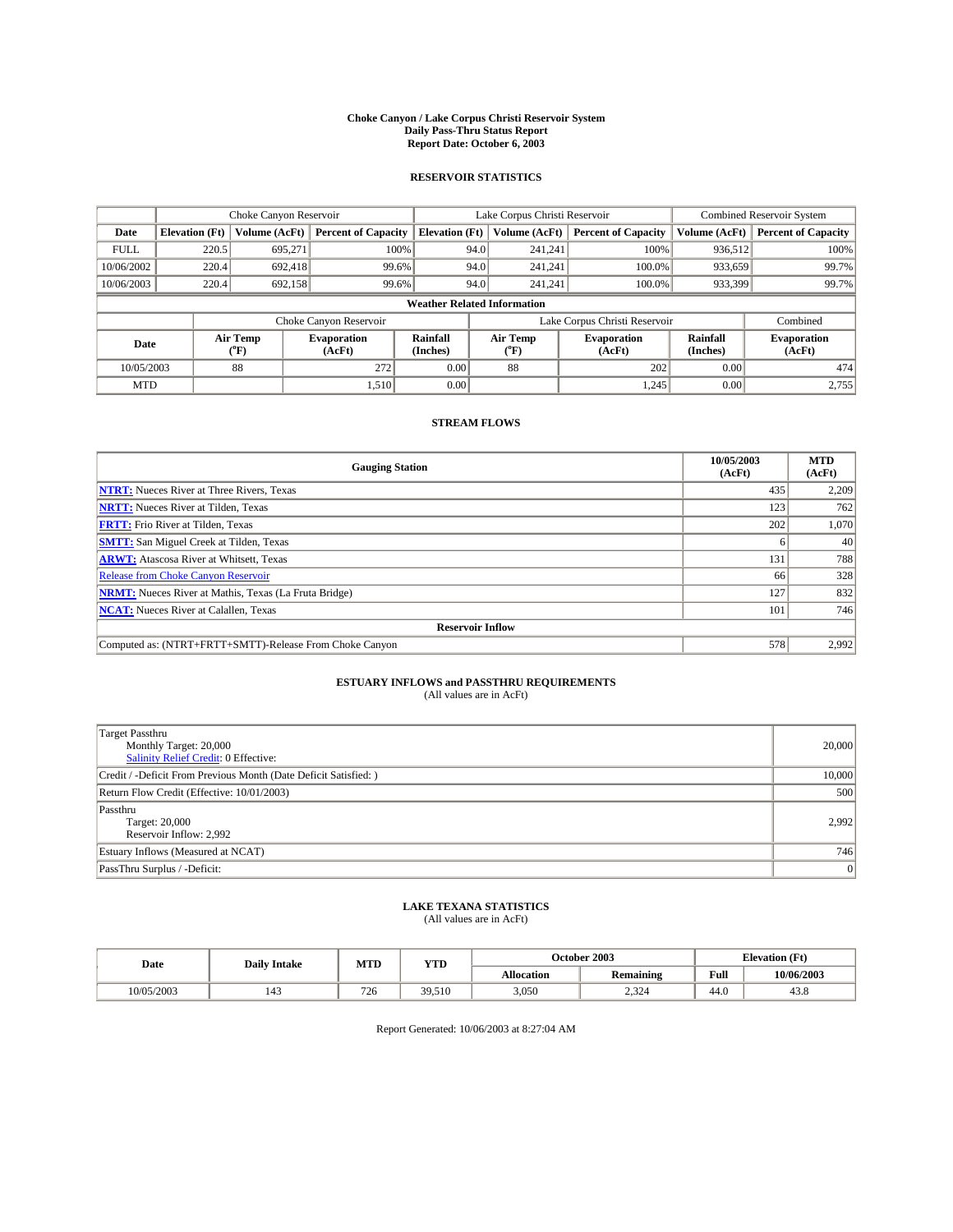#### **Choke Canyon / Lake Corpus Christi Reservoir System Daily Pass-Thru Status Report Report Date: October 7, 2003**

### **RESERVOIR STATISTICS**

|             | Choke Canyon Reservoir             |                  |                              |                       | Lake Corpus Christi Reservoir |                  |                               |                      | <b>Combined Reservoir System</b> |  |  |
|-------------|------------------------------------|------------------|------------------------------|-----------------------|-------------------------------|------------------|-------------------------------|----------------------|----------------------------------|--|--|
| Date        | <b>Elevation</b> (Ft)              | Volume (AcFt)    | <b>Percent of Capacity</b>   | <b>Elevation (Ft)</b> |                               | Volume (AcFt)    | <b>Percent of Capacity</b>    | Volume (AcFt)        | <b>Percent of Capacity</b>       |  |  |
| <b>FULL</b> | 220.5                              | 695,271          | 100%                         |                       | 94.0                          | 241,241          | 100%                          | 936.512              | 100%                             |  |  |
| 10/07/2002  | 220.4                              | 692.158          | 99.6%                        |                       | 94.0                          | 241.241          | $100.0\%$                     | 933,399              | 99.7%                            |  |  |
| 10/07/2003  | 220.4                              | 691,639          | 99.5%                        |                       | 94.0                          | 241,241          | $100.0\%$                     | 932,880              | 99.6%                            |  |  |
|             | <b>Weather Related Information</b> |                  |                              |                       |                               |                  |                               |                      |                                  |  |  |
|             |                                    |                  | Choke Canyon Reservoir       |                       |                               |                  | Lake Corpus Christi Reservoir |                      | Combined                         |  |  |
| Date        |                                    | Air Temp<br>(°F) | <b>Evaporation</b><br>(AcFt) | Rainfall<br>(Inches)  |                               | Air Temp<br>("F) | <b>Evaporation</b><br>(AcFt)  | Rainfall<br>(Inches) | <b>Evaporation</b><br>(AcFt)     |  |  |
| 10/06/2003  |                                    | 87               | 302                          | 0.00                  |                               | 85               | 135                           | 0.05                 | 437                              |  |  |
| <b>MTD</b>  |                                    |                  | 1,812                        | 0.00                  |                               |                  | 1,380                         | 0.05                 | 3,192                            |  |  |

### **STREAM FLOWS**

| <b>Gauging Station</b>                                       | 10/06/2003<br>(AcFt) | <b>MTD</b><br>(AcFt) |
|--------------------------------------------------------------|----------------------|----------------------|
| <b>NTRT:</b> Nueces River at Three Rivers, Texas             | 387                  | 2,596                |
| <b>NRTT:</b> Nueces River at Tilden, Texas                   | 121                  | 883                  |
| <b>FRTT:</b> Frio River at Tilden, Texas                     | 202                  | 1,272                |
| <b>SMTT:</b> San Miguel Creek at Tilden, Texas               |                      | 46                   |
| <b>ARWT:</b> Atascosa River at Whitsett, Texas               | 127                  | 915                  |
| <b>Release from Choke Canyon Reservoir</b>                   | 66                   | 393                  |
| <b>NRMT:</b> Nueces River at Mathis, Texas (La Fruta Bridge) | 109                  | 941                  |
| <b>NCAT:</b> Nueces River at Calallen, Texas                 | 77                   | 824                  |
| <b>Reservoir Inflow</b>                                      |                      |                      |
| Computed as: (NTRT+FRTT+SMTT)-Release From Choke Canyon      | 530                  | 3,522                |

# **ESTUARY INFLOWS and PASSTHRU REQUIREMENTS**<br>(All values are in AcFt)

| <b>Target Passthru</b><br>Monthly Target: 20,000<br>Salinity Relief Credit: 0 Effective: | 20,000 |
|------------------------------------------------------------------------------------------|--------|
| Credit / -Deficit From Previous Month (Date Deficit Satisfied: )                         | 10,000 |
| Return Flow Credit (Effective: 10/01/2003)                                               | 500    |
| Passthru<br>Target: 20,000<br>Reservoir Inflow: 3,522                                    | 3,522  |
| Estuary Inflows (Measured at NCAT)                                                       | 824    |
| PassThru Surplus / -Deficit:                                                             | 0      |

# **LAKE TEXANA STATISTICS** (All values are in AcFt)

| Date       | <b>Daily Intake</b> | MTD | YTD                   |                   | October 2003     | <b>Elevation</b> (Ft) |            |
|------------|---------------------|-----|-----------------------|-------------------|------------------|-----------------------|------------|
|            |                     |     |                       | <b>Allocation</b> | <b>Remaining</b> | Full                  | 10/07/2003 |
| 10/06/2003 | 143                 | 870 | 30<br>652<br>J 7.UJ J | 3,050             | 2,180            | $\sim$<br>44.U        | 45.,       |

Report Generated: 10/07/2003 at 9:16:41 AM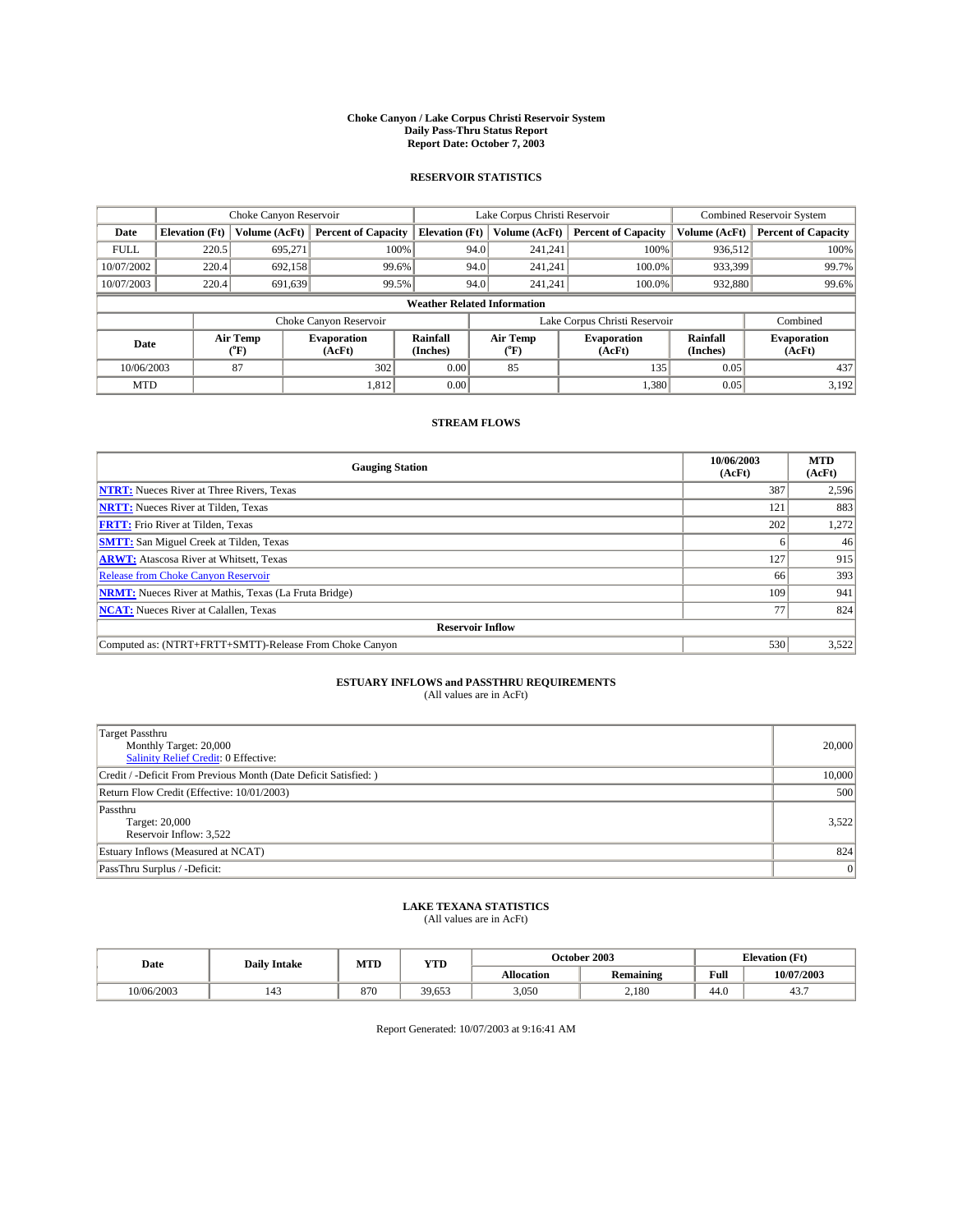#### **Choke Canyon / Lake Corpus Christi Reservoir System Daily Pass-Thru Status Report Report Date: October 8, 2003**

### **RESERVOIR STATISTICS**

|             | Choke Canyon Reservoir             |                  |                              |                       | Lake Corpus Christi Reservoir |                  |                               |                      | <b>Combined Reservoir System</b> |  |  |
|-------------|------------------------------------|------------------|------------------------------|-----------------------|-------------------------------|------------------|-------------------------------|----------------------|----------------------------------|--|--|
| Date        | <b>Elevation</b> (Ft)              | Volume (AcFt)    | <b>Percent of Capacity</b>   | <b>Elevation (Ft)</b> |                               | Volume (AcFt)    | <b>Percent of Capacity</b>    | Volume (AcFt)        | <b>Percent of Capacity</b>       |  |  |
| <b>FULL</b> | 220.5                              | 695,271          |                              | 100%                  | 94.0                          | 241,241          | 100%                          | 936.512              | 100%                             |  |  |
| 10/08/2002  | 220.4                              | 691.899          | 99.5%                        |                       | 94.0                          | 241.241          | $100.0\%$                     | 933,140              | 99.6%                            |  |  |
| 10/08/2003  | 220.3                              | 691,121          | 99.4%                        |                       | 94.0                          | 241,241          | $100.0\%$                     | 932,362              | 99.6%                            |  |  |
|             | <b>Weather Related Information</b> |                  |                              |                       |                               |                  |                               |                      |                                  |  |  |
|             |                                    |                  | Choke Canyon Reservoir       |                       |                               |                  | Lake Corpus Christi Reservoir |                      | Combined                         |  |  |
| Date        |                                    | Air Temp<br>(°F) | <b>Evaporation</b><br>(AcFt) | Rainfall<br>(Inches)  |                               | Air Temp<br>("F) | <b>Evaporation</b><br>(AcFt)  | Rainfall<br>(Inches) | <b>Evaporation</b><br>(AcFt)     |  |  |
| 10/07/2003  |                                    | 84               | 136                          | 0.00                  |                               | 82               | 112                           | 0.13                 | 248                              |  |  |
| <b>MTD</b>  |                                    |                  | 1.948                        | 0.00                  |                               |                  | 1,492                         | 0.18                 | 3,440                            |  |  |

### **STREAM FLOWS**

| <b>Gauging Station</b>                                       | 10/07/2003<br>(AcFt) | <b>MTD</b><br>(AcFt) |
|--------------------------------------------------------------|----------------------|----------------------|
| <b>NTRT:</b> Nueces River at Three Rivers, Texas             | 365                  | 2,962                |
| <b>NRTT:</b> Nueces River at Tilden, Texas                   | 187                  | 1,070                |
| <b>FRTT:</b> Frio River at Tilden, Texas                     | 197                  | 1,469                |
| <b>SMTT:</b> San Miguel Creek at Tilden, Texas               |                      | 52                   |
| <b>ARWT:</b> Atascosa River at Whitsett, Texas               | 123                  | 1,038                |
| <b>Release from Choke Canyon Reservoir</b>                   | 66                   | 459                  |
| <b>NRMT:</b> Nueces River at Mathis, Texas (La Fruta Bridge) | 79                   | 1,020                |
| <b>NCAT:</b> Nueces River at Calallen, Texas                 | 52                   | 875                  |
| <b>Reservoir Inflow</b>                                      |                      |                      |
| Computed as: (NTRT+FRTT+SMTT)-Release From Choke Canyon      | 502                  | 4,024                |

## **ESTUARY INFLOWS and PASSTHRU REQUIREMENTS**<br>(All values are in AcFt)

| <b>Target Passthru</b><br>Monthly Target: 20,000<br>Salinity Relief Credit: 0 Effective: | 20,000 |
|------------------------------------------------------------------------------------------|--------|
| Credit / -Deficit From Previous Month (Date Deficit Satisfied: )                         | 10,000 |
| Return Flow Credit (Effective: 10/01/2003)                                               | 500    |
| Passthru<br>Target: 20,000<br>Reservoir Inflow: 4,024                                    | 4,024  |
| Estuary Inflows (Measured at NCAT)                                                       | 875    |
| PassThru Surplus / -Deficit:                                                             | 0      |

# **LAKE TEXANA STATISTICS** (All values are in AcFt)

| Date       | <b>Daily Intake</b> | MTD   | YTD    |                   | October 2003     | <b>Elevation</b> (Ft) |            |
|------------|---------------------|-------|--------|-------------------|------------------|-----------------------|------------|
|            |                     |       |        | <b>Allocation</b> | <b>Remaining</b> | Full                  | 10/08/2003 |
| 10/07/2003 | 145                 | 1.014 | 39.798 | 3,050             | 2,036            | $\sim$<br>44.U        | 45.,       |

Report Generated: 10/08/2003 at 8:18:43 AM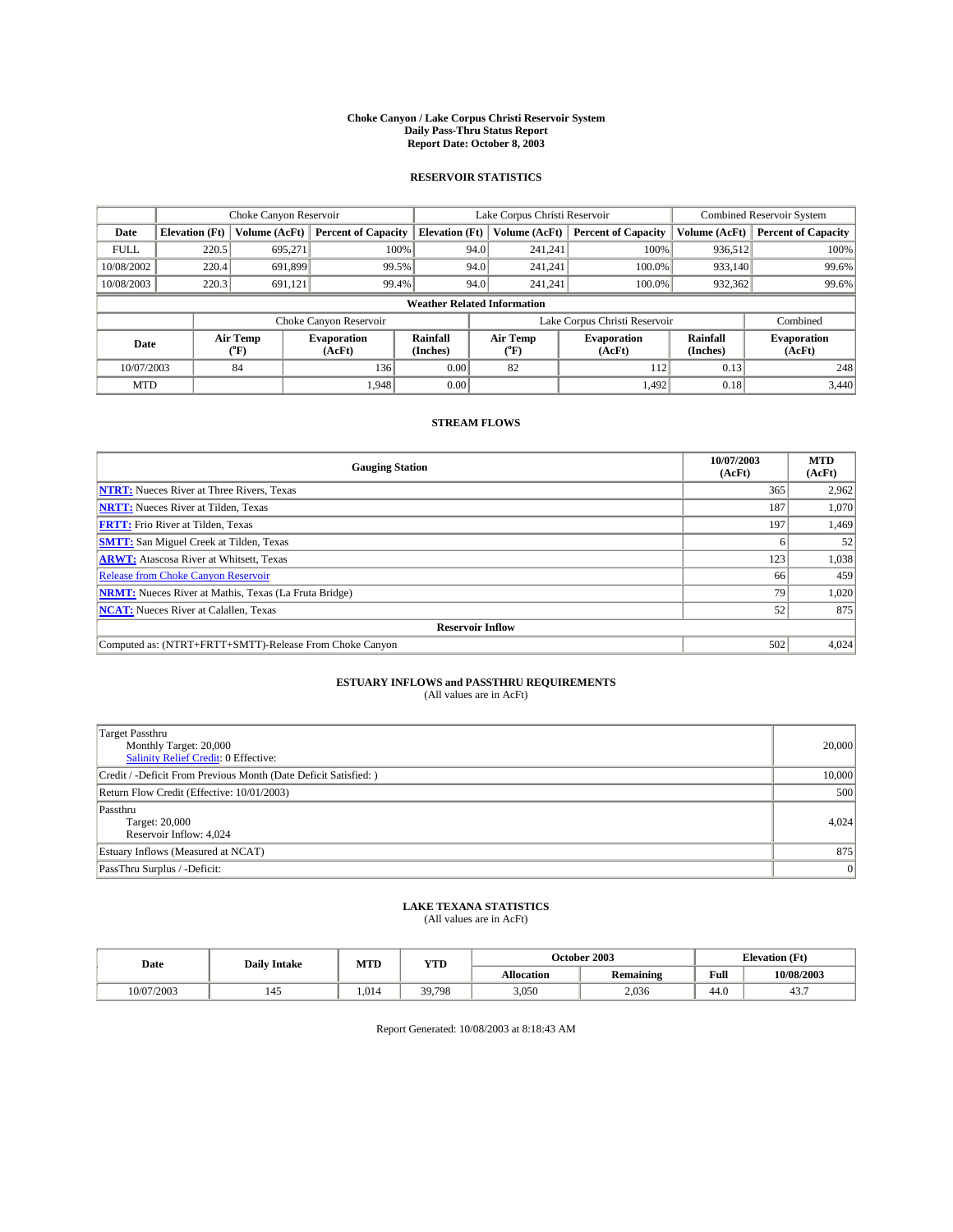#### **Choke Canyon / Lake Corpus Christi Reservoir System Daily Pass-Thru Status Report Report Date: October 9, 2003**

### **RESERVOIR STATISTICS**

|             | Choke Canyon Reservoir             |                  | Lake Corpus Christi Reservoir |                       |      |                  | <b>Combined Reservoir System</b> |                      |                              |
|-------------|------------------------------------|------------------|-------------------------------|-----------------------|------|------------------|----------------------------------|----------------------|------------------------------|
| Date        | <b>Elevation</b> (Ft)              | Volume (AcFt)    | <b>Percent of Capacity</b>    | <b>Elevation (Ft)</b> |      | Volume (AcFt)    | <b>Percent of Capacity</b>       | Volume (AcFt)        | <b>Percent of Capacity</b>   |
| <b>FULL</b> | 220.5                              | 695,271          | 100%                          |                       | 94.0 | 241,241          | 100%                             | 936.512              | 100%                         |
| 10/09/2002  | 220.4                              | 693.196          | 99.7%                         |                       | 94.0 | 241.241          | $100.0\%$                        | 934,437              | 99.8%                        |
| 10/09/2003  | 220.4                              | 691,639          | 99.5%                         |                       | 94.0 | 241,241          | $100.0\%$                        | 932,880              | 99.6%                        |
|             | <b>Weather Related Information</b> |                  |                               |                       |      |                  |                                  |                      |                              |
|             |                                    |                  | Choke Canyon Reservoir        |                       |      |                  | Lake Corpus Christi Reservoir    |                      | Combined                     |
| Date        |                                    | Air Temp<br>(°F) | <b>Evaporation</b><br>(AcFt)  | Rainfall<br>(Inches)  |      | Air Temp<br>("F) | <b>Evaporation</b><br>(AcFt)     | Rainfall<br>(Inches) | <b>Evaporation</b><br>(AcFt) |
| 10/08/2003  |                                    | 80               | 151                           | 0.57                  |      | 82               | 179                              | 0.56                 | 330                          |
| <b>MTD</b>  |                                    |                  | 2,099                         | 0.57                  |      |                  | 1,671                            | 0.74                 | 3,770                        |

### **STREAM FLOWS**

| <b>Gauging Station</b>                                       | 10/08/2003<br>(AcFt) | <b>MTD</b><br>(AcFt) |
|--------------------------------------------------------------|----------------------|----------------------|
| <b>NTRT:</b> Nueces River at Three Rivers, Texas             | 453                  | 3,414                |
| <b>NRTT:</b> Nueces River at Tilden, Texas                   | 278                  | 1,348                |
| <b>FRTT:</b> Frio River at Tilden, Texas                     | 202                  | 1,671                |
| <b>SMTT:</b> San Miguel Creek at Tilden, Texas               |                      | 58                   |
| <b>ARWT:</b> Atascosa River at Whitsett, Texas               | 123                  | 1,161                |
| Release from Choke Canyon Reservoir                          | 66                   | 524                  |
| <b>NRMT:</b> Nueces River at Mathis, Texas (La Fruta Bridge) | 87                   | 1,108                |
| <b>NCAT:</b> Nueces River at Calallen, Texas                 | 28                   | 903                  |
| <b>Reservoir Inflow</b>                                      |                      |                      |
| Computed as: (NTRT+FRTT+SMTT)-Release From Choke Canyon      | 596                  | 4,619                |

# **ESTUARY INFLOWS and PASSTHRU REQUIREMENTS**<br>(All values are in AcFt)

| <b>Target Passthru</b><br>Monthly Target: 20,000<br>Salinity Relief Credit: 0 Effective: | 20,000 |
|------------------------------------------------------------------------------------------|--------|
| Credit / -Deficit From Previous Month (Date Deficit Satisfied: )                         | 10,000 |
| Return Flow Credit (Effective: 10/01/2003)                                               | 500    |
| Passthru<br>Target: 20,000<br>Reservoir Inflow: 4,619                                    | 4,619  |
| Estuary Inflows (Measured at NCAT)                                                       | 903    |
| PassThru Surplus / -Deficit:                                                             | 0      |

# **LAKE TEXANA STATISTICS** (All values are in AcFt)

| Date       | <b>Daily Intake</b> | MTD  | <b>YTD</b> | October 2003      |                                          |           | <b>Elevation</b> (Ft) |  |
|------------|---------------------|------|------------|-------------------|------------------------------------------|-----------|-----------------------|--|
|            |                     |      |            | <b>Allocation</b> | $\ddot{\phantom{a}}$<br><b>Remaining</b> | Full      | 10/09/2003            |  |
| 10/08/2003 | 146                 | .160 | 39 944     | 3,050             | .890                                     | -<br>44.U | 45.,                  |  |

Report Generated: 10/09/2003 at 8:09:30 AM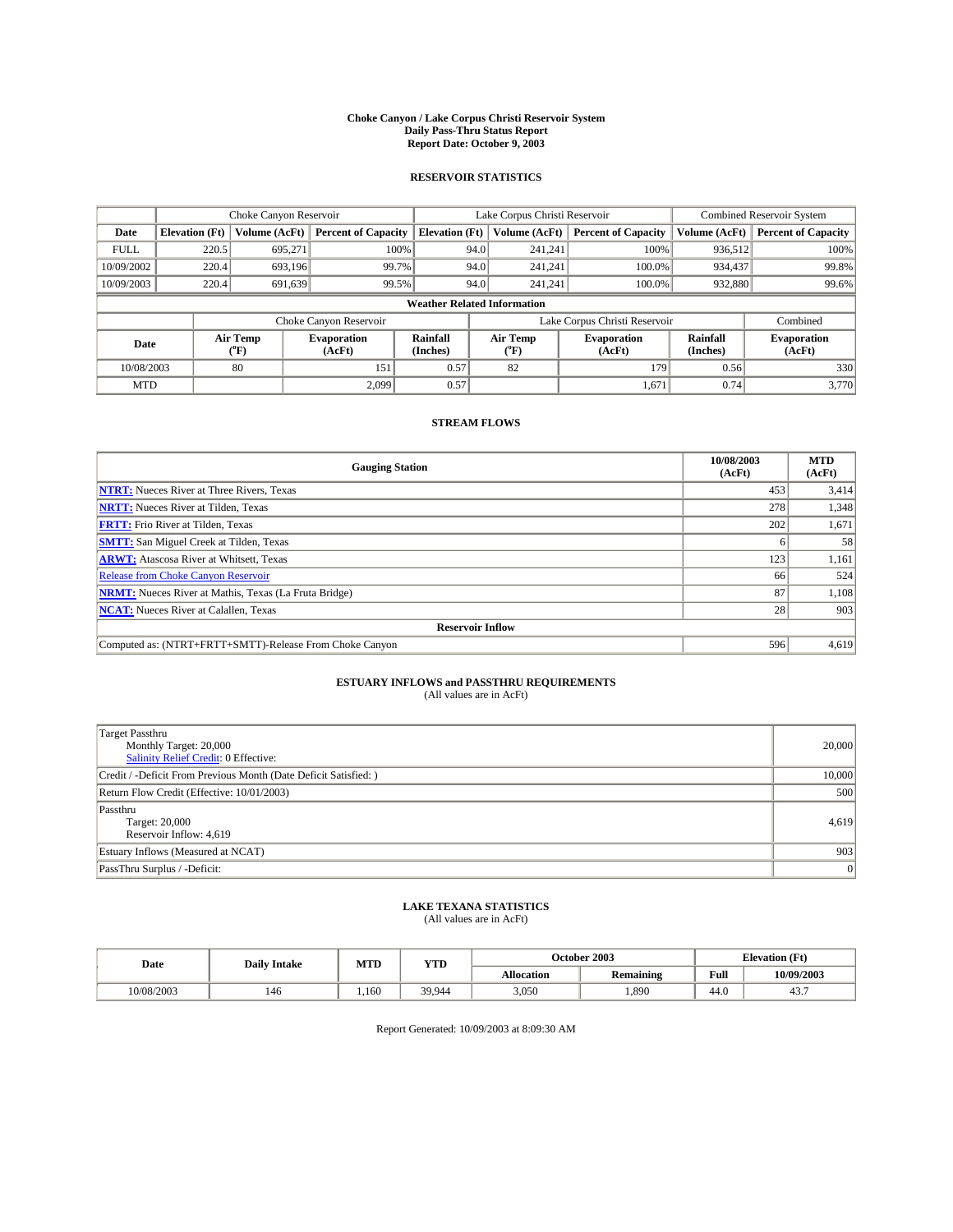#### **Choke Canyon / Lake Corpus Christi Reservoir System Daily Pass-Thru Status Report Report Date: October 10, 2003**

### **RESERVOIR STATISTICS**

|                                    | Choke Canyon Reservoir |                  | Lake Corpus Christi Reservoir |                             |      |                  | <b>Combined Reservoir System</b> |                      |                              |
|------------------------------------|------------------------|------------------|-------------------------------|-----------------------------|------|------------------|----------------------------------|----------------------|------------------------------|
| Date                               | <b>Elevation</b> (Ft)  | Volume (AcFt)    | <b>Percent of Capacity</b>    | <b>Elevation (Ft)</b>       |      | Volume (AcFt)    | <b>Percent of Capacity</b>       | Volume (AcFt)        | <b>Percent of Capacity</b>   |
| <b>FULL</b>                        | 220.5                  | 695,271          | 100%                          |                             | 94.0 | 241,241          | 100%                             | 936.512              | 100%                         |
| 10/10/2002                         | 220.4                  | 693,974          | 99.8%                         |                             | 94.0 | 241.241          | $100.0\%$                        | 935,215              | 99.9%                        |
| 10/10/2003                         | 220.3                  | 691,121          | 99.4%                         |                             | 94.0 | 241,241          | $100.0\%$                        | 932,362              | 99.6%                        |
| <b>Weather Related Information</b> |                        |                  |                               |                             |      |                  |                                  |                      |                              |
|                                    |                        |                  | Choke Canyon Reservoir        |                             |      |                  | Lake Corpus Christi Reservoir    |                      | Combined                     |
| Date                               |                        | Air Temp<br>(°F) | <b>Evaporation</b><br>(AcFt)  | <b>Rainfall</b><br>(Inches) |      | Air Temp<br>("F) | <b>Evaporation</b><br>(AcFt)     | Rainfall<br>(Inches) | <b>Evaporation</b><br>(AcFt) |
| 10/09/2003                         |                        | 87               | 241                           | 0.03                        |      | 88               | 157                              | 0.13                 | 398                          |
| <b>MTD</b>                         |                        |                  | 2,340                         | 0.60                        |      |                  | 1,828                            | 0.87                 | 4,168                        |

### **STREAM FLOWS**

| <b>Gauging Station</b>                                       | 10/09/2003<br>(AcFt) | <b>MTD</b><br>(AcFt) |
|--------------------------------------------------------------|----------------------|----------------------|
| <b>NTRT:</b> Nueces River at Three Rivers, Texas             | 625                  | 4,039                |
| <b>NRTT:</b> Nueces River at Tilden, Texas                   | 335                  | 1,683                |
| <b>FRTT:</b> Frio River at Tilden, Texas                     | 206                  | 1,878                |
| <b>SMTT:</b> San Miguel Creek at Tilden, Texas               |                      | 65                   |
| <b>ARWT:</b> Atascosa River at Whitsett, Texas               | 85                   | 1,247                |
| Release from Choke Canyon Reservoir                          | 66                   | 590                  |
| <b>NRMT:</b> Nueces River at Mathis, Texas (La Fruta Bridge) | 95                   | 1,203                |
| <b>NCAT:</b> Nueces River at Calallen, Texas                 | 60                   | 963                  |
| <b>Reservoir Inflow</b>                                      |                      |                      |
| Computed as: (NTRT+FRTT+SMTT)-Release From Choke Canyon      | 773                  | 5,393                |

# **ESTUARY INFLOWS and PASSTHRU REQUIREMENTS**<br>(All values are in AcFt)

| <b>Target Passthru</b>                                           |        |
|------------------------------------------------------------------|--------|
| Monthly Target: 20,000                                           | 20,000 |
| Salinity Relief Credit: 0 Effective:                             |        |
| Credit / -Deficit From Previous Month (Date Deficit Satisfied: ) | 10,000 |
| Return Flow Credit (Effective: 10/01/2003)                       | 500    |
| Passthru                                                         |        |
| Target: 20,000                                                   | 5,393  |
| Reservoir Inflow: 5,393                                          |        |
| Estuary Inflows (Measured at NCAT)                               | 963    |
| PassThru Surplus / -Deficit:                                     | 0      |

# **LAKE TEXANA STATISTICS** (All values are in AcFt)

| Date       | <b>Daily Intake</b> | MTD  | YTD    |                   | October 2003     | <b>Elevation</b> (Ft) |            |
|------------|---------------------|------|--------|-------------------|------------------|-----------------------|------------|
|            |                     |      |        | <b>Allocation</b> | <b>Remaining</b> | Full                  | 10/10/2003 |
| 10/09/2003 | 146                 | .306 | 40.090 | 3,050             | .744             | $\sim$<br>44.U        | 45.,       |

Report Generated: 10/10/2003 at 9:40:22 AM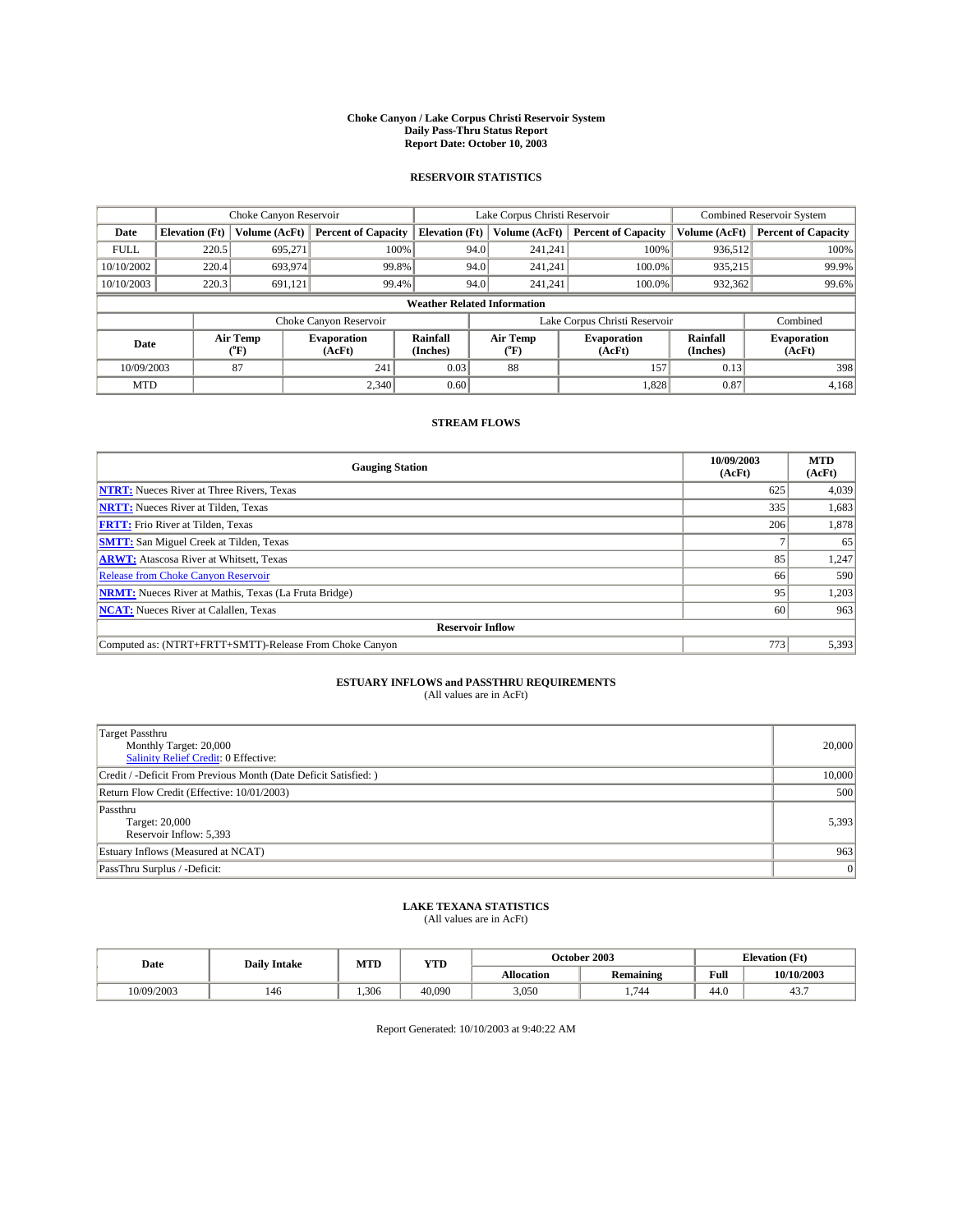#### **Choke Canyon / Lake Corpus Christi Reservoir System Daily Pass-Thru Status Report Report Date: October 11, 2003**

### **RESERVOIR STATISTICS**

|                                    | Choke Canyon Reservoir |                             |                              |                             | Lake Corpus Christi Reservoir |                  |                               |                             | <b>Combined Reservoir System</b> |  |
|------------------------------------|------------------------|-----------------------------|------------------------------|-----------------------------|-------------------------------|------------------|-------------------------------|-----------------------------|----------------------------------|--|
| Date                               | <b>Elevation</b> (Ft)  | Volume (AcFt)               | <b>Percent of Capacity</b>   | <b>Elevation</b> (Ft)       |                               | Volume (AcFt)    | <b>Percent of Capacity</b>    | Volume (AcFt)               | <b>Percent of Capacity</b>       |  |
| <b>FULL</b>                        | 220.5                  | 695,271                     | 100%                         |                             | 94.0                          | 241,241          | 100%                          | 936.512                     | 100%                             |  |
| 10/11/2002                         | 220.5                  | 694,233                     | 99.9%                        |                             | 94.0                          | 241.241          | $100.0\%$                     | 935.474                     | 99.9%                            |  |
| 10/11/2003                         | 220.4                  | 691.380                     | 99.4%                        |                             | 94.0                          | 241.241          | $100.0\%$                     | 932,621                     | 99.6%                            |  |
| <b>Weather Related Information</b> |                        |                             |                              |                             |                               |                  |                               |                             |                                  |  |
|                                    |                        |                             | Choke Canyon Reservoir       |                             |                               |                  | Lake Corpus Christi Reservoir |                             | Combined                         |  |
| Date                               |                        | Air Temp<br>${}^{\circ}$ F) | <b>Evaporation</b><br>(AcFt) | <b>Rainfall</b><br>(Inches) |                               | Air Temp<br>("F) | <b>Evaporation</b><br>(AcFt)  | <b>Rainfall</b><br>(Inches) | <b>Evaporation</b><br>(AcFt)     |  |
| 10/10/2003                         |                        | 81                          | 211                          | 0.02                        |                               | 83               | 123                           | 0.01                        | 334                              |  |
| <b>MTD</b>                         |                        |                             | 2,551                        | 0.62                        |                               |                  | 1,951                         | 0.88                        | 4,502                            |  |

### **STREAM FLOWS**

| <b>Gauging Station</b>                                       | 10/10/2003<br>(AcFt) | <b>MTD</b><br>(AcFt) |
|--------------------------------------------------------------|----------------------|----------------------|
| <b>NTRT:</b> Nueces River at Three Rivers, Texas             | 699                  | 4,738                |
| <b>NRTT:</b> Nueces River at Tilden, Texas                   | 276                  | 1.959                |
| <b>FRTT:</b> Frio River at Tilden, Texas                     | 208                  | 2,086                |
| <b>SMTT:</b> San Miguel Creek at Tilden, Texas               |                      | 73                   |
| <b>ARWT:</b> Atascosa River at Whitsett, Texas               | 46                   | 1,292                |
| Release from Choke Canyon Reservoir                          | 66                   | 655                  |
| <b>NRMT:</b> Nueces River at Mathis, Texas (La Fruta Bridge) | 97                   | 1,300                |
| <b>NCAT:</b> Nueces River at Calallen, Texas                 | 24                   | 987                  |
| <b>Reservoir Inflow</b>                                      |                      |                      |
| Computed as: (NTRT+FRTT+SMTT)-Release From Choke Canyon      | 850                  | 6,242                |

# **ESTUARY INFLOWS and PASSTHRU REQUIREMENTS**<br>(All values are in AcFt)

| <b>Target Passthru</b>                                           |        |
|------------------------------------------------------------------|--------|
| Monthly Target: 20,000                                           | 20,000 |
| Salinity Relief Credit: 0 Effective:                             |        |
| Credit / -Deficit From Previous Month (Date Deficit Satisfied: ) | 10,000 |
| Return Flow Credit (Effective: 10/01/2003)                       | 500    |
| Passthru                                                         |        |
| Target: 20,000                                                   | 6,242  |
| Reservoir Inflow: 6,242                                          |        |
| Estuary Inflows (Measured at NCAT)                               | 987    |
| PassThru Surplus / -Deficit:                                     | 0      |

# **LAKE TEXANA STATISTICS** (All values are in AcFt)

| Date       | <b>Daily Intake</b> | MTD  | YTD    |                   | October 2003           | <b>Elevation</b> (Ft) |            |
|------------|---------------------|------|--------|-------------------|------------------------|-----------------------|------------|
|            |                     |      |        | <b>Allocation</b> | $\cdot$ .<br>Remaining | Full                  | 10/11/2003 |
| 10/10/2003 | 146                 | .452 | 40.236 | 3,050             | .598                   | $\sim$<br>44.U        | 45.,       |

Report Generated: 10/11/2003 at 8:57:56 AM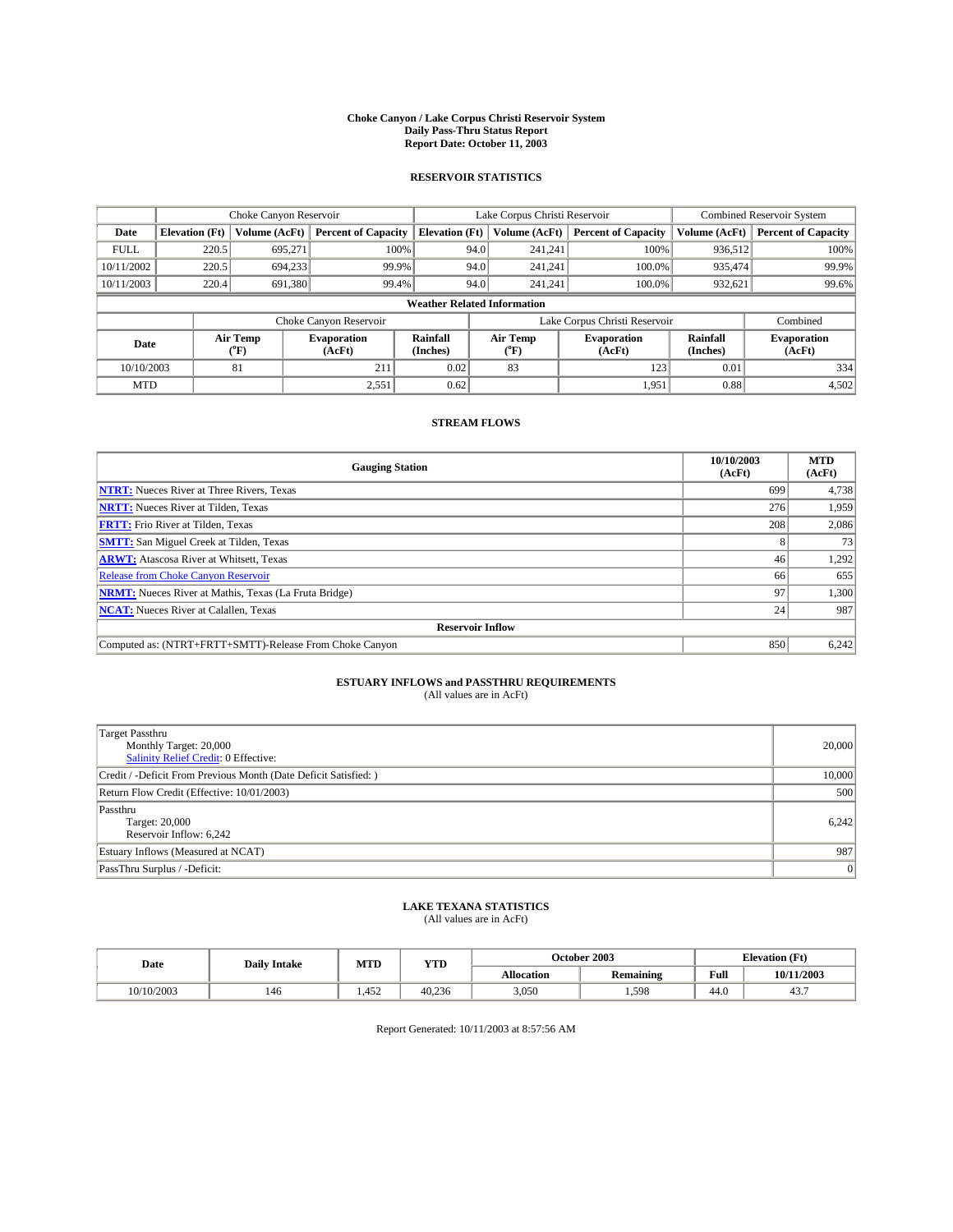#### **Choke Canyon / Lake Corpus Christi Reservoir System Daily Pass-Thru Status Report Report Date: October 12, 2003**

### **RESERVOIR STATISTICS**

|             | Choke Canyon Reservoir             |                  | Lake Corpus Christi Reservoir |                             |      |                  | <b>Combined Reservoir System</b> |                      |                              |  |
|-------------|------------------------------------|------------------|-------------------------------|-----------------------------|------|------------------|----------------------------------|----------------------|------------------------------|--|
| Date        | <b>Elevation</b> (Ft)              | Volume (AcFt)    | <b>Percent of Capacity</b>    | <b>Elevation (Ft)</b>       |      | Volume (AcFt)    | <b>Percent of Capacity</b>       | Volume (AcFt)        | <b>Percent of Capacity</b>   |  |
| <b>FULL</b> | 220.5                              | 695,271          | 100%                          |                             | 94.0 | 241,241          | 100%                             | 936.512              | 100%                         |  |
| 10/12/2002  | 220.5                              | 694,752          | 99.9%                         |                             | 94.0 | 241.241          | $100.0\%$                        | 935,993              | 99.9%                        |  |
| 10/12/2003  | 221.1                              | 695.271          | 100.0%                        |                             | 94.0 | 241,241          | $100.0\%$                        | 936,512              | 100.0%                       |  |
|             | <b>Weather Related Information</b> |                  |                               |                             |      |                  |                                  |                      |                              |  |
|             |                                    |                  | Choke Canyon Reservoir        |                             |      |                  | Lake Corpus Christi Reservoir    |                      | Combined                     |  |
| Date        |                                    | Air Temp<br>(°F) | <b>Evaporation</b><br>(AcFt)  | <b>Rainfall</b><br>(Inches) |      | Air Temp<br>("F) | <b>Evaporation</b><br>(AcFt)     | Rainfall<br>(Inches) | <b>Evaporation</b><br>(AcFt) |  |
| 10/11/2003  |                                    | 86               | 242                           | 5.00                        |      | 85               | 135                              | 0.20                 | 377                          |  |
| <b>MTD</b>  |                                    |                  | 2,793                         | 5.62                        |      |                  | 2,086                            | 1.08                 | 4,879                        |  |

### **STREAM FLOWS**

| <b>Gauging Station</b>                                       | 10/11/2003<br>(AcFt) | <b>MTD</b><br>(AcFt) |  |  |  |  |  |
|--------------------------------------------------------------|----------------------|----------------------|--|--|--|--|--|
| <b>NTRT:</b> Nueces River at Three Rivers, Texas             | 744                  | 5,483                |  |  |  |  |  |
| <b>NRTT:</b> Nueces River at Tilden, Texas                   | 202                  | 2,162                |  |  |  |  |  |
| <b>FRTT:</b> Frio River at Tilden, Texas                     | 389                  | 2,475                |  |  |  |  |  |
| <b>SMTT:</b> San Miguel Creek at Tilden, Texas               |                      | 82                   |  |  |  |  |  |
| <b>ARWT:</b> Atascosa River at Whitsett, Texas               | 46                   | 1,338                |  |  |  |  |  |
| <b>Release from Choke Canyon Reservoir</b>                   | 147                  | 802                  |  |  |  |  |  |
| <b>NRMT:</b> Nueces River at Mathis, Texas (La Fruta Bridge) | 93                   | 1,393                |  |  |  |  |  |
| <b>NCAT:</b> Nueces River at Calallen, Texas                 | 17                   | 1,004                |  |  |  |  |  |
| <b>Reservoir Inflow</b>                                      |                      |                      |  |  |  |  |  |
| Computed as: (NTRT+FRTT+SMTT)-Release From Choke Canyon      | 995                  | 7,238                |  |  |  |  |  |

# **ESTUARY INFLOWS and PASSTHRU REQUIREMENTS**<br>(All values are in AcFt)

| Target Passthru<br>Monthly Target: 20,000<br>Salinity Relief Credit: 0 Effective: | 20,000 |
|-----------------------------------------------------------------------------------|--------|
| Credit / -Deficit From Previous Month (Date Deficit Satisfied: )                  | 10,000 |
| Return Flow Credit (Effective: 10/01/2003)                                        | 500    |
| Passthru<br>Target: 20,000<br>Reservoir Inflow: 7,238                             | 7,238  |
| Estuary Inflows (Measured at NCAT)                                                | 1,004  |
| PassThru Surplus / -Deficit:                                                      | 0      |

# **LAKE TEXANA STATISTICS** (All values are in AcFt)

| Date          | <b>Daily Intake</b> | MTD  | YTD    |                   | October 2003     | <b>Elevation</b> (Ft) |            |
|---------------|---------------------|------|--------|-------------------|------------------|-----------------------|------------|
|               |                     |      |        | <b>Allocation</b> | <b>Remaining</b> | Full                  | 10/12/2003 |
| /2003<br>0/11 | 146                 | .598 | 40.381 | 3,050             | ,452             | $\sim$<br>44.U        | 45.,       |

Report Generated: 10/13/2003 at 8:14:13 AM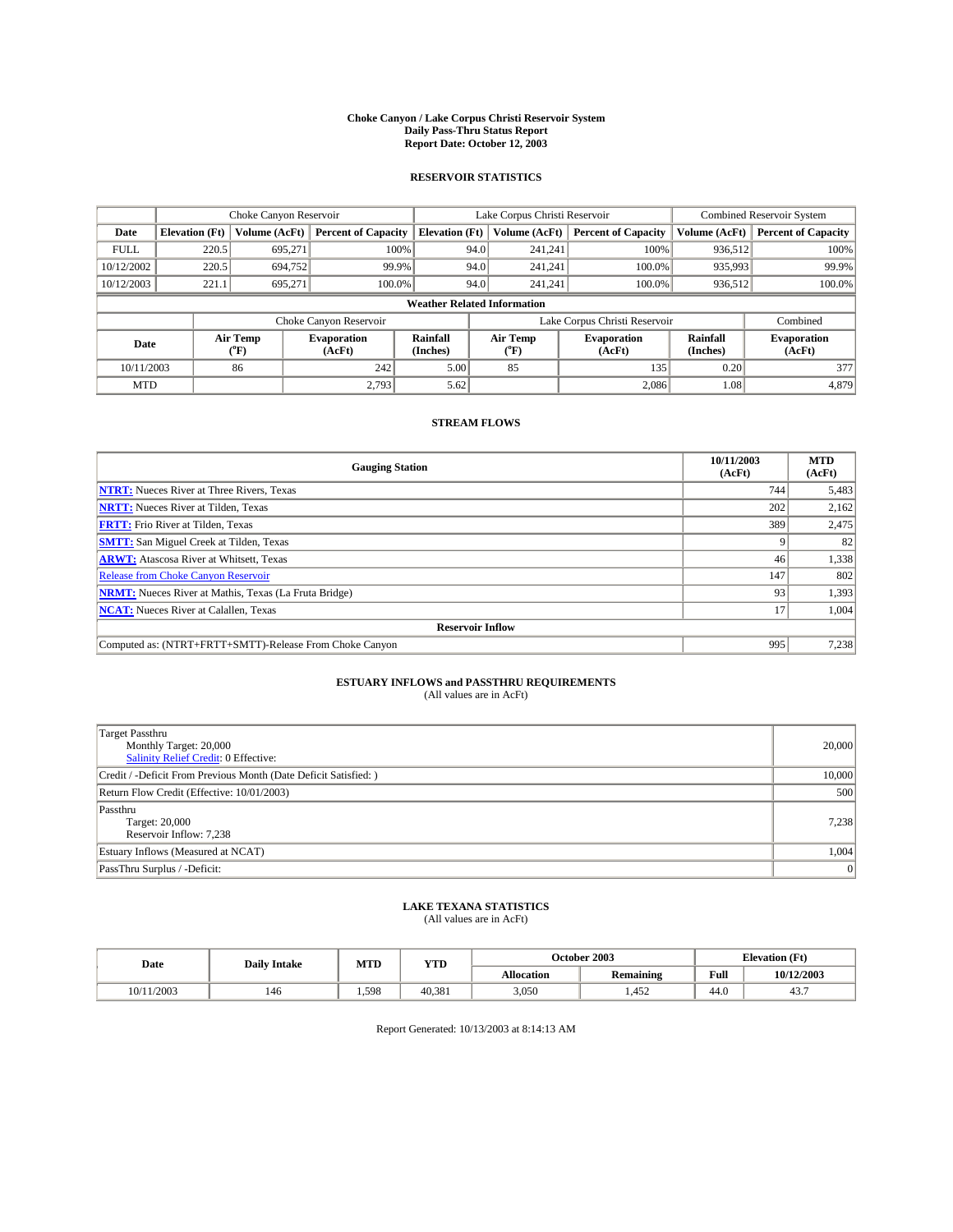#### **Choke Canyon / Lake Corpus Christi Reservoir System Daily Pass-Thru Status Report Report Date: October 13, 2003**

### **RESERVOIR STATISTICS**

|                                    |                       |                  | Lake Corpus Christi Reservoir |                             |      |                  | <b>Combined Reservoir System</b> |                      |                              |
|------------------------------------|-----------------------|------------------|-------------------------------|-----------------------------|------|------------------|----------------------------------|----------------------|------------------------------|
| Date                               | <b>Elevation</b> (Ft) | Volume (AcFt)    | <b>Percent of Capacity</b>    | <b>Elevation (Ft)</b>       |      | Volume (AcFt)    | <b>Percent of Capacity</b>       | Volume (AcFt)        | <b>Percent of Capacity</b>   |
| <b>FULL</b>                        | 220.5                 | 695,271          | 100%                          |                             | 94.0 | 241,241          | 100%                             | 936.512              | 100%                         |
| 10/13/2002                         | 220.5                 | 695.271          | $100.0\%$                     |                             | 94.0 | 241.241          | $100.0\%$                        | 936.512              | 100.0%                       |
| 10/13/2003                         | 221.3                 | 695.271          | 100.0%                        |                             | 94.0 | 241.241          | $100.0\%$                        | 936,512              | 100.0%                       |
| <b>Weather Related Information</b> |                       |                  |                               |                             |      |                  |                                  |                      |                              |
|                                    |                       |                  | Choke Canyon Reservoir        |                             |      |                  | Lake Corpus Christi Reservoir    |                      | Combined                     |
| Date                               |                       | Air Temp<br>(°F) | <b>Evaporation</b><br>(AcFt)  | <b>Rainfall</b><br>(Inches) |      | Air Temp<br>("F) | <b>Evaporation</b><br>(AcFt)     | Rainfall<br>(Inches) | <b>Evaporation</b><br>(AcFt) |
| 10/12/2003                         |                       | 74               | 15                            | 0.60                        |      | 74               | 22                               | 0.94                 | 37                           |
| <b>MTD</b>                         |                       |                  | 2,808                         | 6.22                        |      |                  | 2.108                            | 2.02                 | 4,916                        |

### **STREAM FLOWS**

| <b>Gauging Station</b>                                       | 10/12/2003<br>(AcFt) | <b>MTD</b><br>(AcFt) |
|--------------------------------------------------------------|----------------------|----------------------|
| <b>NTRT:</b> Nueces River at Three Rivers, Texas             | 6,412                | 11,894               |
| <b>NRTT:</b> Nueces River at Tilden, Texas                   | 488                  | 2,650                |
| <b>FRTT:</b> Frio River at Tilden, Texas                     | 4,466                | 6,942                |
| <b>SMTT:</b> San Miguel Creek at Tilden, Texas               | 1,024                | 1,106                |
| <b>ARWT:</b> Atascosa River at Whitsett, Texas               | 46                   | 1,384                |
| Release from Choke Canyon Reservoir                          | 4,500                | 5,302                |
| <b>NRMT:</b> Nueces River at Mathis, Texas (La Fruta Bridge) | 3,216                | 4,609                |
| <b>NCAT:</b> Nueces River at Calallen, Texas                 | 127                  | 1,131                |
| <b>Reservoir Inflow</b>                                      |                      |                      |
| Computed as: (NTRT+FRTT+SMTT)-Release From Choke Canyon      | 7.402                | 14.640               |

# **ESTUARY INFLOWS and PASSTHRU REQUIREMENTS**<br>(All values are in AcFt)

| Target Passthru<br>Monthly Target: 20,000<br>Salinity Relief Credit: 15,000 Effective: 10/11/2003 | 5,000    |
|---------------------------------------------------------------------------------------------------|----------|
| Credit / -Deficit From Previous Month (Date Deficit Satisfied: )                                  | 0        |
| Return Flow Credit (Effective: 10/01/2003)                                                        | 500      |
| Passthru<br>Target: 5,000<br>Reservoir Inflow: 14,640                                             | 5,000    |
| Estuary Inflows (Measured at NCAT)                                                                | 1,131    |
| PassThru Surplus / -Deficit:                                                                      | $-3,369$ |

# **LAKE TEXANA STATISTICS** (All values are in AcFt)

| Date       | <b>Daily Intake</b> | MTD                    | <b>YTD</b> |                   | October 2003 | <b>Elevation</b> (Ft) |            |
|------------|---------------------|------------------------|------------|-------------------|--------------|-----------------------|------------|
|            |                     |                        |            | <b>Allocation</b> | Remaining    | Full                  | 10/13/2003 |
| 10/12/2003 | 146                 | 74 <sub>0</sub><br>744 | 40.527     | 3,050             | .306         | $\sim$<br>44.V        | 45.,       |

Report Generated: 10/13/2003 at 8:52:05 AM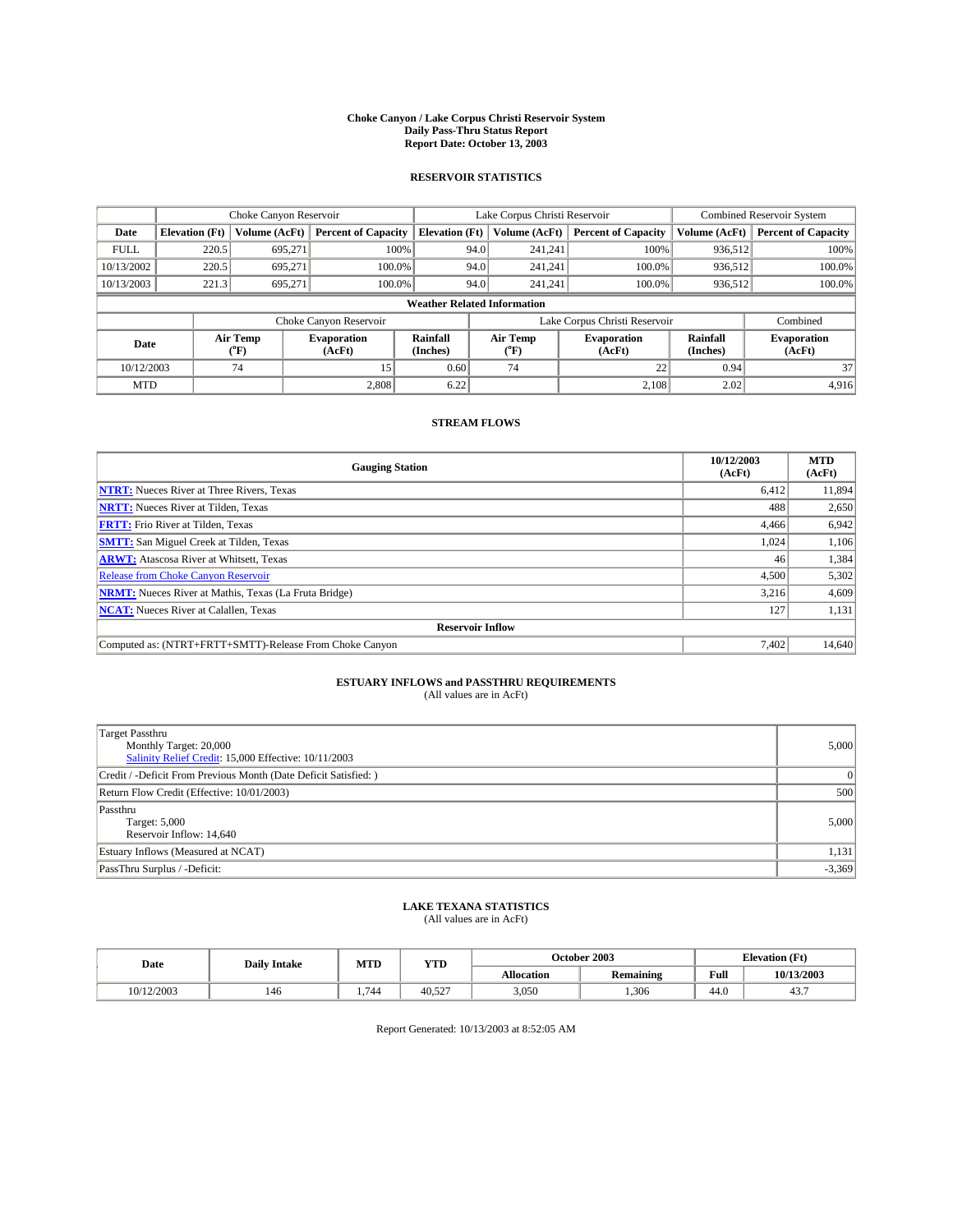#### **Choke Canyon / Lake Corpus Christi Reservoir System Daily Pass-Thru Status Report Report Date: October 14, 2003**

### **RESERVOIR STATISTICS**

|                                    | Choke Canyon Reservoir |                  | Lake Corpus Christi Reservoir |                             |      |                  | <b>Combined Reservoir System</b> |                      |                              |
|------------------------------------|------------------------|------------------|-------------------------------|-----------------------------|------|------------------|----------------------------------|----------------------|------------------------------|
| Date                               | <b>Elevation</b> (Ft)  | Volume (AcFt)    | <b>Percent of Capacity</b>    | <b>Elevation (Ft)</b>       |      | Volume (AcFt)    | <b>Percent of Capacity</b>       | Volume (AcFt)        | <b>Percent of Capacity</b>   |
| <b>FULL</b>                        | 220.5                  | 695,271          | 100%                          |                             | 94.0 | 241,241          | 100%                             | 936.512              | 100%                         |
| 10/14/2002                         | 220.6                  | 695.271          | $100.0\%$                     |                             | 94.0 | 241.241          | $100.0\%$                        | 936.512              | 100.0%                       |
| 10/14/2003                         | 221.2                  | 695.271          | 100.0%                        |                             | 94.0 | 241.241          | $100.0\%$                        | 936,512              | 100.0%                       |
| <b>Weather Related Information</b> |                        |                  |                               |                             |      |                  |                                  |                      |                              |
|                                    |                        |                  | Choke Canyon Reservoir        |                             |      |                  | Lake Corpus Christi Reservoir    |                      | Combined                     |
| Date                               |                        | Air Temp<br>(°F) | <b>Evaporation</b><br>(AcFt)  | <b>Rainfall</b><br>(Inches) |      | Air Temp<br>("F) | <b>Evaporation</b><br>(AcFt)     | Rainfall<br>(Inches) | <b>Evaporation</b><br>(AcFt) |
| 10/13/2003                         |                        | 78               | 61                            | 0.02                        |      | 77               | 67                               | 0.18                 | 128                          |
| <b>MTD</b>                         |                        |                  | 2,869                         | 6.24                        |      |                  | 2,175                            | 2.20                 | 5,044                        |

### **STREAM FLOWS**

| <b>Gauging Station</b>                                       | 10/13/2003<br>(AcFt) | <b>MTD</b><br>(AcFt) |
|--------------------------------------------------------------|----------------------|----------------------|
| <b>NTRT:</b> Nueces River at Three Rivers, Texas             | 10,560               | 22,454               |
| <b>NRTT:</b> Nueces River at Tilden, Texas                   | 1,822                | 4,472                |
| <b>FRTT:</b> Frio River at Tilden, Texas                     | 5,836                | 12,777               |
| <b>SMTT:</b> San Miguel Creek at Tilden, Texas               | 780                  | 1,886                |
| <b>ARWT:</b> Atascosa River at Whitsett, Texas               | 46                   | 1,429                |
| <b>Release from Choke Canyon Reservoir</b>                   | 6,001                | 11,303               |
| <b>NRMT:</b> Nueces River at Mathis, Texas (La Fruta Bridge) | 9,052                | 13,661               |
| <b>NCAT:</b> Nueces River at Calallen, Texas                 | 4,585                | 5,716                |
| <b>Reservoir Inflow</b>                                      |                      |                      |
| Computed as: (NTRT+FRTT+SMTT)-Release From Choke Canyon      | 11.176               | 25,815               |

# **ESTUARY INFLOWS and PASSTHRU REQUIREMENTS**<br>(All values are in AcFt)

| Target Passthru<br>Monthly Target: 20,000<br>Salinity Relief Credit: 15,000 Effective: 10/11/2003 | 5,000           |
|---------------------------------------------------------------------------------------------------|-----------------|
| Credit / -Deficit From Previous Month (Date Deficit Satisfied: )                                  | $\vert 0 \vert$ |
| Return Flow Credit (Effective: 10/01/2003)                                                        | 500             |
| Passthru<br>Target: 5,000<br>Reservoir Inflow: 25,815                                             | 5,000           |
| Estuary Inflows (Measured at NCAT)                                                                | 5,716           |
| PassThru Surplus / -Deficit:                                                                      | 1,216           |

# **LAKE TEXANA STATISTICS** (All values are in AcFt)

| Date       | <b>Daily Intake</b> | MTD   | <b>YTD</b> |                   | October 2003     | <b>Elevation</b> (Ft) |                       |
|------------|---------------------|-------|------------|-------------------|------------------|-----------------------|-----------------------|
|            |                     |       |            | <b>Allocation</b> | <b>Remaining</b> | Full                  | 10/14/2003            |
| 10/13/2003 | 146                 | 1,889 | 40.673     | 3,050             | 1.161            | 44.0                  | $\sim$ $\sim$<br>45., |

Report Generated: 10/14/2003 at 8:11:16 AM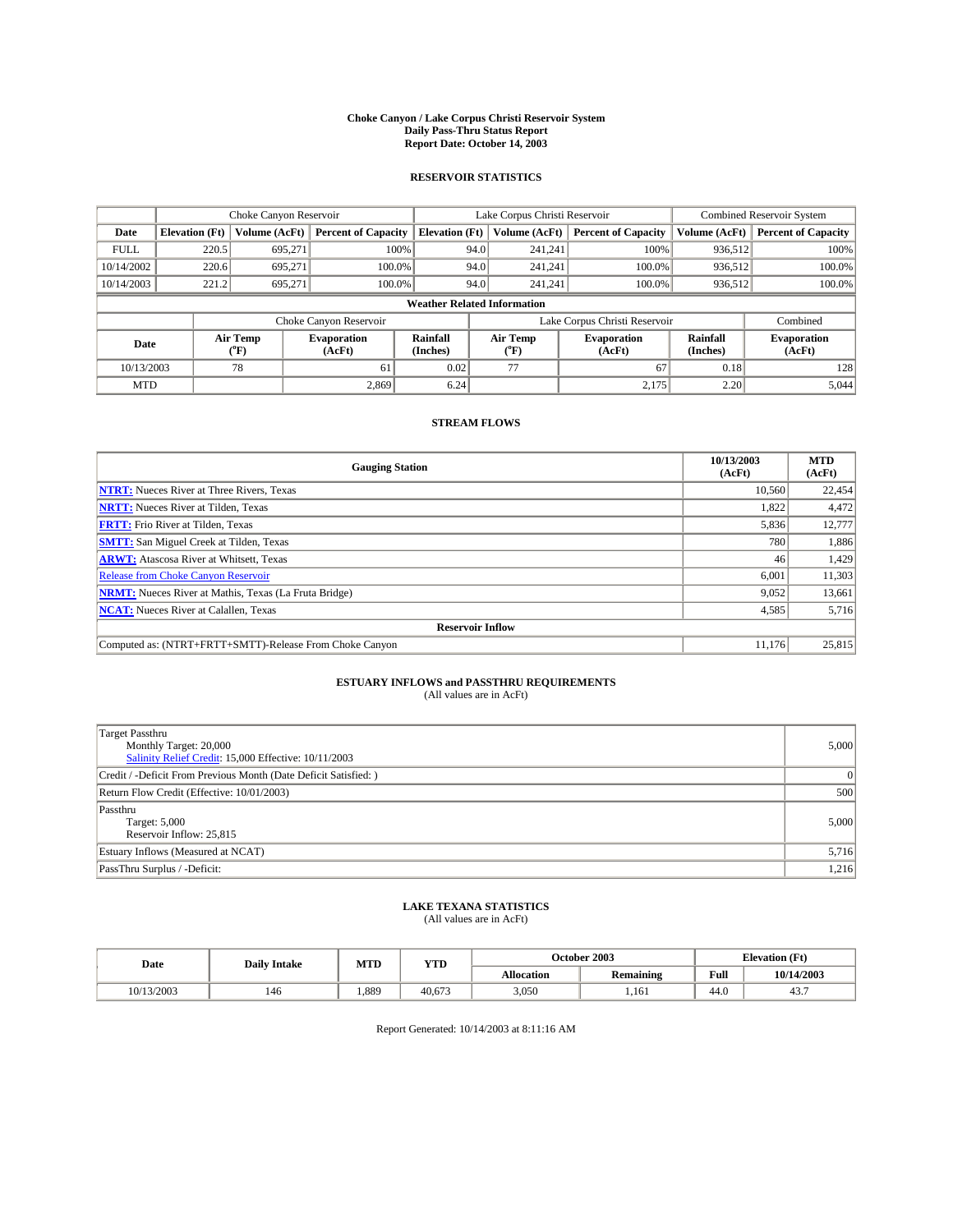#### **Choke Canyon / Lake Corpus Christi Reservoir System Daily Pass-Thru Status Report Report Date: October 15, 2003**

### **RESERVOIR STATISTICS**

|             | Choke Canyon Reservoir             |                  |                              | Lake Corpus Christi Reservoir | <b>Combined Reservoir System</b> |                  |                               |                      |                              |  |
|-------------|------------------------------------|------------------|------------------------------|-------------------------------|----------------------------------|------------------|-------------------------------|----------------------|------------------------------|--|
| Date        | <b>Elevation</b> (Ft)              | Volume (AcFt)    | <b>Percent of Capacity</b>   | <b>Elevation (Ft)</b>         |                                  | Volume (AcFt)    | <b>Percent of Capacity</b>    | Volume (AcFt)        | <b>Percent of Capacity</b>   |  |
| <b>FULL</b> | 220.5                              | 695,271          |                              | 100%                          | 94.0                             | 241,241          | 100%                          | 936.512              | 100%                         |  |
| 10/15/2002  | 220.6                              | 695.271          | $100.0\%$                    |                               | 94.0                             | 241.241          | $100.0\%$                     | 936.512              | 100.0%                       |  |
| 10/15/2003  | 221.3                              | 695.271          | 100.0%                       |                               | 94.0                             | 241,241          | $100.0\%$                     | 936,512              | 100.0%                       |  |
|             | <b>Weather Related Information</b> |                  |                              |                               |                                  |                  |                               |                      |                              |  |
|             |                                    |                  | Choke Canyon Reservoir       |                               |                                  |                  | Lake Corpus Christi Reservoir |                      | Combined                     |  |
| Date        |                                    | Air Temp<br>(°F) | <b>Evaporation</b><br>(AcFt) | <b>Rainfall</b><br>(Inches)   |                                  | Air Temp<br>("F) | <b>Evaporation</b><br>(AcFt)  | Rainfall<br>(Inches) | <b>Evaporation</b><br>(AcFt) |  |
| 10/14/2003  |                                    | 81               | 484                          | 0.00                          |                                  | 81               | 303                           | 0.00                 | 787                          |  |
| <b>MTD</b>  |                                    |                  | 3,353                        | 6.24                          |                                  |                  | 2,478                         | 2.20                 | 5,831                        |  |

### **STREAM FLOWS**

| <b>Gauging Station</b>                                       | 10/14/2003<br>(AcFt) | <b>MTD</b><br>(AcFt) |
|--------------------------------------------------------------|----------------------|----------------------|
| <b>NTRT:</b> Nueces River at Three Rivers, Texas             | 10.540               | 32,995               |
| <b>NRTT:</b> Nueces River at Tilden, Texas                   | 2,858                | 7,331                |
| <b>FRTT:</b> Frio River at Tilden, Texas                     | 9,965                | 22,742               |
| <b>SMTT:</b> San Miguel Creek at Tilden, Texas               | 250                  | 2,136                |
| <b>ARWT:</b> Atascosa River at Whitsett, Texas               | 46                   | 1,475                |
| <b>Release from Choke Canyon Reservoir</b>                   | 6,001                | 17,303               |
| <b>NRMT:</b> Nueces River at Mathis, Texas (La Fruta Bridge) | 10,858               | 24,519               |
| <b>NCAT:</b> Nueces River at Calallen, Texas                 | 7,424                | 13,140               |
| <b>Reservoir Inflow</b>                                      |                      |                      |
| Computed as: (NTRT+FRTT+SMTT)-Release From Choke Canyon      | 14,755               | 40,570               |

# **ESTUARY INFLOWS and PASSTHRU REQUIREMENTS**<br>(All values are in AcFt)

| Target Passthru<br>Monthly Target: 20,000<br>Salinity Relief Credit: 15,000 Effective: 10/11/2003 | 5,000    |
|---------------------------------------------------------------------------------------------------|----------|
| Credit / -Deficit From Previous Month (Date Deficit Satisfied: )                                  | $\Omega$ |
| Return Flow Credit (Effective: 10/01/2003)                                                        | 500      |
| Passthru<br>Target: 5,000<br>Reservoir Inflow: 40,570                                             | 5,000    |
| Estuary Inflows (Measured at NCAT)                                                                | 13,140   |
| PassThru Surplus / -Deficit:                                                                      | 8,640    |

# **LAKE TEXANA STATISTICS** (All values are in AcFt)

| Date       | <b>Daily Intake</b> | MTD   | YTD    |                   | October 2003 | <b>Elevation</b> (Ft) |            |
|------------|---------------------|-------|--------|-------------------|--------------|-----------------------|------------|
|            |                     |       |        | <b>Allocation</b> | Remaining    | Full                  | 10/15/2003 |
| 10/14/2003 | 146                 | 2.035 | 40.819 | 3,050             | 1.015        | 44.0                  | 44.0       |

Report Generated: 10/15/2003 at 8:26:32 AM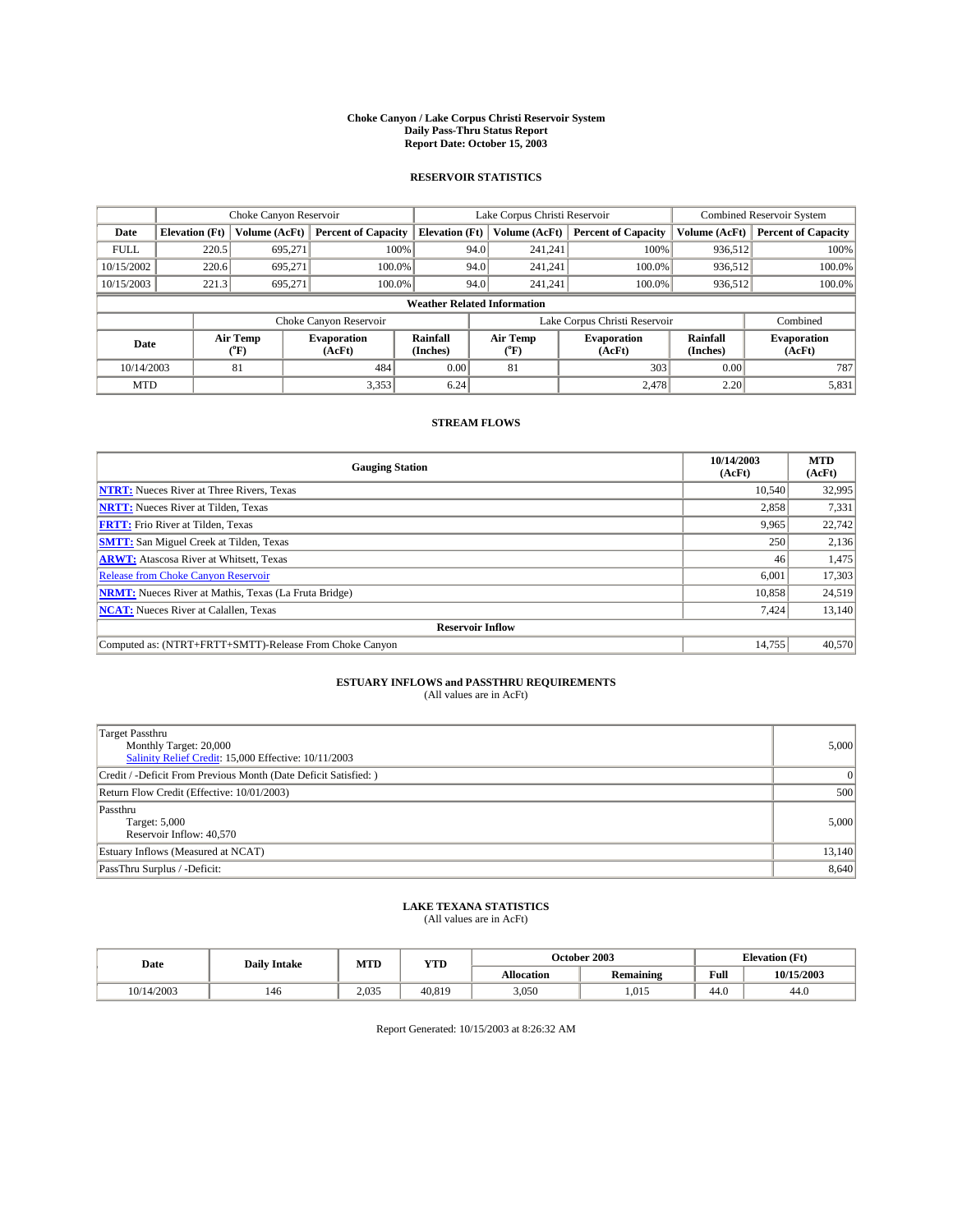#### **Choke Canyon / Lake Corpus Christi Reservoir System Daily Pass-Thru Status Report Report Date: October 16, 2003**

### **RESERVOIR STATISTICS**

|                                    | Choke Canyon Reservoir |                  |                              | Lake Corpus Christi Reservoir | <b>Combined Reservoir System</b> |                  |                               |                      |                              |
|------------------------------------|------------------------|------------------|------------------------------|-------------------------------|----------------------------------|------------------|-------------------------------|----------------------|------------------------------|
| Date                               | <b>Elevation</b> (Ft)  | Volume (AcFt)    | <b>Percent of Capacity</b>   | <b>Elevation (Ft)</b>         |                                  | Volume (AcFt)    | <b>Percent of Capacity</b>    | Volume (AcFt)        | <b>Percent of Capacity</b>   |
| <b>FULL</b>                        | 220.5                  | 695,271          |                              | 100%                          | 94.0                             | 241,241          | 100%                          | 936.512              | 100%                         |
| 10/16/2002                         | 220.6                  | 695.271          | $100.0\%$                    |                               | 94.0                             | 241.241          | $100.0\%$                     | 936.512              | 100.0%                       |
| 10/16/2003                         | 221.5                  | 695.271          | 100.0%                       |                               | 93.9                             | 239,510          | 99.3%                         | 934,781              | 99.8%                        |
| <b>Weather Related Information</b> |                        |                  |                              |                               |                                  |                  |                               |                      |                              |
|                                    |                        |                  | Choke Canyon Reservoir       |                               |                                  |                  | Lake Corpus Christi Reservoir |                      | Combined                     |
| Date                               |                        | Air Temp<br>(°F) | <b>Evaporation</b><br>(AcFt) | <b>Rainfall</b><br>(Inches)   |                                  | Air Temp<br>("F) | <b>Evaporation</b><br>(AcFt)  | Rainfall<br>(Inches) | <b>Evaporation</b><br>(AcFt) |
| 10/15/2003                         |                        | 81               | 257                          | 0.00                          |                                  | 80               | 179                           | 0.00                 | 436                          |
| <b>MTD</b>                         |                        |                  | 3,610                        | 6.24                          |                                  |                  | 2,657                         | 2.20                 | 6,267                        |

### **STREAM FLOWS**

| <b>Gauging Station</b>                                       | 10/15/2003<br>(AcFt) | <b>MTD</b><br>(AcFt) |
|--------------------------------------------------------------|----------------------|----------------------|
| <b>NTRT:</b> Nueces River at Three Rivers, Texas             | 11.128               | 44,123               |
| <b>NRTT:</b> Nueces River at Tilden, Texas                   | 25,408               | 32.739               |
| <b>FRTT:</b> Frio River at Tilden, Texas                     | 11.176               | 33,918               |
| <b>SMTT:</b> San Miguel Creek at Tilden, Texas               | 79                   | 2,216                |
| <b>ARWT:</b> Atascosa River at Whitsett, Texas               | 250                  | 1,725                |
| <b>Release from Choke Canyon Reservoir</b>                   | 6,001                | 23,304               |
| <b>NRMT:</b> Nueces River at Mathis, Texas (La Fruta Bridge) | 11.176               | 35,694               |
| <b>NCAT:</b> Nueces River at Calallen, Texas                 | 10,342               | 23,482               |
| <b>Reservoir Inflow</b>                                      |                      |                      |
| Computed as: (NTRT+FRTT+SMTT)-Release From Choke Canyon      | 16,382               | 56,952               |

# **ESTUARY INFLOWS and PASSTHRU REQUIREMENTS**<br>(All values are in AcFt)

| Target Passthru<br>Monthly Target: 20,000<br>Salinity Relief Credit: 15,000 Effective: 10/11/2003 | 5,000    |
|---------------------------------------------------------------------------------------------------|----------|
| Credit / -Deficit From Previous Month (Date Deficit Satisfied: )                                  | $\Omega$ |
| Return Flow Credit (Effective: 10/01/2003)                                                        | 500      |
| Passthru<br>Target: 5,000<br>Reservoir Inflow: 56,952                                             | 5,000    |
| Estuary Inflows (Measured at NCAT)                                                                | 23,482   |
| PassThru Surplus / -Deficit:                                                                      | 18,982   |

# **LAKE TEXANA STATISTICS** (All values are in AcFt)

| Date       | <b>Daily Intake</b> | MTD   | <b>YTD</b> |                   | October 2003     | <b>Elevation</b> (Ft) |            |
|------------|---------------------|-------|------------|-------------------|------------------|-----------------------|------------|
|            |                     |       |            | <b>Allocation</b> | <b>Remaining</b> | Full                  | 10/16/2003 |
| 10/15/2003 | 146                 | 2.182 | 40.965     | 3,050             | 868              | $\sim$<br>44.U        | 44.0       |

Report Generated: 10/16/2003 at 9:30:47 AM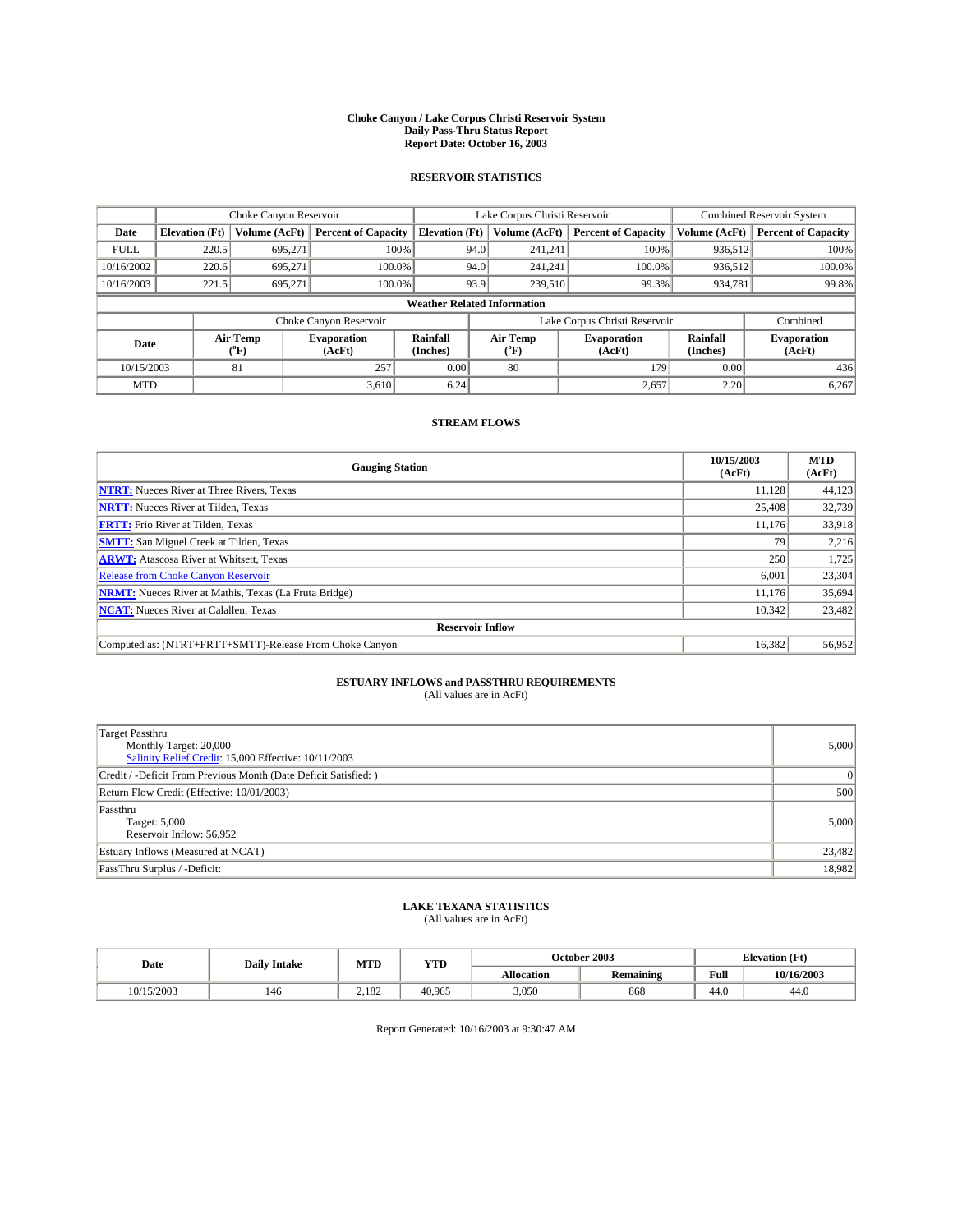#### **Choke Canyon / Lake Corpus Christi Reservoir System Daily Pass-Thru Status Report Report Date: October 17, 2003**

### **RESERVOIR STATISTICS**

|                                    | Choke Canyon Reservoir |                          |                              |                             | Lake Corpus Christi Reservoir |                  |                               |                      | <b>Combined Reservoir System</b> |  |  |
|------------------------------------|------------------------|--------------------------|------------------------------|-----------------------------|-------------------------------|------------------|-------------------------------|----------------------|----------------------------------|--|--|
| Date                               | <b>Elevation</b> (Ft)  | Volume (AcFt)            | <b>Percent of Capacity</b>   | <b>Elevation</b> (Ft)       |                               | Volume (AcFt)    | <b>Percent of Capacity</b>    | Volume (AcFt)        | <b>Percent of Capacity</b>       |  |  |
| <b>FULL</b>                        | 220.5                  | 695.271                  | 100%                         |                             | 94.0                          | 241,241          | 100%                          | 936,512              | 100%                             |  |  |
| 10/17/2002                         | 220.6                  | 695,271                  | $100.0\%$                    |                             | 94.0                          | 241.241          | 100.0%                        | 936.512              | 100.0%                           |  |  |
| 10/17/2003                         | 221.6                  | 695.271                  | 100.0%                       |                             | 93.7                          | 235,493          | 97.6%                         | 930,764              | 99.4%                            |  |  |
| <b>Weather Related Information</b> |                        |                          |                              |                             |                               |                  |                               |                      |                                  |  |  |
|                                    |                        |                          | Choke Canyon Reservoir       |                             |                               |                  | Lake Corpus Christi Reservoir |                      | Combined                         |  |  |
| Date                               |                        | Air Temp<br>$\rm ^{o}F)$ | <b>Evaporation</b><br>(AcFt) | <b>Rainfall</b><br>(Inches) |                               | Air Temp<br>("F) | <b>Evaporation</b><br>(AcFt)  | Rainfall<br>(Inches) | <b>Evaporation</b><br>(AcFt)     |  |  |
| 10/16/2003                         |                        | 84                       | 151                          | 0.00                        |                               | 83               | 89                            | 0.00                 | 240                              |  |  |
| <b>MTD</b>                         |                        |                          | 3,761                        | 6.24                        |                               |                  | 2.746                         | 2.20                 | 6,507                            |  |  |

### **STREAM FLOWS**

| <b>Gauging Station</b>                                       | 10/16/2003<br>(AcFt) | <b>MTD</b><br>(AcFt) |
|--------------------------------------------------------------|----------------------|----------------------|
| <b>NTRT:</b> Nueces River at Three Rivers, Texas             | 10,362               | 54,484               |
| <b>NRTT:</b> Nueces River at Tilden, Texas                   | 61,535               | 94,274               |
| <b>FRTT:</b> Frio River at Tilden, Texas                     | 6,511                | 40,428               |
| <b>SMTT:</b> San Miguel Creek at Tilden, Texas               | 34                   | 2,249                |
| <b>ARWT:</b> Atascosa River at Whitsett, Texas               | 421                  | 2,146                |
| <b>Release from Choke Canyon Reservoir</b>                   | 4,500                | 27,804               |
| <b>NRMT:</b> Nueces River at Mathis, Texas (La Fruta Bridge) | 13,002               | 48,696               |
| <b>NCAT:</b> Nueces River at Calallen, Texas                 | 11,890               | 35,372               |
| <b>Reservoir Inflow</b>                                      |                      |                      |
| Computed as: (NTRT+FRTT+SMTT)-Release From Choke Canyon      | 12,406               | 69,358               |

# **ESTUARY INFLOWS and PASSTHRU REQUIREMENTS**<br>(All values are in AcFt)

| Target Passthru<br>Monthly Target: 20,000<br>Salinity Relief Credit: 15,000 Effective: 10/11/2003 | 5,000    |
|---------------------------------------------------------------------------------------------------|----------|
| Credit / -Deficit From Previous Month (Date Deficit Satisfied: )                                  | $\Omega$ |
| Return Flow Credit (Effective: 10/01/2003)                                                        | 500      |
| Passthru<br>Target: 5,000<br>Reservoir Inflow: 69,358                                             | 5,000    |
| Estuary Inflows (Measured at NCAT)                                                                | 35,372   |
| PassThru Surplus / -Deficit:                                                                      | 30,872   |

# **LAKE TEXANA STATISTICS** (All values are in AcFt)

| Date       | <b>Daily Intake</b> | MTD           | <b>YTD</b>    |                   | October 2003     | <b>Elevation</b> (Ft) |            |
|------------|---------------------|---------------|---------------|-------------------|------------------|-----------------------|------------|
|            |                     |               |               | <b>Allocation</b> | <b>Remaining</b> | Full                  | 10/17/2003 |
| 10/16/2003 | 1 J 1               | ว ววว<br>دد.د | 117<br>41.11. | 3,050             | 717<br>. .       | $\sim$<br>44.U        | 44.0       |

Report Generated: 10/17/2003 at 8:33:17 AM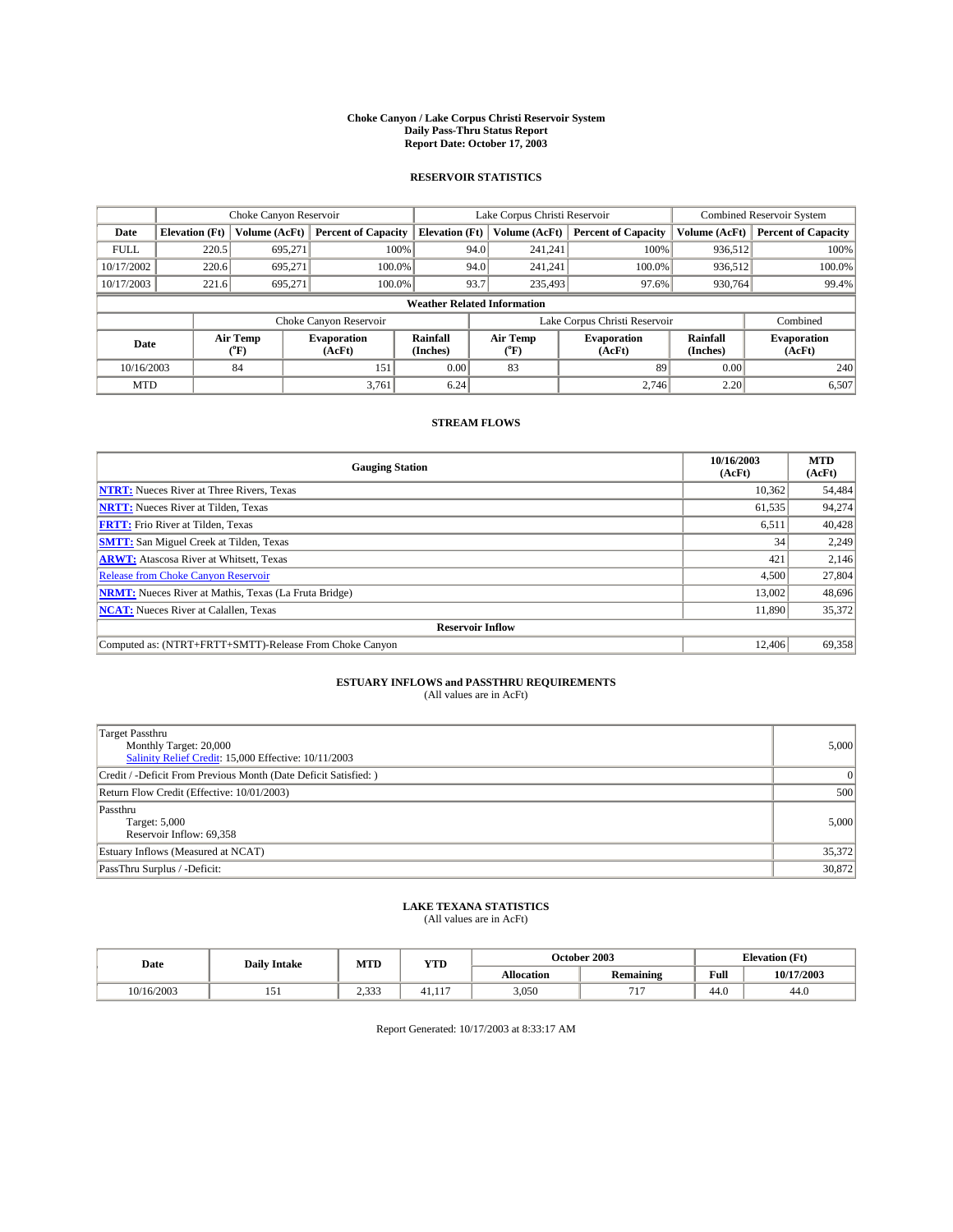#### **Choke Canyon / Lake Corpus Christi Reservoir System Daily Pass-Thru Status Report Report Date: October 18, 2003**

### **RESERVOIR STATISTICS**

|                                    | Choke Canyon Reservoir |                  | Lake Corpus Christi Reservoir |                             |      |                  | <b>Combined Reservoir System</b> |                      |                              |
|------------------------------------|------------------------|------------------|-------------------------------|-----------------------------|------|------------------|----------------------------------|----------------------|------------------------------|
| Date                               | <b>Elevation</b> (Ft)  | Volume (AcFt)    | <b>Percent of Capacity</b>    | <b>Elevation (Ft)</b>       |      | Volume (AcFt)    | <b>Percent of Capacity</b>       | Volume (AcFt)        | <b>Percent of Capacity</b>   |
| <b>FULL</b>                        | 220.5                  | 695,271          |                               | 100%                        | 94.0 | 241,241          | 100%                             | 936.512              | 100%                         |
| 10/18/2002                         | 220.6                  | 695.271          | $100.0\%$                     |                             | 94.0 | 241.241          | $100.0\%$                        | 936,512              | 100.0%                       |
| 10/18/2003                         | 221.6                  | 695.271          | 100.0%                        |                             | 93.3 | 227,352          | 94.2%                            | 922,623              | 98.5%                        |
| <b>Weather Related Information</b> |                        |                  |                               |                             |      |                  |                                  |                      |                              |
|                                    |                        |                  | Choke Canyon Reservoir        |                             |      |                  | Lake Corpus Christi Reservoir    |                      | Combined                     |
| Date                               |                        | Air Temp<br>(°F) | <b>Evaporation</b><br>(AcFt)  | <b>Rainfall</b><br>(Inches) |      | Air Temp<br>("F) | <b>Evaporation</b><br>(AcFt)     | Rainfall<br>(Inches) | <b>Evaporation</b><br>(AcFt) |
| 10/17/2003                         |                        | 87               | 333                           | 0.00                        |      | 85               | 285                              | 0.00                 | 618                          |
| <b>MTD</b>                         |                        |                  | 4.094                         | 6.24                        |      |                  | 3,031                            | 2.20                 | 7,125                        |

### **STREAM FLOWS**

| <b>Gauging Station</b>                                       | 10/17/2003<br>(AcFt) | <b>MTD</b><br>(AcFt) |
|--------------------------------------------------------------|----------------------|----------------------|
| <b>NTRT:</b> Nueces River at Three Rivers, Texas             | 12,843               | 67,327               |
| <b>NRTT:</b> Nueces River at Tilden, Texas                   | 47,044               | 141,318              |
| <b>FRTT:</b> Frio River at Tilden, Texas                     | 3,335                | 43,763               |
| <b>SMTT:</b> San Miguel Creek at Tilden, Texas               | 22                   | 2,271                |
| <b>ARWT:</b> Atascosa River at Whitsett, Texas               | 252                  | 2,398                |
| <b>Release from Choke Canyon Reservoir</b>                   | 2.001                | 29,805               |
| <b>NRMT:</b> Nueces River at Mathis, Texas (La Fruta Bridge) | 15,662               | 64,358               |
| <b>NCAT:</b> Nueces River at Calallen, Texas                 | 12,406               | 47,778               |
| <b>Reservoir Inflow</b>                                      |                      |                      |
| Computed as: (NTRT+FRTT+SMTT)-Release From Choke Canyon      | 14.199               | 83,557               |

# **ESTUARY INFLOWS and PASSTHRU REQUIREMENTS**<br>(All values are in AcFt)

| Target Passthru<br>Monthly Target: 20,000<br>Salinity Relief Credit: 15,000 Effective: 10/11/2003 | 5,000    |
|---------------------------------------------------------------------------------------------------|----------|
| Credit / -Deficit From Previous Month (Date Deficit Satisfied: )                                  | $\Omega$ |
| Return Flow Credit (Effective: 10/01/2003)                                                        | 500      |
| Passthru<br>Target: 5,000<br>Reservoir Inflow: 83,557                                             | 5,000    |
| Estuary Inflows (Measured at NCAT)                                                                | 47,778   |
| PassThru Surplus / -Deficit:                                                                      | 43,278   |

# **LAKE TEXANA STATISTICS** (All values are in AcFt)

| Date       | <b>Daily Intake</b>      | MTD   | <b>YTD</b> |                   | October 2003     | <b>Elevation (Ft)</b> |            |
|------------|--------------------------|-------|------------|-------------------|------------------|-----------------------|------------|
|            |                          |       |            | <b>Allocation</b> | <b>Remaining</b> | Full                  | 10/18/2003 |
| 10/17/2003 | $\overline{\phantom{0}}$ | 2.507 | 41.290     | 3,050             |                  | 44.V                  | 44.0       |

Report Generated: 10/18/2003 at 8:11:05 AM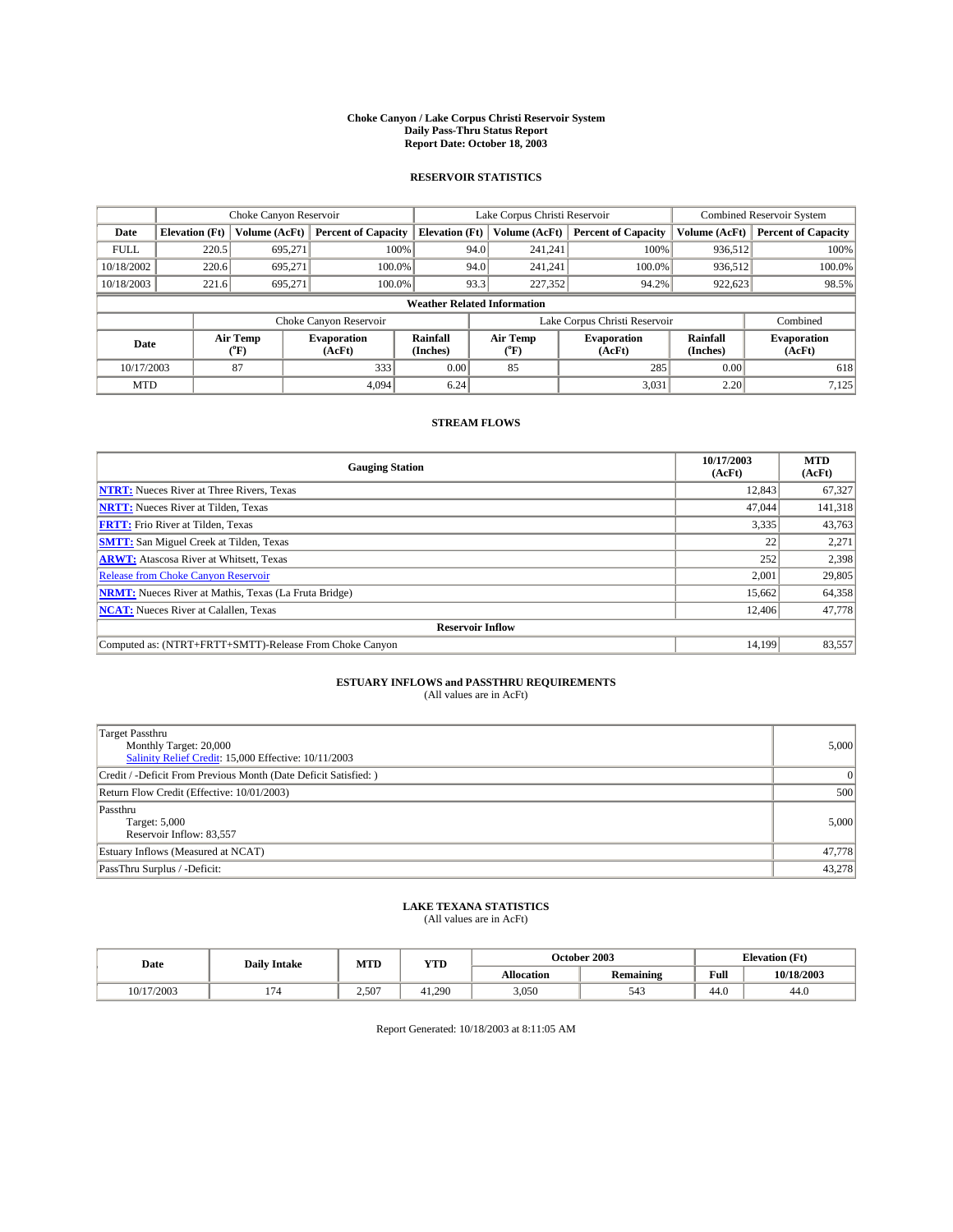#### **Choke Canyon / Lake Corpus Christi Reservoir System Daily Pass-Thru Status Report Report Date: October 19, 2003**

### **RESERVOIR STATISTICS**

|             | Choke Canyon Reservoir             |                             |                              |                             |      | Lake Corpus Christi Reservoir | <b>Combined Reservoir System</b> |                             |                              |  |
|-------------|------------------------------------|-----------------------------|------------------------------|-----------------------------|------|-------------------------------|----------------------------------|-----------------------------|------------------------------|--|
| Date        | <b>Elevation</b> (Ft)              | Volume (AcFt)               | <b>Percent of Capacity</b>   | <b>Elevation</b> (Ft)       |      | Volume (AcFt)                 | <b>Percent of Capacity</b>       | Volume (AcFt)               | <b>Percent of Capacity</b>   |  |
| <b>FULL</b> | 220.5                              | 695,271                     | 100%                         |                             | 94.0 | 241,241                       | 100%                             | 936.512                     | 100%                         |  |
| 10/19/2002  | 220.6                              | 695.271                     | $100.0\%$                    |                             | 94.0 | 241.241                       | $100.0\%$                        | 936.512                     | 100.0%                       |  |
| 10/19/2003  | 221.5                              | 695.271                     | 100.0%                       |                             | 93.0 | 222,857                       | 92.4%                            | 918,128                     | 98.0%                        |  |
|             | <b>Weather Related Information</b> |                             |                              |                             |      |                               |                                  |                             |                              |  |
|             |                                    |                             | Choke Canyon Reservoir       |                             |      |                               | Lake Corpus Christi Reservoir    |                             | Combined                     |  |
| Date        |                                    | Air Temp<br>${}^{\circ}$ F) | <b>Evaporation</b><br>(AcFt) | <b>Rainfall</b><br>(Inches) |      | Air Temp<br>("F)              | <b>Evaporation</b><br>(AcFt)     | <b>Rainfall</b><br>(Inches) | <b>Evaporation</b><br>(AcFt) |  |
| 10/18/2003  |                                    | 81                          | 257                          | 0.00                        |      | 78                            | 217                              | 0.00                        | 474                          |  |
| <b>MTD</b>  |                                    |                             | 4,351                        | 6.24                        |      |                               | 3,248                            | 2.20                        | 7,599                        |  |

### **STREAM FLOWS**

| <b>Gauging Station</b>                                       | 10/18/2003<br>(AcFt) | <b>MTD</b><br>(AcFt) |
|--------------------------------------------------------------|----------------------|----------------------|
| <b>NTRT:</b> Nueces River at Three Rivers, Texas             | 28.584               | 95,911               |
| <b>NRTT:</b> Nueces River at Tilden, Texas                   | 31.958               | 173,277              |
| <b>FRTT:</b> Frio River at Tilden, Texas                     | L,407                | 45,171               |
| <b>SMTT:</b> San Miguel Creek at Tilden, Texas               | 15                   | 2,286                |
| <b>ARWT:</b> Atascosa River at Whitsett, Texas               | 173                  | 2,571                |
| Release from Choke Canyon Reservoir                          | 2.001                | 31,806               |
| <b>NRMT:</b> Nueces River at Mathis, Texas (La Fruta Bridge) | 18.242               | 82,600               |
| <b>NCAT:</b> Nueces River at Calallen, Texas                 | 13,716               | 61,495               |
| <b>Reservoir Inflow</b>                                      |                      |                      |
| Computed as: (NTRT+FRTT+SMTT)-Release From Choke Canyon      | 28,006               | 111,563              |

# **ESTUARY INFLOWS and PASSTHRU REQUIREMENTS**<br>(All values are in AcFt)

| Target Passthru<br>Monthly Target: 20,000<br>Salinity Relief Credit: 15,000 Effective: 10/11/2003 | 5,000    |
|---------------------------------------------------------------------------------------------------|----------|
| Credit / -Deficit From Previous Month (Date Deficit Satisfied: )                                  | $\Omega$ |
| Return Flow Credit (Effective: 10/01/2003)                                                        | 500      |
| Passthru<br>Target: 5,000<br>Reservoir Inflow: 111,563                                            | 5,000    |
| Estuary Inflows (Measured at NCAT)                                                                | 61,495   |
| PassThru Surplus / -Deficit:                                                                      | 56,995   |

# **LAKE TEXANA STATISTICS** (All values are in AcFt)

| Date       | <b>Daily Intake</b> | MTD   | <b>YTD</b> |                   | October 2003     | <b>Elevation</b> (Ft) |            |
|------------|---------------------|-------|------------|-------------------|------------------|-----------------------|------------|
|            |                     |       |            | <b>Allocation</b> | <b>Remaining</b> | Full                  | 10/19/2003 |
| 10/18/2003 | $-$                 | 2.681 | 41.464     | 3,050             | 369              | $\sim$<br>44.U        | 44.0       |

Report Generated: 10/19/2003 at 9:24:29 AM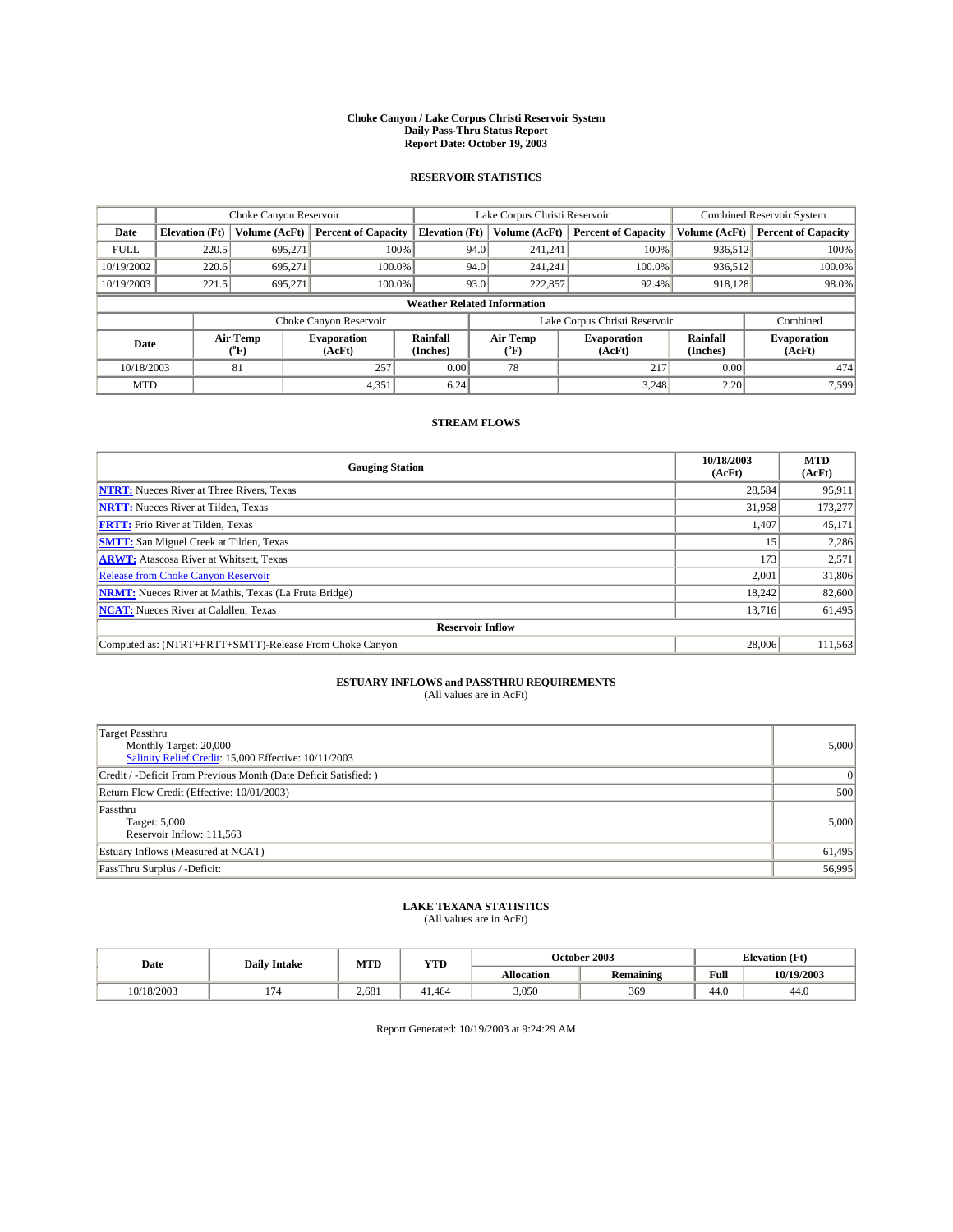#### **Choke Canyon / Lake Corpus Christi Reservoir System Daily Pass-Thru Status Report Report Date: October 20, 2003**

### **RESERVOIR STATISTICS**

|             | Choke Canyon Reservoir             |                             |                              |                             |      | Lake Corpus Christi Reservoir | <b>Combined Reservoir System</b> |                             |                              |  |
|-------------|------------------------------------|-----------------------------|------------------------------|-----------------------------|------|-------------------------------|----------------------------------|-----------------------------|------------------------------|--|
| Date        | <b>Elevation</b> (Ft)              | Volume (AcFt)               | <b>Percent of Capacity</b>   | <b>Elevation</b> (Ft)       |      | Volume (AcFt)                 | <b>Percent of Capacity</b>       | Volume (AcFt)               | <b>Percent of Capacity</b>   |  |
| <b>FULL</b> | 220.5                              | 695,271                     |                              | 100%                        | 94.0 | 241,241                       | 100%                             | 936.512                     | 100%                         |  |
| 10/20/2002  | 220.6                              | 695.271                     | $100.0\%$                    |                             | 94.0 | 241.241                       | $100.0\%$                        | 936.512                     | 100.0%                       |  |
| 10/20/2003  | 221.4                              | 695.271                     | 100.0%                       |                             | 93.1 | 224,913                       | 93.2%                            | 920,184                     | 98.3%                        |  |
|             | <b>Weather Related Information</b> |                             |                              |                             |      |                               |                                  |                             |                              |  |
|             |                                    |                             | Choke Canyon Reservoir       |                             |      |                               | Lake Corpus Christi Reservoir    |                             | Combined                     |  |
| Date        |                                    | Air Temp<br>${}^{\circ}$ F) | <b>Evaporation</b><br>(AcFt) | <b>Rainfall</b><br>(Inches) |      | Air Temp<br>("F)              | <b>Evaporation</b><br>(AcFt)     | <b>Rainfall</b><br>(Inches) | <b>Evaporation</b><br>(AcFt) |  |
| 10/19/2003  |                                    | 83                          | 227                          | 0.00                        |      | 80                            | 273                              | 0.00                        | 500                          |  |
| <b>MTD</b>  |                                    |                             | 4,578                        | 6.24                        |      |                               | 3,521                            | 2.20                        | 8,099                        |  |

### **STREAM FLOWS**

| <b>Gauging Station</b>                                       | 10/19/2003<br>(AcFt) | <b>MTD</b><br>(AcFt) |
|--------------------------------------------------------------|----------------------|----------------------|
| <b>NTRT:</b> Nueces River at Three Rivers, Texas             | 35.134               | 131,046              |
| <b>NRTT:</b> Nueces River at Tilden, Texas                   | 21,438               | 194,715              |
| <b>FRTT:</b> Frio River at Tilden, Texas                     | 520                  | 45,691               |
| <b>SMTT:</b> San Miguel Creek at Tilden, Texas               | 12                   | 2,298                |
| <b>ARWT:</b> Atascosa River at Whitsett, Texas               | 127                  | 2,698                |
| Release from Choke Canyon Reservoir                          | 2,001                | 33,807               |
| <b>NRMT:</b> Nueces River at Mathis, Texas (La Fruta Bridge) | 18.838               | 101.437              |
| <b>NCAT:</b> Nueces River at Calallen, Texas                 | 16,178               | 77,672               |
| <b>Reservoir Inflow</b>                                      |                      |                      |
| Computed as: (NTRT+FRTT+SMTT)-Release From Choke Canyon      | 33,665               | 145,228              |

# **ESTUARY INFLOWS and PASSTHRU REQUIREMENTS**<br>(All values are in AcFt)

| Target Passthru<br>Monthly Target: 20,000<br>Salinity Relief Credit: 15,000 Effective: 10/11/2003 | 5,000    |
|---------------------------------------------------------------------------------------------------|----------|
| Credit / -Deficit From Previous Month (Date Deficit Satisfied: )                                  | $\Omega$ |
| Return Flow Credit (Effective: 10/01/2003)                                                        | 500      |
| Passthru<br>Target: 5,000<br>Reservoir Inflow: 145,228                                            | 5,000    |
| Estuary Inflows (Measured at NCAT)                                                                | 77,672   |
| PassThru Surplus / -Deficit:                                                                      | 73,172   |

# **LAKE TEXANA STATISTICS** (All values are in AcFt)

| Date       | <b>Daily Intake</b> | MTD   | <b>YTD</b> |                   | October 2003     |                | <b>Elevation</b> (Ft) |  |
|------------|---------------------|-------|------------|-------------------|------------------|----------------|-----------------------|--|
|            |                     |       |            | <b>Allocation</b> | <b>Remaining</b> | Full           | 10/20/2003            |  |
| 10/19/2003 | .<br>111            | 2,856 | 41.639     | 3,050             | 194              | $\sim$<br>44.U | 44.0                  |  |

Report Generated: 10/20/2003 at 8:37:10 AM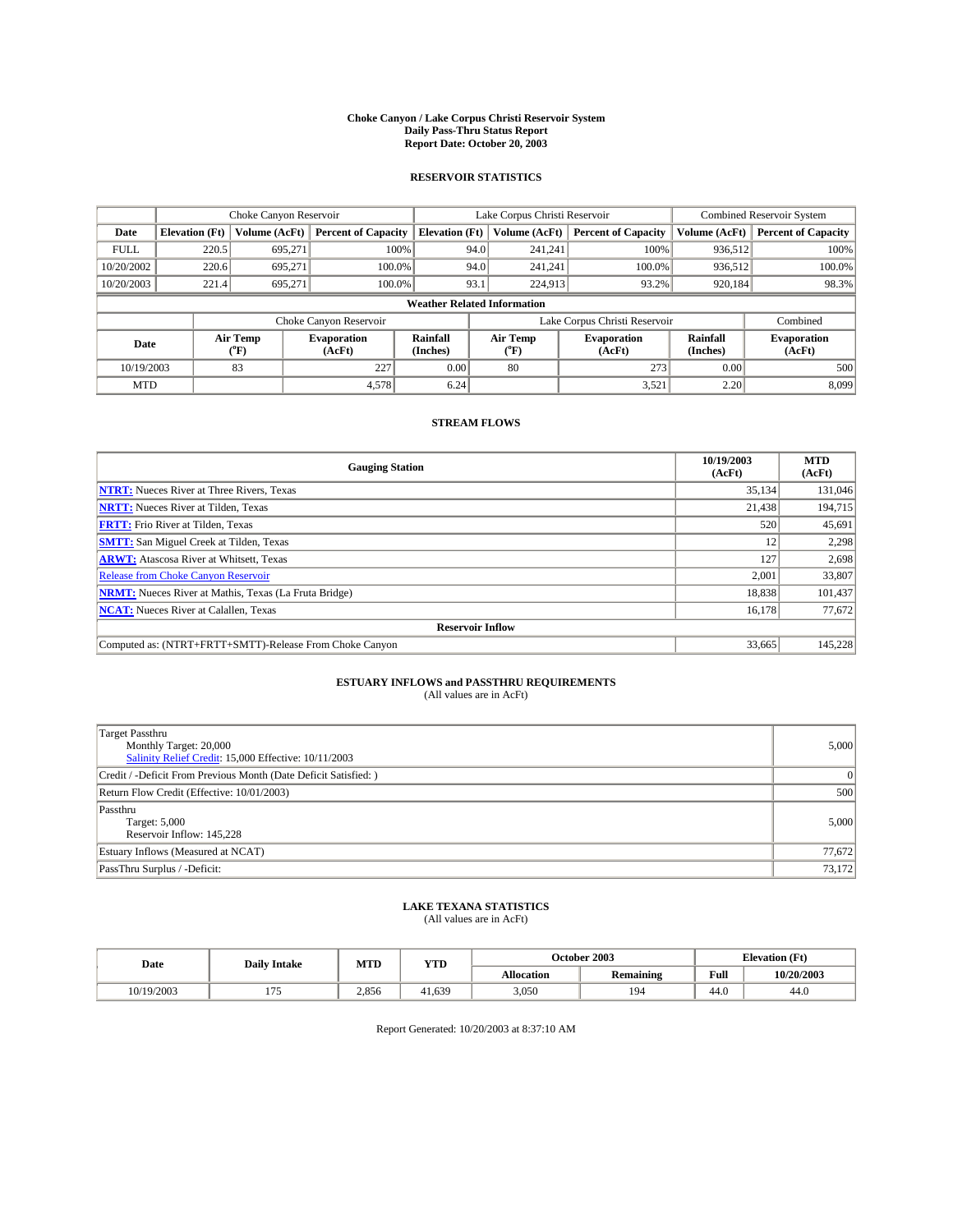#### **Choke Canyon / Lake Corpus Christi Reservoir System Daily Pass-Thru Status Report Report Date: October 21, 2003**

### **RESERVOIR STATISTICS**

|             | Choke Canyon Reservoir             |                  | Lake Corpus Christi Reservoir |                             |      |                  | <b>Combined Reservoir System</b> |                      |                              |  |
|-------------|------------------------------------|------------------|-------------------------------|-----------------------------|------|------------------|----------------------------------|----------------------|------------------------------|--|
| Date        | <b>Elevation</b> (Ft)              | Volume (AcFt)    | <b>Percent of Capacity</b>    | <b>Elevation (Ft)</b>       |      | Volume (AcFt)    | <b>Percent of Capacity</b>       | Volume (AcFt)        | <b>Percent of Capacity</b>   |  |
| <b>FULL</b> | 220.5                              | 695,271          |                               | 100%                        | 94.0 | 241,241          | 100%                             | 936.512              | 100%                         |  |
| 10/21/2002  | 220.5                              | 695.271          | $100.0\%$                     |                             | 94.0 | 241.241          | $100.0\%$                        | 936.512              | 100.0%                       |  |
| 10/21/2003  | 221.3                              | 695.271          | 100.0%                        |                             | 93.5 | 231,692          | $96.0\%$                         | 926,963              | 99.0%                        |  |
|             | <b>Weather Related Information</b> |                  |                               |                             |      |                  |                                  |                      |                              |  |
|             |                                    |                  | Choke Canyon Reservoir        |                             |      |                  | Lake Corpus Christi Reservoir    |                      | Combined                     |  |
| Date        |                                    | Air Temp<br>(°F) | <b>Evaporation</b><br>(AcFt)  | <b>Rainfall</b><br>(Inches) |      | Air Temp<br>("F) | <b>Evaporation</b><br>(AcFt)     | Rainfall<br>(Inches) | <b>Evaporation</b><br>(AcFt) |  |
| 10/20/2003  |                                    | 83               | 257                           | 0.00                        |      | 81               | 210                              | 0.00                 | 467                          |  |
| <b>MTD</b>  |                                    |                  | 4,835                         | 6.24                        |      |                  | 3,731                            | 2.20                 | 8,566                        |  |

### **STREAM FLOWS**

| <b>Gauging Station</b>                                       | 10/20/2003<br>(AcFt) | <b>MTD</b><br>(AcFt) |
|--------------------------------------------------------------|----------------------|----------------------|
| <b>NTRT:</b> Nueces River at Three Rivers, Texas             | 32,752               | 163,798              |
| <b>NRTT:</b> Nueces River at Tilden, Texas                   | 14.153               | 208,868              |
| <b>FRTT:</b> Frio River at Tilden, Texas                     | 385                  | 46,076               |
| <b>SMTT:</b> San Miguel Creek at Tilden, Texas               | 10                   | 2.307                |
| <b>ARWT:</b> Atascosa River at Whitsett, Texas               | 99                   | 2,797                |
| Release from Choke Canyon Reservoir                          | 2.001                | 35,807               |
| <b>NRMT:</b> Nueces River at Mathis, Texas (La Fruta Bridge) | 19,473               | 120,910              |
| <b>NCAT:</b> Nueces River at Calallen, Texas                 | 20,644               | 98,316               |
| <b>Reservoir Inflow</b>                                      |                      |                      |
| Computed as: (NTRT+FRTT+SMTT)-Release From Choke Canyon      | 31.146               | 176,374              |

# **ESTUARY INFLOWS and PASSTHRU REQUIREMENTS**<br>(All values are in AcFt)

| Target Passthru<br>Monthly Target: 20,000<br>Salinity Relief Credit: 15,000 Effective: 10/11/2003 | 5,000    |
|---------------------------------------------------------------------------------------------------|----------|
| Credit / -Deficit From Previous Month (Date Deficit Satisfied: )                                  | $\Omega$ |
| Return Flow Credit (Effective: 10/01/2003)                                                        | 500      |
| Passthru<br>Target: 5,000<br>Reservoir Inflow: 176,374                                            | 5,000    |
| Estuary Inflows (Measured at NCAT)                                                                | 98,316   |
| PassThru Surplus / -Deficit:                                                                      | 93,816   |

# **LAKE TEXANA STATISTICS** (All values are in AcFt)

| Date       | <b>Daily Intake</b> | MTD   | <b>YTD</b> |                   | October 2003     | <b>Elevation (Ft)</b> |            |
|------------|---------------------|-------|------------|-------------------|------------------|-----------------------|------------|
|            |                     |       |            | <b>Allocation</b> | <b>Remaining</b> | Full                  | 10/21/2003 |
| 10/20/2003 |                     | 3.030 | 41.814     | 3,050             | 20               | 44.V                  | 44.0       |

Report Generated: 10/21/2003 at 8:55:39 AM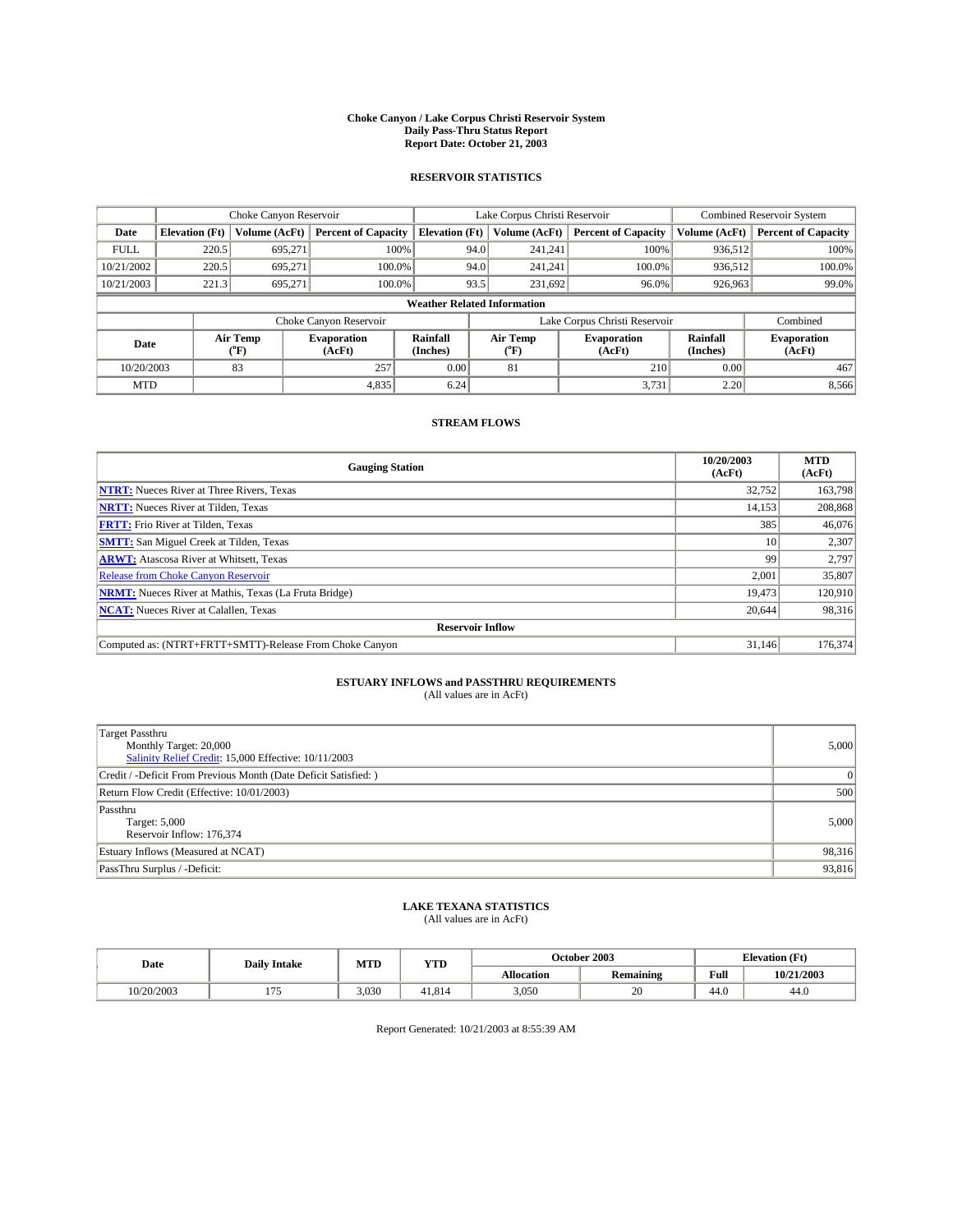#### **Choke Canyon / Lake Corpus Christi Reservoir System Daily Pass-Thru Status Report Report Date: October 22, 2003**

### **RESERVOIR STATISTICS**

|             | Choke Canyon Reservoir             |                             | Lake Corpus Christi Reservoir |                             |      |                  | <b>Combined Reservoir System</b> |                             |                              |  |
|-------------|------------------------------------|-----------------------------|-------------------------------|-----------------------------|------|------------------|----------------------------------|-----------------------------|------------------------------|--|
| Date        | <b>Elevation</b> (Ft)              | Volume (AcFt)               | <b>Percent of Capacity</b>    | <b>Elevation</b> (Ft)       |      | Volume (AcFt)    | <b>Percent of Capacity</b>       | Volume (AcFt)               | <b>Percent of Capacity</b>   |  |
| <b>FULL</b> | 220.5                              | 695,271                     |                               | 100%                        | 94.0 | 241,241          | 100%                             | 936.512                     | 100%                         |  |
| 10/22/2002  | 220.5                              | 695.271                     | $100.0\%$                     |                             | 94.0 | 241.241          | $100.0\%$                        | 936.512                     | 100.0%                       |  |
| 10/22/2003  | 221.2                              | 695.271                     | 100.0%                        |                             | 93.8 | 237,494          | 98.4%                            | 932,765                     | 99.6%                        |  |
|             | <b>Weather Related Information</b> |                             |                               |                             |      |                  |                                  |                             |                              |  |
|             |                                    |                             | Choke Canyon Reservoir        |                             |      |                  | Lake Corpus Christi Reservoir    |                             | Combined                     |  |
| Date        |                                    | Air Temp<br>${}^{\circ}$ F) | <b>Evaporation</b><br>(AcFt)  | <b>Rainfall</b><br>(Inches) |      | Air Temp<br>("F) | <b>Evaporation</b><br>(AcFt)     | <b>Rainfall</b><br>(Inches) | <b>Evaporation</b><br>(AcFt) |  |
| 10/21/2003  |                                    | 83                          | 227                           | 0.00                        |      | 82               | 111                              | 0.00                        | 338                          |  |
| <b>MTD</b>  |                                    |                             | 5,062                         | 6.24                        |      |                  | 3,842                            | 2.20                        | 8,904                        |  |

### **STREAM FLOWS**

| <b>Gauging Station</b>                                       | 10/21/2003<br>(AcFt) | <b>MTD</b><br>(AcFt) |  |  |  |  |  |  |
|--------------------------------------------------------------|----------------------|----------------------|--|--|--|--|--|--|
| <b>NTRT:</b> Nueces River at Three Rivers, Texas             | 27,194               | 190.993              |  |  |  |  |  |  |
| <b>NRTT:</b> Nueces River at Tilden, Texas                   | 9.429                | 218,296              |  |  |  |  |  |  |
| <b>FRTT:</b> Frio River at Tilden, Texas                     | 345                  | 46,421               |  |  |  |  |  |  |
| <b>SMTT:</b> San Miguel Creek at Tilden, Texas               |                      | 2,316                |  |  |  |  |  |  |
| <b>ARWT:</b> Atascosa River at Whitsett, Texas               | 81                   | 2,878                |  |  |  |  |  |  |
| Release from Choke Canyon Reservoir                          | 2,001                | 37,808               |  |  |  |  |  |  |
| <b>NRMT:</b> Nueces River at Mathis, Texas (La Fruta Bridge) | 21,240               | 142,150              |  |  |  |  |  |  |
| <b>NCAT:</b> Nueces River at Calallen, Texas                 | 24,812               | 123,129              |  |  |  |  |  |  |
| <b>Reservoir Inflow</b>                                      |                      |                      |  |  |  |  |  |  |
| Computed as: (NTRT+FRTT+SMTT)-Release From Choke Canyon      | 25,548               | 201,922              |  |  |  |  |  |  |

# **ESTUARY INFLOWS and PASSTHRU REQUIREMENTS**<br>(All values are in AcFt)

| Target Passthru<br>Monthly Target: 20,000<br>Salinity Relief Credit: 15,000 Effective: 10/11/2003 | 5,000    |
|---------------------------------------------------------------------------------------------------|----------|
| Credit / -Deficit From Previous Month (Date Deficit Satisfied: )                                  | $\Omega$ |
| Return Flow Credit (Effective: 10/01/2003)                                                        | 500      |
| Passthru<br>Target: 5,000<br>Reservoir Inflow: 201,922                                            | 5,000    |
| Estuary Inflows (Measured at NCAT)                                                                | 123,129  |
| PassThru Surplus / -Deficit:                                                                      | 118,629  |

# **LAKE TEXANA STATISTICS** (All values are in AcFt)

| Date       | <b>Daily Intake</b> | MTD   | YTD    |                   | October 2003        | <b>Elevation</b> (Ft) |            |
|------------|---------------------|-------|--------|-------------------|---------------------|-----------------------|------------|
|            |                     |       |        | <b>Allocation</b> | <b>Remaining</b>    | Full                  | 10/22/2003 |
| 10/21/2003 | - 11<br>. .         | 3.205 | 41.988 | 3,050             | - - -<br>. .<br>-17 | $\sim$<br>44.V        | 43.9       |

Report Generated: 10/28/2003 at 10:29:37 AM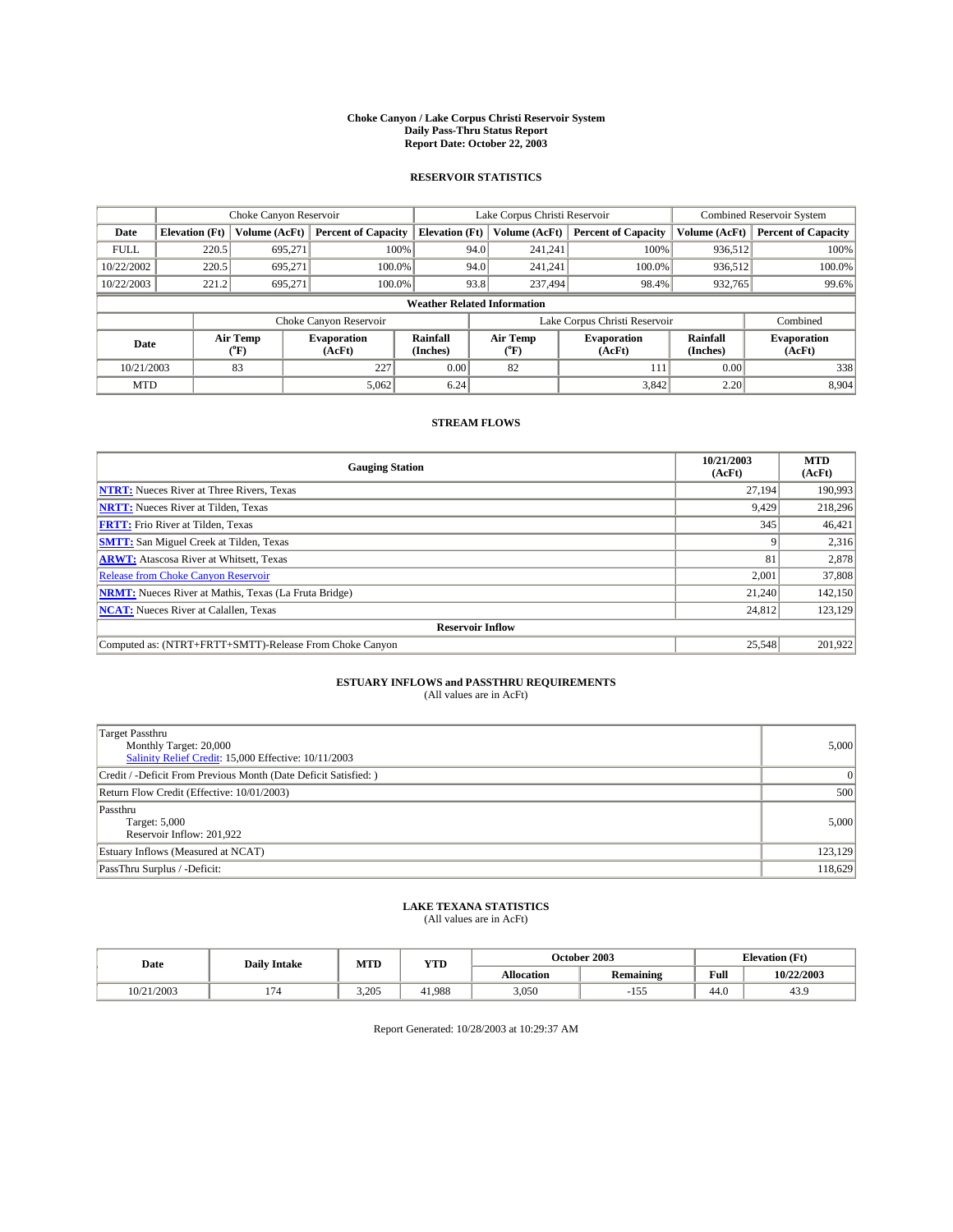#### **Choke Canyon / Lake Corpus Christi Reservoir System Daily Pass-Thru Status Report Report Date: October 23, 2003**

### **RESERVOIR STATISTICS**

|                                    | Choke Canyon Reservoir |                  |                              | Lake Corpus Christi Reservoir | <b>Combined Reservoir System</b> |                  |                               |                             |                              |
|------------------------------------|------------------------|------------------|------------------------------|-------------------------------|----------------------------------|------------------|-------------------------------|-----------------------------|------------------------------|
| Date                               | <b>Elevation</b> (Ft)  | Volume (AcFt)    | <b>Percent of Capacity</b>   | <b>Elevation</b> (Ft)         |                                  | Volume (AcFt)    | <b>Percent of Capacity</b>    | Volume (AcFt)               | <b>Percent of Capacity</b>   |
| <b>FULL</b>                        | 220.5                  | 695,271          | 100%                         |                               | 94.0                             | 241,241          | 100%                          | 936.512                     | 100%                         |
| 10/23/2002                         | 220.6                  | 695.271          | $100.0\%$                    |                               | 94.0                             | 241.241          | $100.0\%$                     | 936.512                     | 100.0%                       |
| 10/23/2003                         | 221.2                  | 695.271          | 100.0%                       |                               | 94.0                             | 241.241          | $100.0\%$                     | 936,512                     | 100.0%                       |
| <b>Weather Related Information</b> |                        |                  |                              |                               |                                  |                  |                               |                             |                              |
|                                    |                        |                  | Choke Canyon Reservoir       |                               |                                  |                  | Lake Corpus Christi Reservoir |                             | Combined                     |
| Date                               |                        | Air Temp<br>(°F) | <b>Evaporation</b><br>(AcFt) | <b>Rainfall</b><br>(Inches)   |                                  | Air Temp<br>("F) | <b>Evaporation</b><br>(AcFt)  | <b>Rainfall</b><br>(Inches) | <b>Evaporation</b><br>(AcFt) |
| 10/22/2003                         |                        | 86               | 242                          | 0.00                          |                                  | 82               | 202                           | 0.00                        | 444                          |
| <b>MTD</b>                         |                        |                  | 5,304                        | 6.24                          |                                  |                  | 4.044                         | 2.20                        | 9,348                        |

### **STREAM FLOWS**

| <b>Gauging Station</b>                                       | 10/22/2003<br>(AcFt) | <b>MTD</b><br>(AcFt) |
|--------------------------------------------------------------|----------------------|----------------------|
| <b>NTRT:</b> Nueces River at Three Rivers, Texas             | 21,835               | 212,828              |
| <b>NRTT:</b> Nueces River at Tilden, Texas                   | 6.928                | 225.224              |
| <b>FRTT:</b> Frio River at Tilden, Texas                     | 318                  | 46,739               |
| <b>SMTT:</b> San Miguel Creek at Tilden, Texas               | 8                    | 2,323                |
| <b>ARWT:</b> Atascosa River at Whitsett, Texas               | 75                   | 2,954                |
| <b>Release from Choke Canyon Reservoir</b>                   | 2,001                | 39,809               |
| <b>NRMT:</b> Nueces River at Mathis, Texas (La Fruta Bridge) | 21.835               | 163.985              |
| <b>NCAT:</b> Nueces River at Calallen, Texas                 | 26,798               | 149,926              |
| <b>Reservoir Inflow</b>                                      |                      |                      |
| Computed as: (NTRT+FRTT+SMTT)-Release From Choke Canyon      | 20.159               | 222,081              |

# **ESTUARY INFLOWS and PASSTHRU REQUIREMENTS**<br>(All values are in AcFt)

| Target Passthru<br>Monthly Target: 20,000<br>Salinity Relief Credit: 15,000 Effective: 10/11/2003 | 5,000    |
|---------------------------------------------------------------------------------------------------|----------|
| Credit / -Deficit From Previous Month (Date Deficit Satisfied: )                                  | $\Omega$ |
| Return Flow Credit (Effective: 10/01/2003)                                                        | 500      |
| Passthru<br>Target: 5,000<br>Reservoir Inflow: 222,081                                            | 5,000    |
| Estuary Inflows (Measured at NCAT)                                                                | 149,926  |
| PassThru Surplus / -Deficit:                                                                      | 145,426  |

# **LAKE TEXANA STATISTICS** (All values are in AcFt)

| Date       | <b>Daily Intake</b> | MTD   | <b>YTD</b> |                   | October 2003     | <b>Elevation (Ft)</b>      |            |
|------------|---------------------|-------|------------|-------------------|------------------|----------------------------|------------|
|            |                     |       |            | <b>Allocation</b> | <b>Remaining</b> | Full                       | 10/23/2003 |
| 10/22/2003 | 140                 | 3,345 | 42.129     | 3,050             | $-295$           | $\sim$<br>44. <sub>V</sub> | 43.9       |

Report Generated: 10/28/2003 at 10:32:06 AM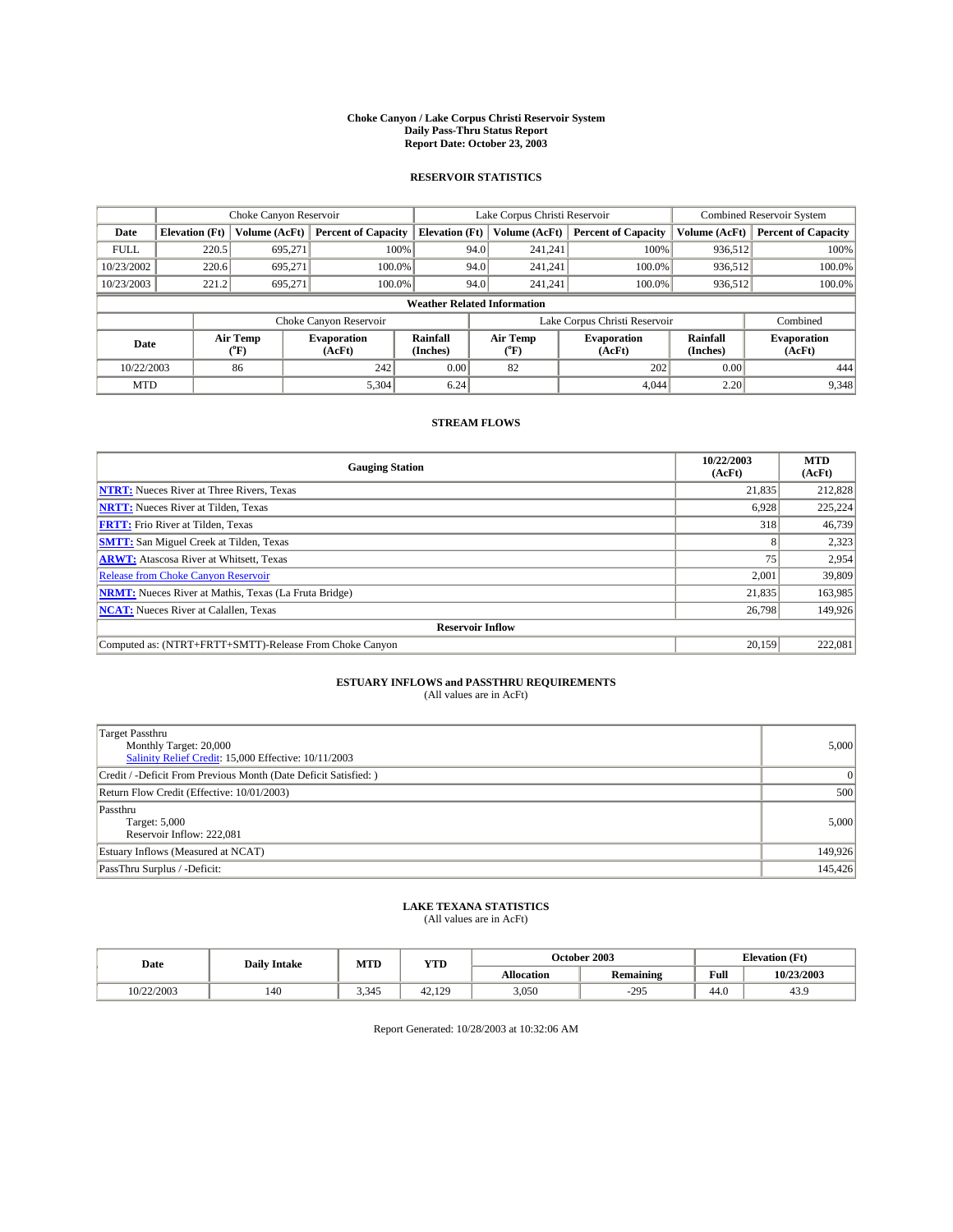#### **Choke Canyon / Lake Corpus Christi Reservoir System Daily Pass-Thru Status Report Report Date: October 24, 2003**

### **RESERVOIR STATISTICS**

|                                    | Choke Canyon Reservoir |                             |                              | Lake Corpus Christi Reservoir | <b>Combined Reservoir System</b> |                  |                               |                      |                              |
|------------------------------------|------------------------|-----------------------------|------------------------------|-------------------------------|----------------------------------|------------------|-------------------------------|----------------------|------------------------------|
| Date                               | <b>Elevation</b> (Ft)  | Volume (AcFt)               | <b>Percent of Capacity</b>   | <b>Elevation</b> (Ft)         |                                  | Volume (AcFt)    | <b>Percent of Capacity</b>    | Volume (AcFt)        | <b>Percent of Capacity</b>   |
| <b>FULL</b>                        | 220.5                  | 695,271                     |                              | 100%                          | 94.0                             | 241,241          | 100%                          | 936.512              | 100%                         |
| 10/24/2002                         | 220.6                  | 695.271                     | $100.0\%$                    |                               | 94.0                             | 241.241          | $100.0\%$                     | 936.512              | 100.0%                       |
| 10/24/2003                         | 221.1                  | 695.271                     | 100.0%                       |                               | 94.0                             | 241.241          | $100.0\%$                     | 936,512              | 100.0%                       |
| <b>Weather Related Information</b> |                        |                             |                              |                               |                                  |                  |                               |                      |                              |
|                                    |                        |                             | Choke Canyon Reservoir       |                               |                                  |                  | Lake Corpus Christi Reservoir |                      | Combined                     |
| Date                               |                        | Air Temp<br>${}^{\circ}$ F) | <b>Evaporation</b><br>(AcFt) | <b>Rainfall</b><br>(Inches)   |                                  | Air Temp<br>("F) | <b>Evaporation</b><br>(AcFt)  | Rainfall<br>(Inches) | <b>Evaporation</b><br>(AcFt) |
| 10/23/2003                         |                        | 90                          | 288                          | 0.00                          |                                  | 88               | 179                           | 0.00                 | 467                          |
| <b>MTD</b>                         |                        |                             | 5,592                        | 6.24                          |                                  |                  | 4,223                         | 2.20                 | 9,815                        |

### **STREAM FLOWS**

| <b>Gauging Station</b>                                       | 10/23/2003<br>(AcFt) | <b>MTD</b><br>(AcFt) |  |  |  |  |  |  |
|--------------------------------------------------------------|----------------------|----------------------|--|--|--|--|--|--|
| <b>NTRT:</b> Nueces River at Three Rivers, Texas             | 15,880               | 228,708              |  |  |  |  |  |  |
| <b>NRTT:</b> Nueces River at Tilden, Texas                   | 5,439                | 230,663              |  |  |  |  |  |  |
| <b>FRTT:</b> Frio River at Tilden, Texas                     | 298                  | 47,037               |  |  |  |  |  |  |
| <b>SMTT:</b> San Miguel Creek at Tilden, Texas               |                      | 2,330                |  |  |  |  |  |  |
| <b>ARWT:</b> Atascosa River at Whitsett, Texas               | 69                   | 3,023                |  |  |  |  |  |  |
| Release from Choke Canyon Reservoir                          | 2.001                | 41,810               |  |  |  |  |  |  |
| <b>NRMT:</b> Nueces River at Mathis, Texas (La Fruta Bridge) | 18.818               | 182,803              |  |  |  |  |  |  |
| <b>NCAT:</b> Nueces River at Calallen, Texas                 | 28,782               | 178,709              |  |  |  |  |  |  |
| <b>Reservoir Inflow</b>                                      |                      |                      |  |  |  |  |  |  |
| Computed as: (NTRT+FRTT+SMTT)-Release From Choke Canyon      | 14.184               | 236,265              |  |  |  |  |  |  |

# **ESTUARY INFLOWS and PASSTHRU REQUIREMENTS**<br>(All values are in AcFt)

| Target Passthru<br>Monthly Target: 20,000<br>Salinity Relief Credit: 15,000 Effective: 10/11/2003 | 5,000   |
|---------------------------------------------------------------------------------------------------|---------|
| Credit / -Deficit From Previous Month (Date Deficit Satisfied: )                                  | 0       |
| Return Flow Credit (Effective: 10/01/2003)                                                        | 500     |
| Passthru<br>Target: 5,000<br>Reservoir Inflow: 236,265                                            | 5,000   |
| Estuary Inflows (Measured at NCAT)                                                                | 178,709 |
| PassThru Surplus / -Deficit:                                                                      | 174,209 |

# **LAKE TEXANA STATISTICS** (All values are in AcFt)

| Date       | <b>Daily Intake</b> | MTD   | YTD                            | October 2003      |           | <b>Elevation</b> (Ft) |            |
|------------|---------------------|-------|--------------------------------|-------------------|-----------|-----------------------|------------|
|            |                     |       |                                | <b>Allocation</b> | Remaining | Full                  | 10/24/2003 |
| 10/23/2003 | 146                 | 3,491 | $\sim$ $\sim$ $\sim$<br>+2.215 | 3,050             | $-441$    | $\sim$<br>44.U        | 45.8       |

Report Generated: 10/28/2003 at 10:34:29 AM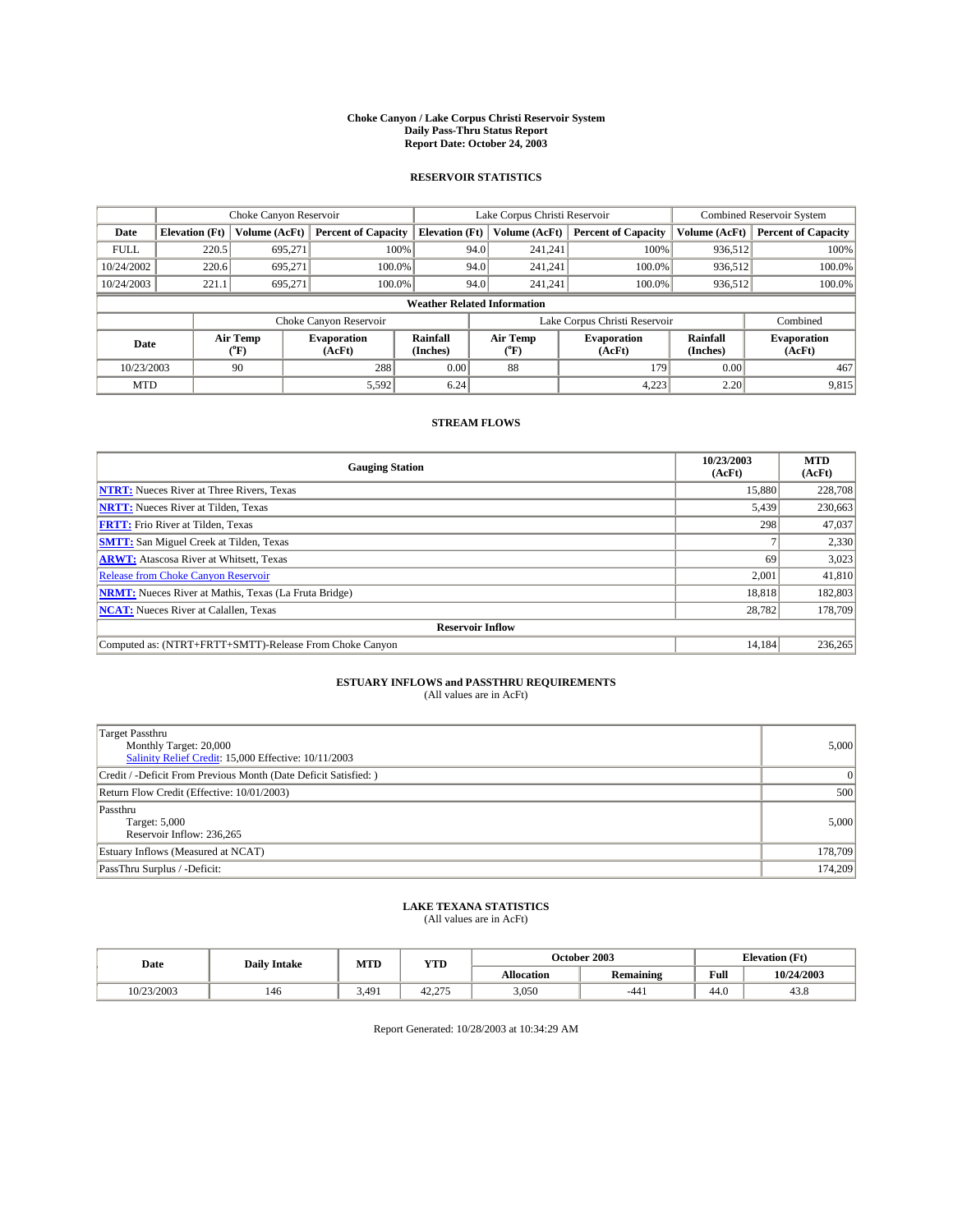#### **Choke Canyon / Lake Corpus Christi Reservoir System Daily Pass-Thru Status Report Report Date: October 25, 2003**

### **RESERVOIR STATISTICS**

|             | Choke Canyon Reservoir             |                  | Lake Corpus Christi Reservoir |                             |      |                  | <b>Combined Reservoir System</b> |                      |                              |  |
|-------------|------------------------------------|------------------|-------------------------------|-----------------------------|------|------------------|----------------------------------|----------------------|------------------------------|--|
| Date        | <b>Elevation</b> (Ft)              | Volume (AcFt)    | <b>Percent of Capacity</b>    | <b>Elevation (Ft)</b>       |      | Volume (AcFt)    | <b>Percent of Capacity</b>       | Volume (AcFt)        | <b>Percent of Capacity</b>   |  |
| <b>FULL</b> | 220.5                              | 695,271          |                               | 100%                        | 94.0 | 241,241          | 100%                             | 936.512              | 100%                         |  |
| 10/25/2002  | 221.0                              | 695.271          | $100.0\%$                     |                             | 94.0 | 241.241          | $100.0\%$                        | 936.512              | 100.0%                       |  |
| 10/25/2003  | 221.0                              | 695.271          | 100.0%                        |                             | 94.0 | 241.241          | $100.0\%$                        | 936,512              | 100.0%                       |  |
|             | <b>Weather Related Information</b> |                  |                               |                             |      |                  |                                  |                      |                              |  |
|             |                                    |                  | Choke Canyon Reservoir        |                             |      |                  | Lake Corpus Christi Reservoir    |                      | Combined                     |  |
| Date        |                                    | Air Temp<br>(°F) | <b>Evaporation</b><br>(AcFt)  | <b>Rainfall</b><br>(Inches) |      | Air Temp<br>("F) | <b>Evaporation</b><br>(AcFt)     | Rainfall<br>(Inches) | <b>Evaporation</b><br>(AcFt) |  |
| 10/24/2003  |                                    | 83               | 227                           | 0.00                        |      | 81               | 224                              | 0.00                 | 451                          |  |
| <b>MTD</b>  |                                    |                  | 5,819                         | 6.24                        |      |                  | 4.447                            | 2.20                 | 10,266                       |  |

### **STREAM FLOWS**

| <b>Gauging Station</b>                                       | 10/24/2003<br>(AcFt) | <b>MTD</b><br>(AcFt) |
|--------------------------------------------------------------|----------------------|----------------------|
| <b>NTRT:</b> Nueces River at Three Rivers, Texas             | 11.334               | 240,042              |
| <b>NRTT:</b> Nueces River at Tilden, Texas                   | 4.486                | 235,149              |
| <b>FRTT:</b> Frio River at Tilden, Texas                     | 282                  | 47,318               |
| <b>SMTT:</b> San Miguel Creek at Tilden, Texas               |                      | 2,337                |
| <b>ARWT:</b> Atascosa River at Whitsett, Texas               | 60                   | 3,083                |
| Release from Choke Canyon Reservoir                          | 2,374                | 44,184               |
| <b>NRMT:</b> Nueces River at Mathis, Texas (La Fruta Bridge) | 14.014               | 196,817              |
| <b>NCAT:</b> Nueces River at Calallen, Texas                 | 30,370               | 209,079              |
| <b>Reservoir Inflow</b>                                      |                      |                      |
| Computed as: (NTRT+FRTT+SMTT)-Release From Choke Canyon      | 9.249                | 245,513              |

# **ESTUARY INFLOWS and PASSTHRU REQUIREMENTS**<br>(All values are in AcFt)

| Target Passthru<br>Monthly Target: 20,000<br>Salinity Relief Credit: 15,000 Effective: 10/11/2003 | 5,000   |
|---------------------------------------------------------------------------------------------------|---------|
| Credit / -Deficit From Previous Month (Date Deficit Satisfied: )                                  | 0       |
| Return Flow Credit (Effective: 10/01/2003)                                                        | 500     |
| Passthru<br>Target: 5,000<br>Reservoir Inflow: 245,513                                            | 5,000   |
| Estuary Inflows (Measured at NCAT)                                                                | 209,079 |
| PassThru Surplus / -Deficit:                                                                      | 204,579 |

# **LAKE TEXANA STATISTICS** (All values are in AcFt)

| Date       | <b>Daily Intake</b> | MTD   | YTD              |                   | October 2003     | <b>Elevation</b> (Ft) |            |
|------------|---------------------|-------|------------------|-------------------|------------------|-----------------------|------------|
|            |                     |       |                  | <b>Allocation</b> | <b>Remaining</b> | Full                  | 10/25/2003 |
| 10/24/2003 | 146                 | 3,637 | 12.121<br>42.421 | 3,050             | $-587$           | 44.0                  | 43.8       |

Report Generated: 10/28/2003 at 10:35:59 AM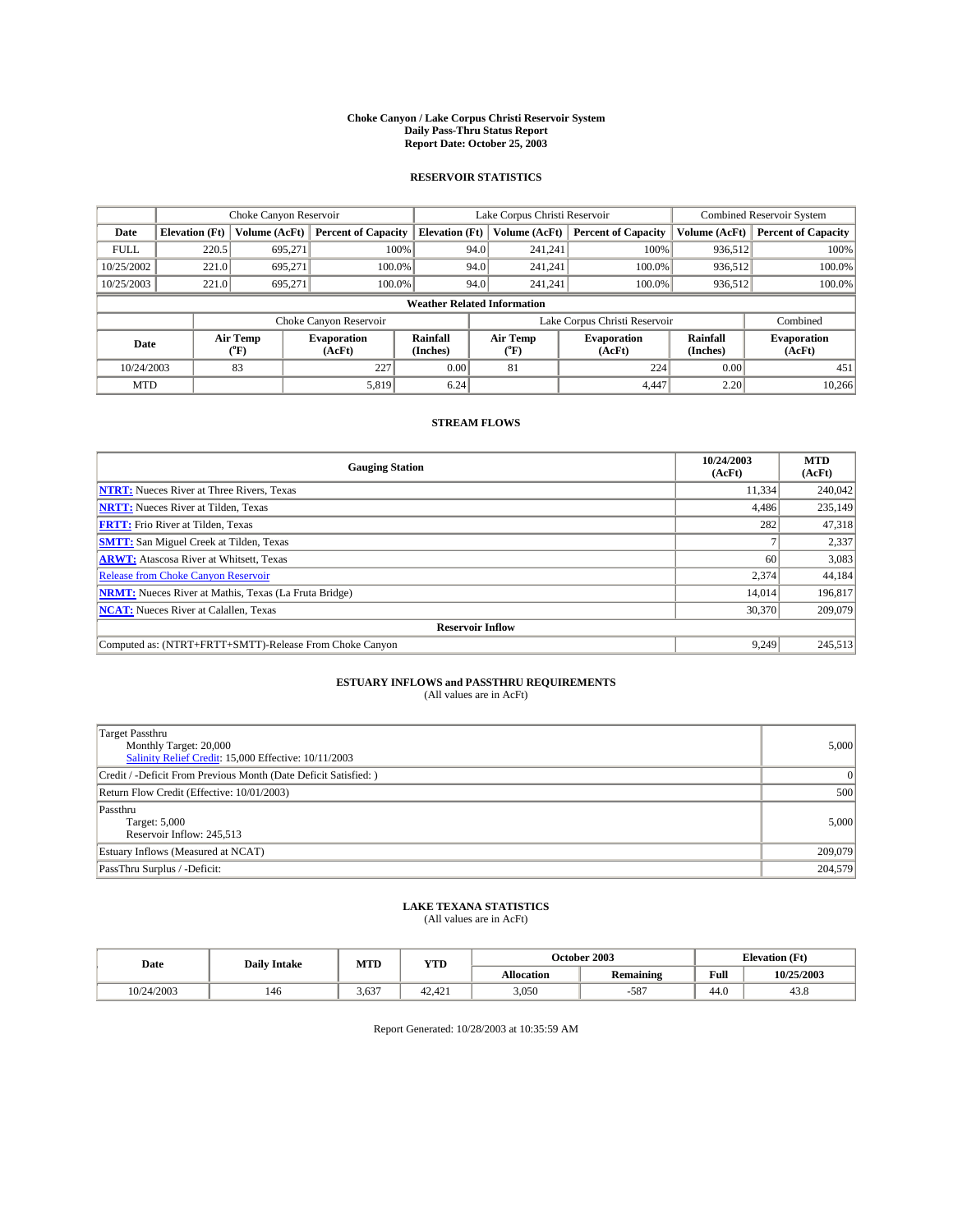#### **Choke Canyon / Lake Corpus Christi Reservoir System Daily Pass-Thru Status Report Report Date: October 26, 2003**

### **RESERVOIR STATISTICS**

|                                    | Choke Canyon Reservoir |                  | Lake Corpus Christi Reservoir |                             |      |                  | <b>Combined Reservoir System</b> |                      |                              |
|------------------------------------|------------------------|------------------|-------------------------------|-----------------------------|------|------------------|----------------------------------|----------------------|------------------------------|
| Date                               | <b>Elevation</b> (Ft)  | Volume (AcFt)    | <b>Percent of Capacity</b>    | <b>Elevation (Ft)</b>       |      | Volume (AcFt)    | <b>Percent of Capacity</b>       | Volume (AcFt)        | <b>Percent of Capacity</b>   |
| <b>FULL</b>                        | 220.5                  | 695,271          |                               | 100%                        | 94.0 | 241,241          | 100%                             | 936.512              | 100%                         |
| 10/26/2002                         | 221.0                  | 695.271          | $100.0\%$                     |                             | 94.0 | 241.241          | $100.0\%$                        | 936.512              | 100.0%                       |
| 10/26/2003                         | 220.8                  | 695.271          | 100.0%                        |                             | 94.0 | 241.241          | $100.0\%$                        | 936,512              | 100.0%                       |
| <b>Weather Related Information</b> |                        |                  |                               |                             |      |                  |                                  |                      |                              |
|                                    |                        |                  | Choke Canyon Reservoir        |                             |      |                  | Lake Corpus Christi Reservoir    |                      | Combined                     |
| Date                               |                        | Air Temp<br>(°F) | <b>Evaporation</b><br>(AcFt)  | <b>Rainfall</b><br>(Inches) |      | Air Temp<br>("F) | <b>Evaporation</b><br>(AcFt)     | Rainfall<br>(Inches) | <b>Evaporation</b><br>(AcFt) |
| 10/25/2003                         |                        | 86               | 378                           | 0.00                        |      | 88               | 236                              | 0.11                 | 614                          |
| <b>MTD</b>                         |                        |                  | 6,197                         | 6.24                        |      |                  | 4,683                            | 2.31                 | 10,880                       |

### **STREAM FLOWS**

| <b>Gauging Station</b>                                       | 10/25/2003<br>(AcFt) | <b>MTD</b><br>(AcFt) |
|--------------------------------------------------------------|----------------------|----------------------|
| <b>NTRT:</b> Nueces River at Three Rivers, Texas             | 9.230                | 249,272              |
| <b>NRTT:</b> Nueces River at Tilden, Texas                   | 4.129                | 239,278              |
| <b>FRTT:</b> Frio River at Tilden, Texas                     | 262                  | 47,580               |
| <b>SMTT:</b> San Miguel Creek at Tilden, Texas               | 6                    | 2,343                |
| <b>ARWT:</b> Atascosa River at Whitsett, Texas               | 52                   | 3,134                |
| <b>Release from Choke Canyon Reservoir</b>                   | 2,999                | 47,183               |
| <b>NRMT:</b> Nueces River at Mathis, Texas (La Fruta Bridge) | 9,885                | 206,702              |
| <b>NCAT:</b> Nueces River at Calallen, Texas                 | 29,576               | 238,656              |
| <b>Reservoir Inflow</b>                                      |                      |                      |
| Computed as: (NTRT+FRTT+SMTT)-Release From Choke Canyon      | 6.499                | 252,013              |

# **ESTUARY INFLOWS and PASSTHRU REQUIREMENTS**<br>(All values are in AcFt)

| Target Passthru<br>Monthly Target: 20,000<br>Salinity Relief Credit: 15,000 Effective: 10/11/2003 | 5,000    |
|---------------------------------------------------------------------------------------------------|----------|
| Credit / -Deficit From Previous Month (Date Deficit Satisfied: )                                  | $\Omega$ |
| Return Flow Credit (Effective: 10/01/2003)                                                        | 500      |
| Passthru<br>Target: 5,000<br>Reservoir Inflow: 252,013                                            | 5,000    |
| Estuary Inflows (Measured at NCAT)                                                                | 238,656  |
| PassThru Surplus / -Deficit:                                                                      | 234,156  |

# **LAKE TEXANA STATISTICS** (All values are in AcFt)

| Date       | <b>Daily Intake</b> | MTD   | YTD    |                   | October 2003             | <b>Elevation</b> (Ft) |            |
|------------|---------------------|-------|--------|-------------------|--------------------------|-----------------------|------------|
|            |                     |       |        | <b>Allocation</b> | <b>Remaining</b>         | Full                  | 10/26/2003 |
| 10/25/2003 | 146                 | 3,783 | 42.567 | 3,050             | $\overline{a}$<br>.<br>, | $\sim$<br>44.V        | 45.8       |

Report Generated: 10/28/2003 at 10:37:34 AM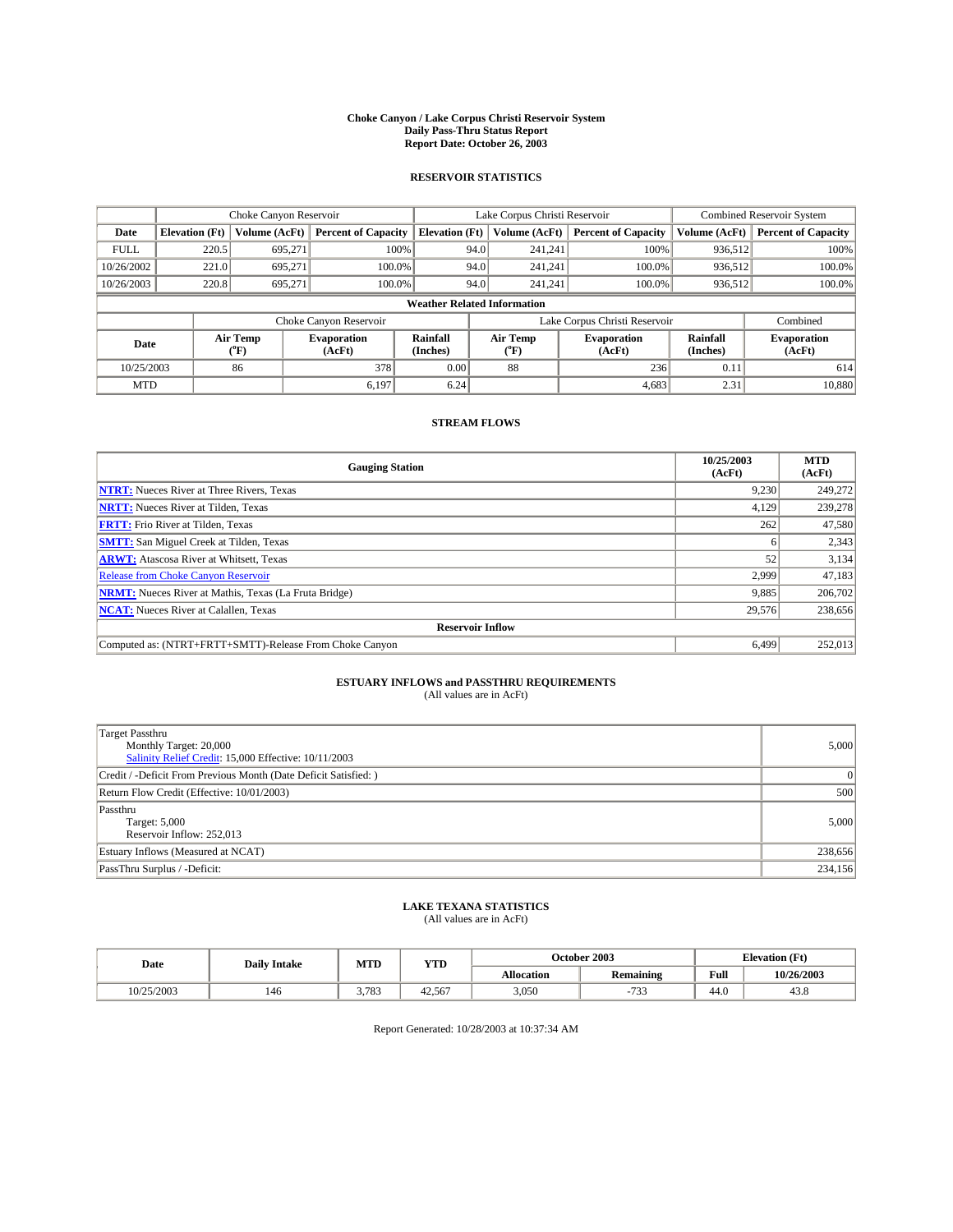#### **Choke Canyon / Lake Corpus Christi Reservoir System Daily Pass-Thru Status Report Report Date: October 27, 2003**

### **RESERVOIR STATISTICS**

|             | Choke Canyon Reservoir             |                  | Lake Corpus Christi Reservoir |                             |      |                  | <b>Combined Reservoir System</b> |                             |                              |  |
|-------------|------------------------------------|------------------|-------------------------------|-----------------------------|------|------------------|----------------------------------|-----------------------------|------------------------------|--|
| Date        | <b>Elevation</b> (Ft)              | Volume (AcFt)    | <b>Percent of Capacity</b>    | <b>Elevation</b> (Ft)       |      | Volume (AcFt)    | <b>Percent of Capacity</b>       | Volume (AcFt)               | <b>Percent of Capacity</b>   |  |
| <b>FULL</b> | 220.5                              | 695,271          |                               | 100%                        | 94.0 | 241,241          | 100%                             | 936.512                     | 100%                         |  |
| 10/27/2002  | 221.1                              | 695.271          | $100.0\%$                     |                             | 94.0 | 241.241          | $100.0\%$                        | 936.512                     | 100.0%                       |  |
| 10/27/2003  | 220.6                              | 695.271          | 100.0%                        |                             | 94.0 | 241.241          | $100.0\%$                        | 936,512                     | 100.0%                       |  |
|             | <b>Weather Related Information</b> |                  |                               |                             |      |                  |                                  |                             |                              |  |
|             |                                    |                  | Choke Canyon Reservoir        |                             |      |                  | Lake Corpus Christi Reservoir    |                             | Combined                     |  |
| Date        |                                    | Air Temp<br>(°F) | <b>Evaporation</b><br>(AcFt)  | <b>Rainfall</b><br>(Inches) |      | Air Temp<br>("F) | <b>Evaporation</b><br>(AcFt)     | <b>Rainfall</b><br>(Inches) | <b>Evaporation</b><br>(AcFt) |  |
| 10/26/2003  |                                    | 62               | 106                           | 0.40                        |      | 61               | 258                              | 0.27                        | 364                          |  |
| <b>MTD</b>  |                                    |                  | 6,303                         | 6.64                        |      |                  | 4,941                            | 2.58                        | 11.244                       |  |

### **STREAM FLOWS**

| <b>Gauging Station</b>                                       | 10/26/2003<br>(AcFt) | <b>MTD</b><br>(AcFt) |
|--------------------------------------------------------------|----------------------|----------------------|
| <b>NTRT:</b> Nueces River at Three Rivers, Texas             | 8,258                | 257,530              |
| <b>NRTT:</b> Nueces River at Tilden, Texas                   | 4.010                | 243.288              |
| <b>FRTT:</b> Frio River at Tilden, Texas                     | 244                  | 47,825               |
| <b>SMTT:</b> San Miguel Creek at Tilden, Texas               | h                    | 2,349                |
| <b>ARWT:</b> Atascosa River at Whitsett, Texas               | 50                   | 3,184                |
| Release from Choke Canyon Reservoir                          | 2.999                | 50,183               |
| <b>NRMT:</b> Nueces River at Mathis, Texas (La Fruta Bridge) | 7.940                | 214,642              |
| <b>NCAT:</b> Nueces River at Calallen, Texas                 | 26,798               | 265,453              |
| <b>Reservoir Inflow</b>                                      |                      |                      |
| Computed as: (NTRT+FRTT+SMTT)-Release From Choke Canyon      | 5,509                | 257.521              |

# **ESTUARY INFLOWS and PASSTHRU REQUIREMENTS**<br>(All values are in AcFt)

| Target Passthru<br>Monthly Target: 20,000<br>Salinity Relief Credit: 15,000 Effective: 10/11/2003 | 5,000    |
|---------------------------------------------------------------------------------------------------|----------|
| Credit / -Deficit From Previous Month (Date Deficit Satisfied: )                                  | $\Omega$ |
| Return Flow Credit (Effective: 10/01/2003)                                                        | 500      |
| Passthru<br>Target: 5,000<br>Reservoir Inflow: 257,521                                            | 5,000    |
| Estuary Inflows (Measured at NCAT)                                                                | 265,453  |
| PassThru Surplus / -Deficit:                                                                      | 260,953  |

# **LAKE TEXANA STATISTICS** (All values are in AcFt)

| Date       | <b>Daily Intake</b> | MTD   | <b>YTD</b>      |                   | October 2003 | <b>Elevation</b> (Ft) |             |
|------------|---------------------|-------|-----------------|-------------------|--------------|-----------------------|-------------|
|            |                     |       |                 | <b>Allocation</b> | Remaining    | Full                  | 10/27/2003  |
| 10/26/2003 | 146                 | 3,929 | 12712<br>44.119 | 3,050             | $-879$       | 44.0                  | 000<br>45.8 |

Report Generated: 10/28/2003 at 10:39:02 AM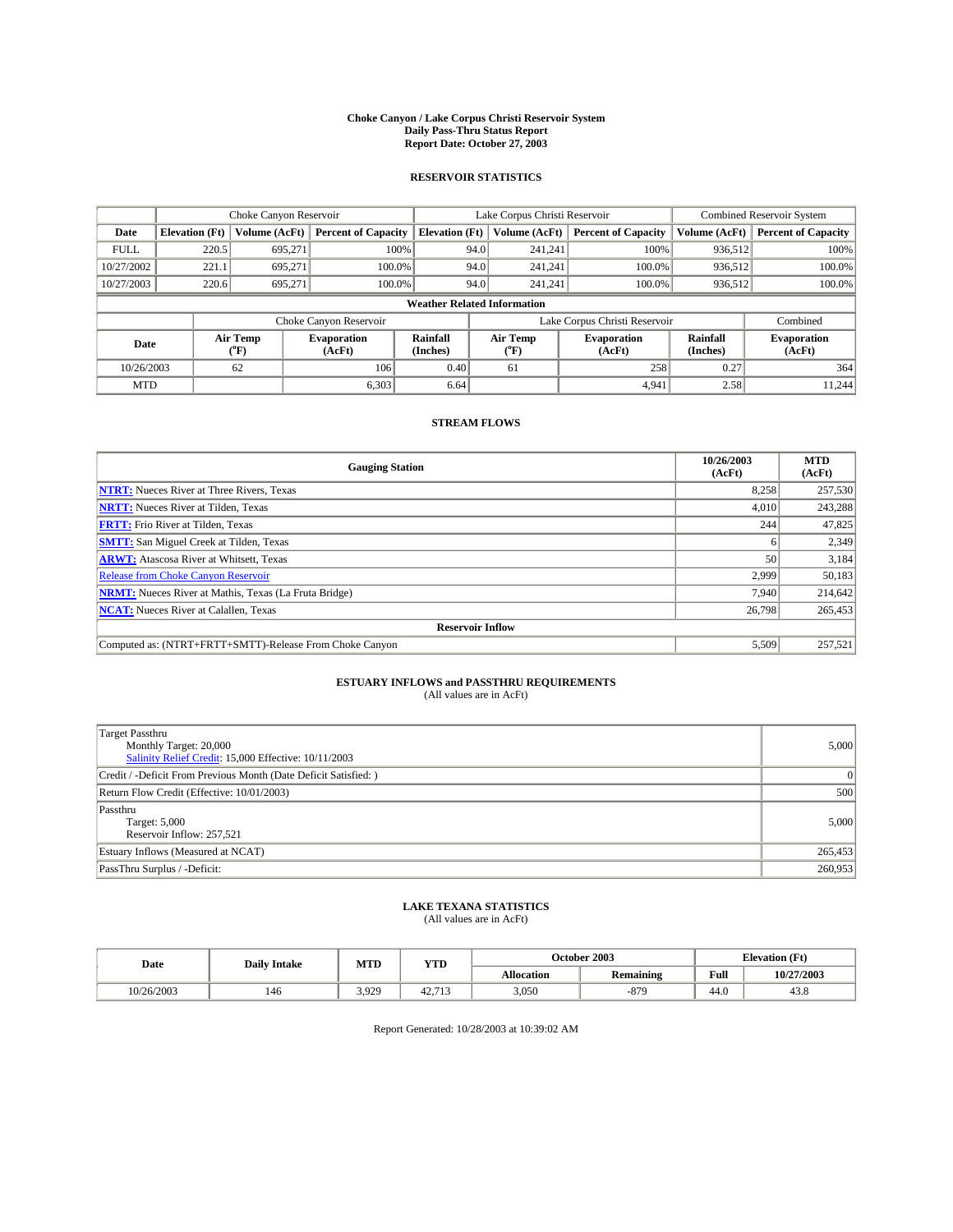#### **Choke Canyon / Lake Corpus Christi Reservoir System Daily Pass-Thru Status Report Report Date: October 28, 2003**

### **RESERVOIR STATISTICS**

|             | Choke Canyon Reservoir             |                  | Lake Corpus Christi Reservoir |                             |      |                  | <b>Combined Reservoir System</b> |                      |                              |  |
|-------------|------------------------------------|------------------|-------------------------------|-----------------------------|------|------------------|----------------------------------|----------------------|------------------------------|--|
| Date        | <b>Elevation</b> (Ft)              | Volume (AcFt)    | <b>Percent of Capacity</b>    | <b>Elevation (Ft)</b>       |      | Volume (AcFt)    | <b>Percent of Capacity</b>       | Volume (AcFt)        | <b>Percent of Capacity</b>   |  |
| <b>FULL</b> | 220.5                              | 695,271          |                               | 100%                        | 94.0 | 241,241          | 100%                             | 936.512              | 100%                         |  |
| 10/28/2002  | 221.1                              | 695.271          | $100.0\%$                     |                             | 94.0 | 241.241          | $100.0\%$                        | 936.512              | 100.0%                       |  |
| 10/28/2003  | 220.6                              | 695.271          | 100.0%                        |                             | 94.0 | 241,241          | $100.0\%$                        | 936,512              | 100.0%                       |  |
|             | <b>Weather Related Information</b> |                  |                               |                             |      |                  |                                  |                      |                              |  |
|             |                                    |                  | Choke Canyon Reservoir        |                             |      |                  | Lake Corpus Christi Reservoir    |                      | Combined                     |  |
| Date        |                                    | Air Temp<br>(°F) | <b>Evaporation</b><br>(AcFt)  | <b>Rainfall</b><br>(Inches) |      | Air Temp<br>("F) | <b>Evaporation</b><br>(AcFt)     | Rainfall<br>(Inches) | <b>Evaporation</b><br>(AcFt) |  |
| 10/27/2003  |                                    | 71               | 197                           | 0.00                        |      | 68               | 191                              | 0.00                 | 388                          |  |
| <b>MTD</b>  |                                    |                  | 6,500                         | 6.64                        |      |                  | 5,132                            | 2.58                 | 11,632                       |  |

### **STREAM FLOWS**

| <b>Gauging Station</b>                                       | 10/27/2003<br>(AcFt) | <b>MTD</b><br>(AcFt) |  |  |  |  |
|--------------------------------------------------------------|----------------------|----------------------|--|--|--|--|
| <b>NTRT:</b> Nueces River at Three Rivers, Texas             | 7,583                | 265,113              |  |  |  |  |
| <b>NRTT:</b> Nueces River at Tilden, Texas                   | 3.990                | 247,277              |  |  |  |  |
| <b>FRTT:</b> Frio River at Tilden, Texas                     | 230                  | 48,055               |  |  |  |  |
| <b>SMTT:</b> San Miguel Creek at Tilden, Texas               | h                    | 2,356                |  |  |  |  |
| <b>ARWT:</b> Atascosa River at Whitsett, Texas               | 48                   | 3,232                |  |  |  |  |
| Release from Choke Canyon Reservoir                          | 2,999                | 53,182               |  |  |  |  |
| <b>NRMT:</b> Nueces River at Mathis, Texas (La Fruta Bridge) | 7.126                | 221.768              |  |  |  |  |
| <b>NCAT:</b> Nueces River at Calallen, Texas                 | 20.247               | 285,700              |  |  |  |  |
| <b>Reservoir Inflow</b>                                      |                      |                      |  |  |  |  |
| Computed as: (NTRT+FRTT+SMTT)-Release From Choke Canyon      | 4.820                | 262,341              |  |  |  |  |

# **ESTUARY INFLOWS and PASSTHRU REQUIREMENTS**<br>(All values are in AcFt)

| Target Passthru<br>Monthly Target: 20,000<br>Salinity Relief Credit: 15,000 Effective: 10/11/2003 | 5,000    |
|---------------------------------------------------------------------------------------------------|----------|
| Credit / -Deficit From Previous Month (Date Deficit Satisfied: )                                  | $\Omega$ |
| Return Flow Credit (Effective: 10/01/2003)                                                        | 500      |
| Passthru<br>Target: 5,000<br>Reservoir Inflow: 262,341                                            | 5,000    |
| Estuary Inflows (Measured at NCAT)                                                                | 285,700  |
| PassThru Surplus / -Deficit:                                                                      | 281,200  |

# **LAKE TEXANA STATISTICS** (All values are in AcFt)

| Date       | <b>Daily Intake</b>  | MTD   | <b>YTD</b> |                   | October 2003     | <b>Elevation (Ft)</b>      |            |
|------------|----------------------|-------|------------|-------------------|------------------|----------------------------|------------|
|            |                      |       |            | <b>Allocation</b> | <b>Remaining</b> | Full                       | 10/28/2003 |
| 10/27/2003 | .<br>1J <sub>1</sub> | 4,081 | 42.864     | 3,050             | 1.031            | $\sim$<br>44. <sub>V</sub> | 45.8       |

Report Generated: 10/28/2003 at 10:41:38 AM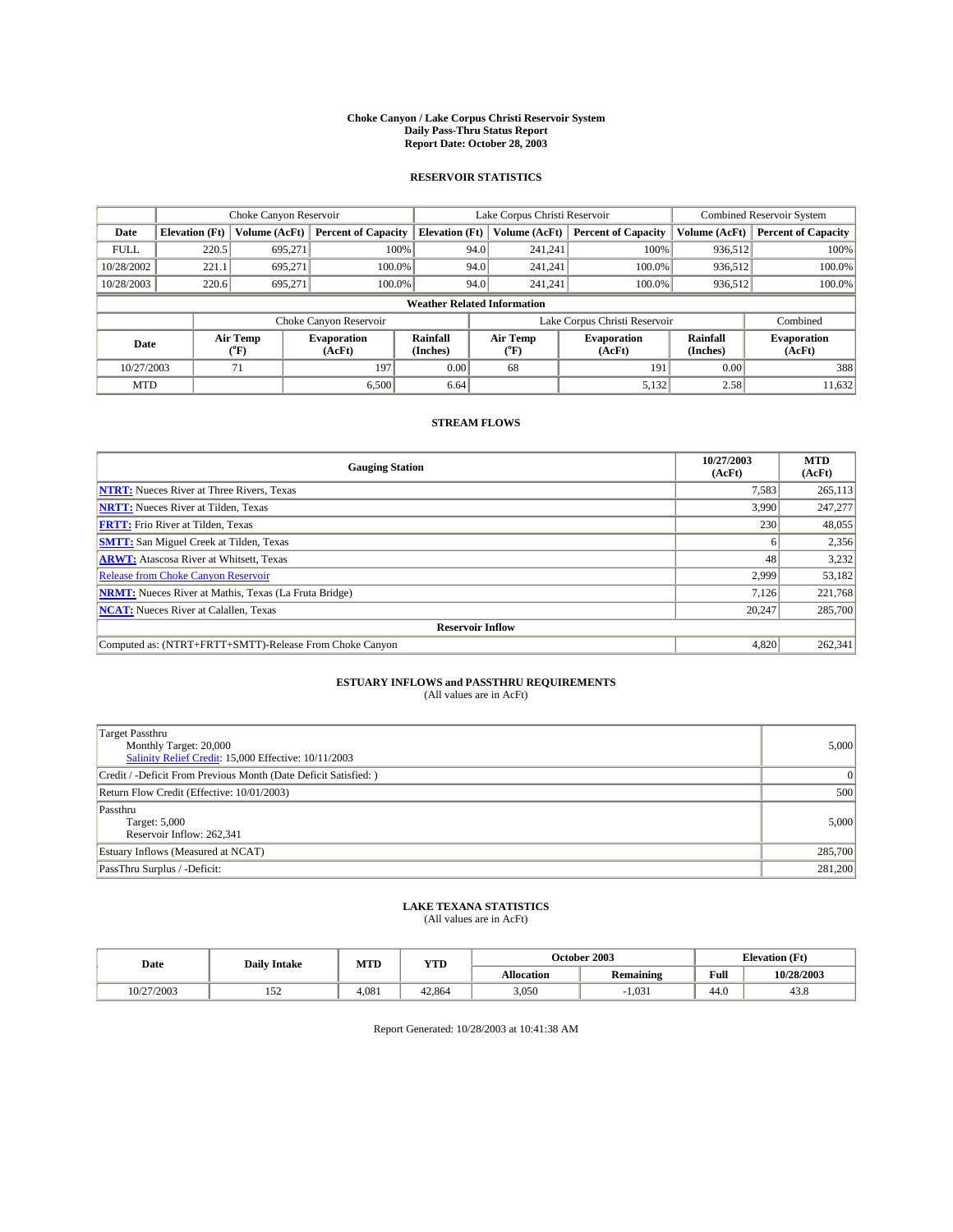#### **Choke Canyon / Lake Corpus Christi Reservoir System Daily Pass-Thru Status Report Report Date: October 29, 2003**

### **RESERVOIR STATISTICS**

|                                    | Choke Canyon Reservoir |                  | Lake Corpus Christi Reservoir |                             |      |                  | <b>Combined Reservoir System</b> |                      |                              |
|------------------------------------|------------------------|------------------|-------------------------------|-----------------------------|------|------------------|----------------------------------|----------------------|------------------------------|
| Date                               | <b>Elevation</b> (Ft)  | Volume (AcFt)    | <b>Percent of Capacity</b>    | <b>Elevation (Ft)</b>       |      | Volume (AcFt)    | <b>Percent of Capacity</b>       | Volume (AcFt)        | <b>Percent of Capacity</b>   |
| <b>FULL</b>                        | 220.5                  | 695,271          |                               | 100%                        | 94.0 | 241,241          | 100%                             | 936.512              | 100%                         |
| 10/29/2002                         | 221.0                  | 695.271          | $100.0\%$                     |                             | 94.0 | 241.241          | $100.0\%$                        | 936.512              | 100.0%                       |
| 10/29/2003                         | 220.5                  | 694.752          | 99.9%                         |                             | 94.0 | 241.241          | $100.0\%$                        | 935,993              | 99.9%                        |
| <b>Weather Related Information</b> |                        |                  |                               |                             |      |                  |                                  |                      |                              |
|                                    |                        |                  | Choke Canyon Reservoir        |                             |      |                  | Lake Corpus Christi Reservoir    |                      | Combined                     |
| Date                               |                        | Air Temp<br>(°F) | <b>Evaporation</b><br>(AcFt)  | <b>Rainfall</b><br>(Inches) |      | Air Temp<br>("F) | <b>Evaporation</b><br>(AcFt)     | Rainfall<br>(Inches) | <b>Evaporation</b><br>(AcFt) |
| 10/28/2003                         |                        | 80               | 197                           | 0.00                        |      | 79               | 157                              | 0.00                 | 354                          |
| <b>MTD</b>                         |                        |                  | 6,697                         | 6.64                        |      |                  | 5,289                            | 2.58                 | 11,986                       |

### **STREAM FLOWS**

| <b>Gauging Station</b>                                       | 10/28/2003<br>(AcFt) | <b>MTD</b><br>(AcFt) |  |  |  |  |
|--------------------------------------------------------------|----------------------|----------------------|--|--|--|--|
| <b>NTRT:</b> Nueces River at Three Rivers, Texas             | 6.967                | 272,080              |  |  |  |  |
| <b>NRTT:</b> Nueces River at Tilden, Texas                   | 3,672                | 250,950              |  |  |  |  |
| <b>FRTT:</b> Frio River at Tilden, Texas                     | 218                  | 48,273               |  |  |  |  |
| <b>SMTT:</b> San Miguel Creek at Tilden, Texas               | h                    | 2,362                |  |  |  |  |
| <b>ARWT:</b> Atascosa River at Whitsett, Texas               | 46                   | 3,277                |  |  |  |  |
| Release from Choke Canyon Reservoir                          | 66                   | 53,248               |  |  |  |  |
| <b>NRMT:</b> Nueces River at Mathis, Texas (La Fruta Bridge) | 6.670                | 228,438              |  |  |  |  |
| <b>NCAT:</b> Nueces River at Calallen, Texas                 | 14,074               | 299,774              |  |  |  |  |
| <b>Reservoir Inflow</b>                                      |                      |                      |  |  |  |  |
| Computed as: (NTRT+FRTT+SMTT)-Release From Choke Canyon      | 7.127                | 269,468              |  |  |  |  |

# **ESTUARY INFLOWS and PASSTHRU REQUIREMENTS**<br>(All values are in AcFt)

| Target Passthru<br>Monthly Target: 20,000<br>Salinity Relief Credit: 15,000 Effective: 10/11/2003 | 5,000   |
|---------------------------------------------------------------------------------------------------|---------|
| Credit / -Deficit From Previous Month (Date Deficit Satisfied: )                                  | 0       |
| Return Flow Credit (Effective: 10/01/2003)                                                        | 500     |
| Passthru<br>Target: 5,000<br>Reservoir Inflow: 269,468                                            | 5,000   |
| Estuary Inflows (Measured at NCAT)                                                                | 299,774 |
| PassThru Surplus / -Deficit:                                                                      | 295,274 |

# **LAKE TEXANA STATISTICS** (All values are in AcFt)

| Date       | <b>Daily Intake</b> | MTD               | <b>YTD</b>         |                   | October 2003 | <b>Elevation</b> (Ft) |                |
|------------|---------------------|-------------------|--------------------|-------------------|--------------|-----------------------|----------------|
|            |                     |                   |                    | <b>Allocation</b> | Remaining    | Full                  | 10/29/2003     |
| 10/28/2003 | 146                 | $\sim$<br><i></i> | 43.01 <sub>1</sub> | 3,050             | $\sim$<br>.  | 44.0                  | $\sim$<br>45.8 |

Report Generated: 10/29/2003 at 9:26:54 AM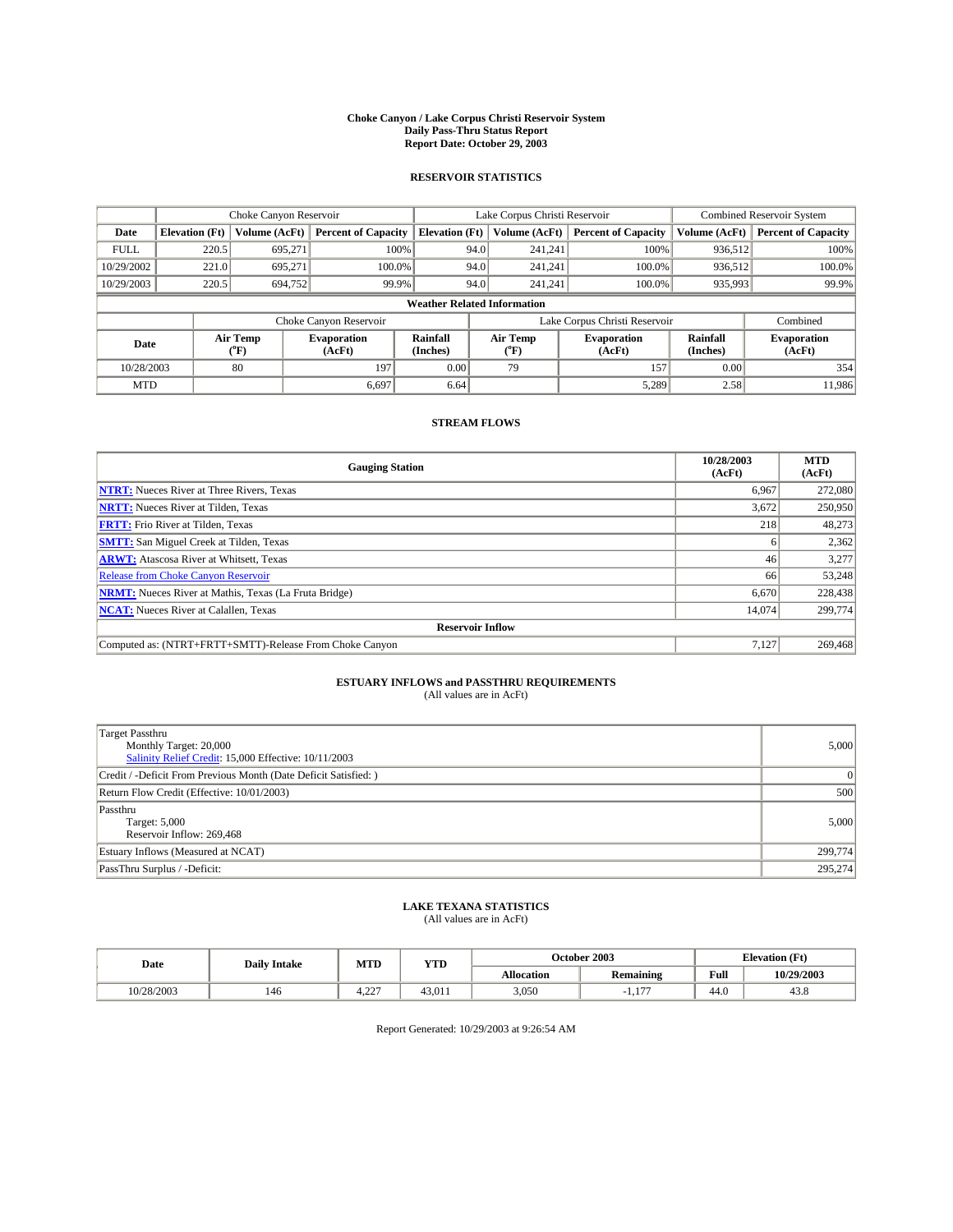#### **Choke Canyon / Lake Corpus Christi Reservoir System Daily Pass-Thru Status Report Report Date: October 30, 2003**

### **RESERVOIR STATISTICS**

|             | Choke Canyon Reservoir             |                             |                              | Lake Corpus Christi Reservoir | <b>Combined Reservoir System</b> |                  |                               |                      |                              |  |
|-------------|------------------------------------|-----------------------------|------------------------------|-------------------------------|----------------------------------|------------------|-------------------------------|----------------------|------------------------------|--|
| Date        | <b>Elevation</b> (Ft)              | Volume (AcFt)               | <b>Percent of Capacity</b>   | <b>Elevation</b> (Ft)         |                                  | Volume (AcFt)    | <b>Percent of Capacity</b>    | Volume (AcFt)        | <b>Percent of Capacity</b>   |  |
| <b>FULL</b> | 220.5                              | 695,271                     |                              | 100%                          | 94.0                             | 241,241          | 100%                          | 936.512              | 100%                         |  |
| 10/30/2002  | 220.9                              | 695.271                     | $100.0\%$                    |                               | 94.0                             | 241.241          | $100.0\%$                     | 936.512              | 100.0%                       |  |
| 10/30/2003  | 220.4                              | 692,936                     | 99.7%                        |                               | 94.0                             | 241.241          | $100.0\%$                     | 934,177              | 99.8%                        |  |
|             | <b>Weather Related Information</b> |                             |                              |                               |                                  |                  |                               |                      |                              |  |
|             |                                    |                             | Choke Canyon Reservoir       |                               |                                  |                  | Lake Corpus Christi Reservoir |                      | Combined                     |  |
| Date        |                                    | Air Temp<br>${}^{\circ}$ F) | <b>Evaporation</b><br>(AcFt) | <b>Rainfall</b><br>(Inches)   |                                  | Air Temp<br>("F) | <b>Evaporation</b><br>(AcFt)  | Rainfall<br>(Inches) | <b>Evaporation</b><br>(AcFt) |  |
| 10/29/2003  |                                    | 80                          | 211                          | 0.00                          |                                  | 79               | 179                           | 0.00                 | 390                          |  |
| <b>MTD</b>  |                                    |                             | 6.908                        | 6.64                          |                                  |                  | 5,468                         | 2.58                 | 12,376                       |  |

### **STREAM FLOWS**

| <b>Gauging Station</b>                                       | 10/29/2003<br>(AcFt) | <b>MTD</b><br>(AcFt) |  |  |  |  |
|--------------------------------------------------------------|----------------------|----------------------|--|--|--|--|
| <b>NTRT:</b> Nueces River at Three Rivers, Texas             | 5,002                | 277,082              |  |  |  |  |
| <b>NRTT:</b> Nueces River at Tilden, Texas                   | 2,858                | 253,808              |  |  |  |  |
| <b>FRTT:</b> Frio River at Tilden, Texas                     | 214                  | 48,488               |  |  |  |  |
| <b>SMTT:</b> San Miguel Creek at Tilden, Texas               |                      | 2,369                |  |  |  |  |
| <b>ARWT:</b> Atascosa River at Whitsett, Texas               | 44                   | 3,321                |  |  |  |  |
| <b>Release from Choke Canyon Reservoir</b>                   | 66                   | 53,313               |  |  |  |  |
| <b>NRMT:</b> Nueces River at Mathis, Texas (La Fruta Bridge) | 5.796                | 234,234              |  |  |  |  |
| <b>NCAT:</b> Nueces River at Calallen, Texas                 | 11,632               | 311,406              |  |  |  |  |
| <b>Reservoir Inflow</b>                                      |                      |                      |  |  |  |  |
| Computed as: (NTRT+FRTT+SMTT)-Release From Choke Canyon      | 5,158                | 274,626              |  |  |  |  |

# **ESTUARY INFLOWS and PASSTHRU REQUIREMENTS**<br>(All values are in AcFt)

| Target Passthru<br>Monthly Target: 20,000<br>Salinity Relief Credit: 15,000 Effective: 10/11/2003 | 5,000   |
|---------------------------------------------------------------------------------------------------|---------|
| Credit / -Deficit From Previous Month (Date Deficit Satisfied: )                                  | 0       |
| Return Flow Credit (Effective: 10/01/2003)                                                        | 500     |
| Passthru<br>Target: 5,000<br>Reservoir Inflow: 274,626                                            | 5,000   |
| Estuary Inflows (Measured at NCAT)                                                                | 311,406 |
| PassThru Surplus / -Deficit:                                                                      | 306,906 |

# **LAKE TEXANA STATISTICS** (All values are in AcFt)

| Date       | <b>Daily Intake</b> | MTD                        | <b>YTD</b>                    |                   | October 2003     | <b>Elevation</b> (Ft) |            |
|------------|---------------------|----------------------------|-------------------------------|-------------------|------------------|-----------------------|------------|
|            |                     |                            |                               | <b>Allocation</b> | <b>Remaining</b> | Full                  | 10/30/2003 |
| 10/29/2003 | 146                 | $\sim$<br>$\sim$ 14<br>T.J | 12<br>1 <sub>7</sub><br>TJ.IJ | 3,050             | $\sim$<br>1,324  | $\sim$<br>44.U        | 45.8       |

Report Generated: 10/30/2003 at 10:56:58 AM